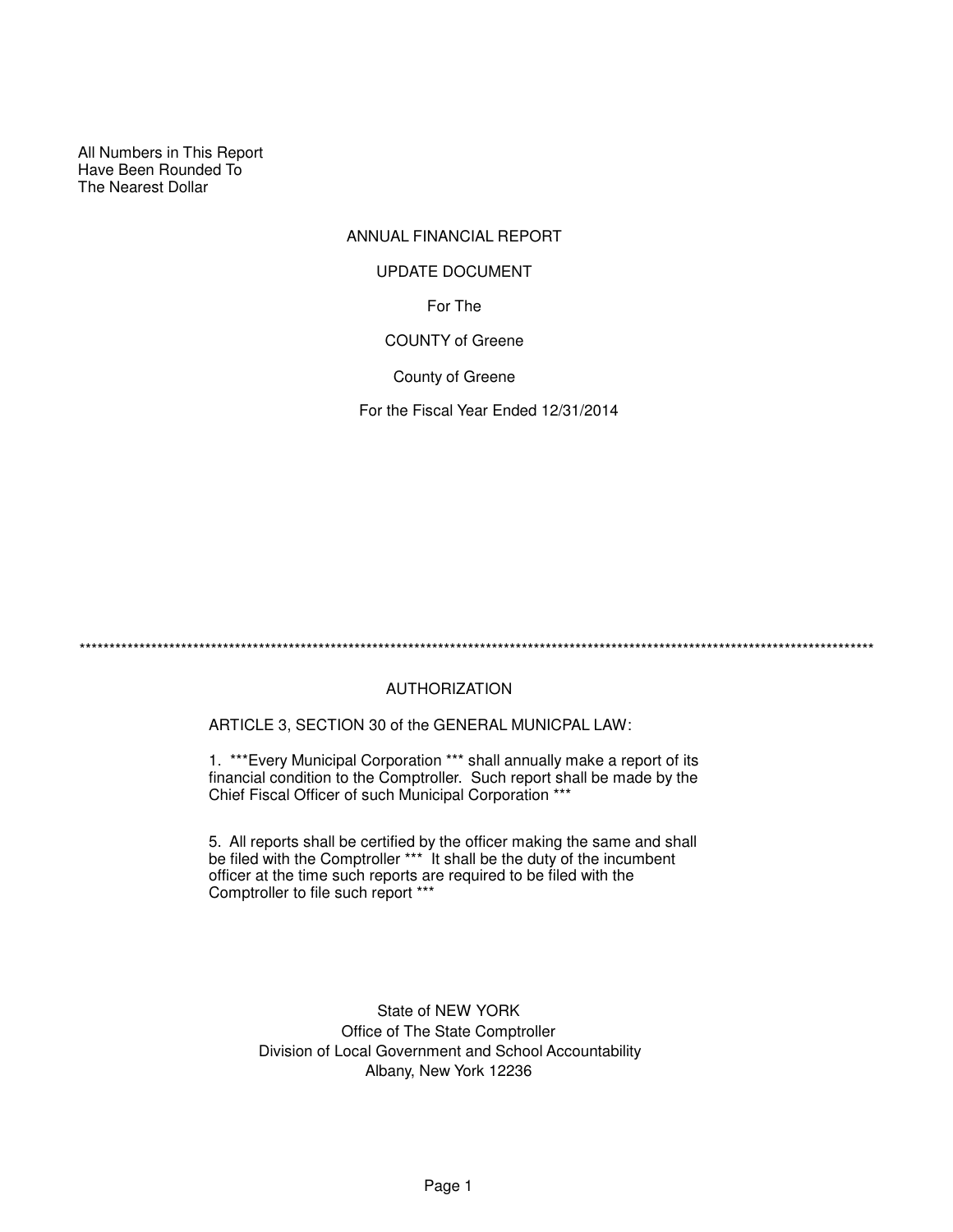# COUNTY OF Greene

# \*\*\* FINANCIAL SECTION \*\*\*

Financial Information for the following funds and account groups are included in the Annual Financial Report filed by your government for the fiscal year ended 2013 and has been used by the OSC as the basis for preparing this update document for the fiscal year ended 2014:

> (A) GENERAL (CD) SPECIAL GRANT (D) COUNTY ROAD (DM) ROAD MACHINERY (H) CAPITAL PROJECTS (K) GENERAL FIXED ASSETS (S) WORKERS COMPENSATION (TA) AGENCY (TE) PRIVATE PURPOSE TRUST (V) DEBT SERVICE (W) GENERAL LONG-TERM DEBT

All amounts included in this update document for 2013 represent data filed by your government with OSC as reviewed and adjusted where necessary.

# \*\*\* SUPPLEMENTAL SECTION \*\*\*

The Supplemental Section includes the following sections:

- 1) Statement of Indebtedness
- 2) Schedule of Time Deposits and Investments
- 3) Bank Reconciliation
- 4) Local Government Questionnaire
- 5) Schedule of Employee and Retiree Benefits
- 6) Schedule of Energy Costs and Consumption
- 7) Schedule of Other Post Employment Benefits (OPEB)

All numbers in this report will be rounded to the nearest dollar.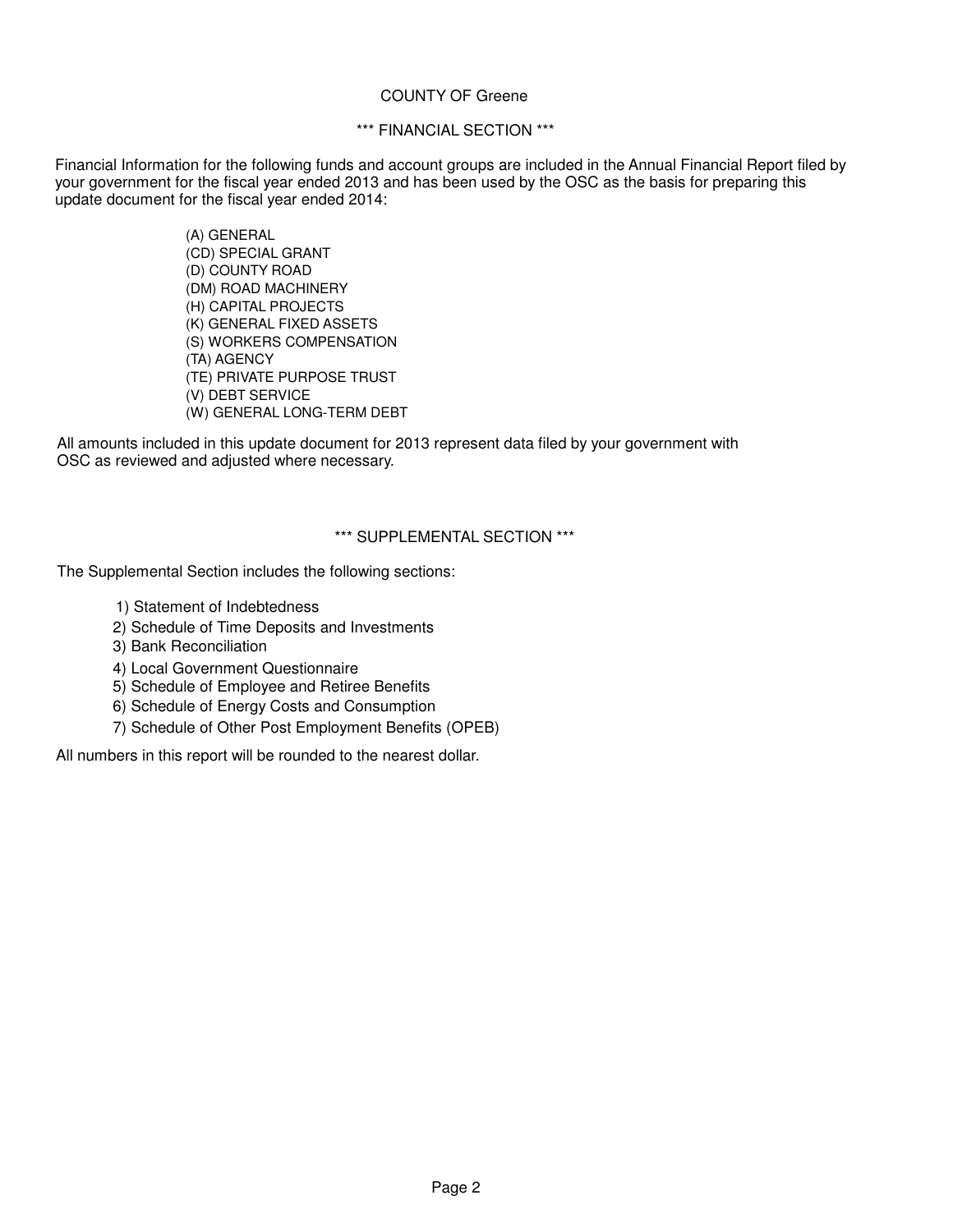(A) GENERAL

Balance Sheet

| <b>Code Description</b>                                | 2013       | EdpCode | 2014       |
|--------------------------------------------------------|------------|---------|------------|
| <b>Assets</b>                                          |            |         |            |
| Cash                                                   | 7,180,803  | A200    | 12,378,242 |
| Cash In Time Deposits                                  | 103,362    | A201    | 1,962,761  |
| Petty Cash                                             | 8,975      | A210    | 18,975     |
| Departmental Cash                                      | 1,000      | A215    | 1,000      |
| <b>TOTAL Cash</b>                                      | 7,294,141  |         | 14,360,978 |
| Taxes Receivable, Overdue                              | 6,950,450  | A260    | 6,689,140  |
| <b>Returned School Taxes Receivable</b>                | 6,466,431  | A280    | 6,656,658  |
| Delinquent Village Taxes Rec                           | 527,351    | A295    | 509,252    |
| Taxes Receivable, Pending                              | 830,342    | A300    | 766,382    |
| <b>Property Acquired For Taxes</b>                     | 288,536    | A330    | 492,547    |
| Allowance For Uncollectible Taxes                      | $-539,722$ | A342    | $-498,148$ |
| <b>TOTAL Taxes Receivable (net)</b>                    | 14,523,387 |         | 14,615,831 |
| <b>Accounts Receivable</b>                             | 2,807,002  | A380    | 2,477,647  |
| Allowance For Receivables (Credit)                     | $-866$     | A389    | -866       |
| <b>TOTAL Other Receivables (net)</b>                   | 2,806,136  |         | 2,476,782  |
| State And Federal, Social Services                     | 5,077,990  | A400    | 7,286,134  |
| Due From State And Federal Government                  | 2,008,858  | A410    | 1,646,095  |
| <b>TOTAL State And Federal Aid Receivables</b>         | 7,086,848  |         | 8,932,229  |
| Due From Other Funds                                   | 14,392,502 | A391    | 4,761,038  |
| <b>TOTAL Due From Other Funds</b>                      | 14,392,502 |         | 4,761,038  |
| Towns & Cities                                         | 677,284    | A430    | 467,468    |
| Due From Other Governments                             | 6,366      | A440    | 6,366      |
| <b>TOTAL Due From Other Governments</b>                | 683,649    |         | 473,834    |
| <b>Prepaid Expenses</b>                                | 36,575     | A480    | 345,242    |
| <b>TOTAL Prepaid Expenses</b>                          | 36,575     |         | 345,242    |
| Cash In Time Deposits Special Reserves                 | 1,145,092  | A231    | 807,788    |
| <b>TOTAL Restricted Assets</b>                         | 1,145,092  |         | 807,788    |
| Miscellaneous Current Assets                           |            | A489    |            |
| <b>TOTAL Other</b>                                     | $\bf{0}$   |         | $\bf{0}$   |
| <b>TOTAL Assets and Deferred Outflows of Resources</b> | 47,968,330 |         | 46,773,720 |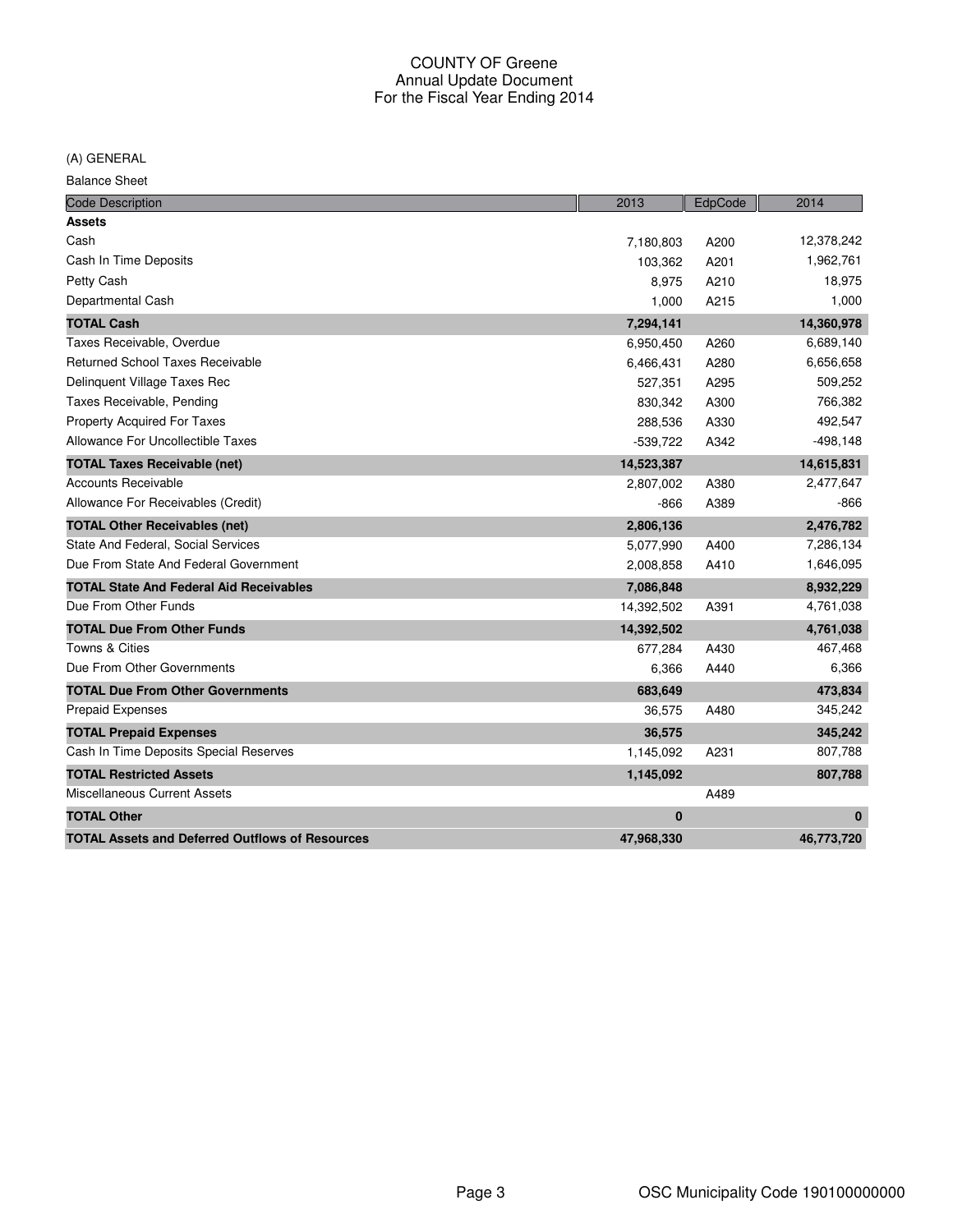# (A) GENERAL

Balance Sheet

| <b>Code Description</b>                                     | 2013       | EdpCode | 2014       |
|-------------------------------------------------------------|------------|---------|------------|
| <b>Accounts Payable</b>                                     | 2,397,495  | A600    | 2,167,527  |
| <b>TOTAL Accounts Payable</b>                               | 2,397,495  |         | 2,167,527  |
| <b>Accrued Liabilities</b>                                  | 232,933    | A601    | 103,393    |
| <b>TOTAL Accrued Liabilities</b>                            | 232,933    |         | 103,393    |
| <b>Bond Anticipation Notes Payable</b>                      | 10,000,000 | A626    | 7,000,000  |
| <b>TOTAL Notes Payable</b>                                  | 10,000,000 |         | 7,000,000  |
| Overpayments & Clearing Account                             | 372        | A690    | 372        |
| <b>TOTAL Other Liabilities</b>                              | 372        |         | 372        |
| Due To Other Funds                                          | 966,311    | A630    | 399,248    |
| <b>TOTAL Due To Other Funds</b>                             | 966,311    |         | 399,248    |
| Due To Other Governments                                    | 698,278    | A631    | 917,915    |
| Due To Employees' Retirement System                         | 2,963,412  | A637    | 2,618,771  |
| Due To Towns For Tax Levies                                 |            | A640    |            |
| Due To School Districts                                     | 8,676,457  | A660    | 8,843,151  |
| Due To Village, Delinguent Taxes                            | 542,402    | A668    | 531,976    |
| <b>TOTAL Due To Other Governments</b>                       | 12,880,549 |         | 12,911,813 |
| <b>TOTAL Liabilities</b>                                    | 26,477,660 |         | 22,582,353 |
| <b>Deferred Inflows of Resources</b>                        |            |         |            |
| Deferred Inflow of Resources                                | 1,359,411  | A691    | 1,545,296  |
| Deferred Taxes                                              | 6,638,805  | A694    | 6,516,327  |
| <b>TOTAL Deferred Inflows of Resources</b>                  | 7,998,217  |         | 8,061,623  |
| <b>TOTAL Deferred Inflows of Resources</b>                  | 7,998,217  |         | 8,061,623  |
| <b>Fund Balance</b>                                         |            |         |            |
| Not in Spendable Form                                       | 36,575     | A806    | 345,242    |
| <b>TOTAL Nonspendable Fund Balance</b>                      | 36,575     |         | 345,242    |
| Insurance Reserve                                           | 398,920    | A863    | 376,944    |
| Reserve For Debt                                            | 808,717    | A884    | 430,843    |
| <b>Other Restricted Fund Balance</b>                        |            | A899    |            |
| <b>TOTAL Restricted Fund Balance</b>                        | 1,207,638  |         | 807.788    |
| Assigned Appropriated Fund Balance                          | 1,385,000  | A914    | 1,919,522  |
| Assigned Unappropriated Fund Balance                        | 2,242,506  | A915    | 4,311,331  |
| <b>TOTAL Assigned Fund Balance</b>                          | 3,627,506  |         | 6,230,853  |
| <b>Unassigned Fund Balance</b>                              | 8,620,735  | A917    | 8,745,861  |
| <b>TOTAL Unassigned Fund Balance</b>                        | 8,620,735  |         | 8,745,861  |
| <b>TOTAL Fund Balance</b>                                   | 13,492,454 |         | 16,129,744 |
| <b>TOTAL Liabilities, Deferred Inflows And Fund Balance</b> | 47,968,330 |         | 46,773,720 |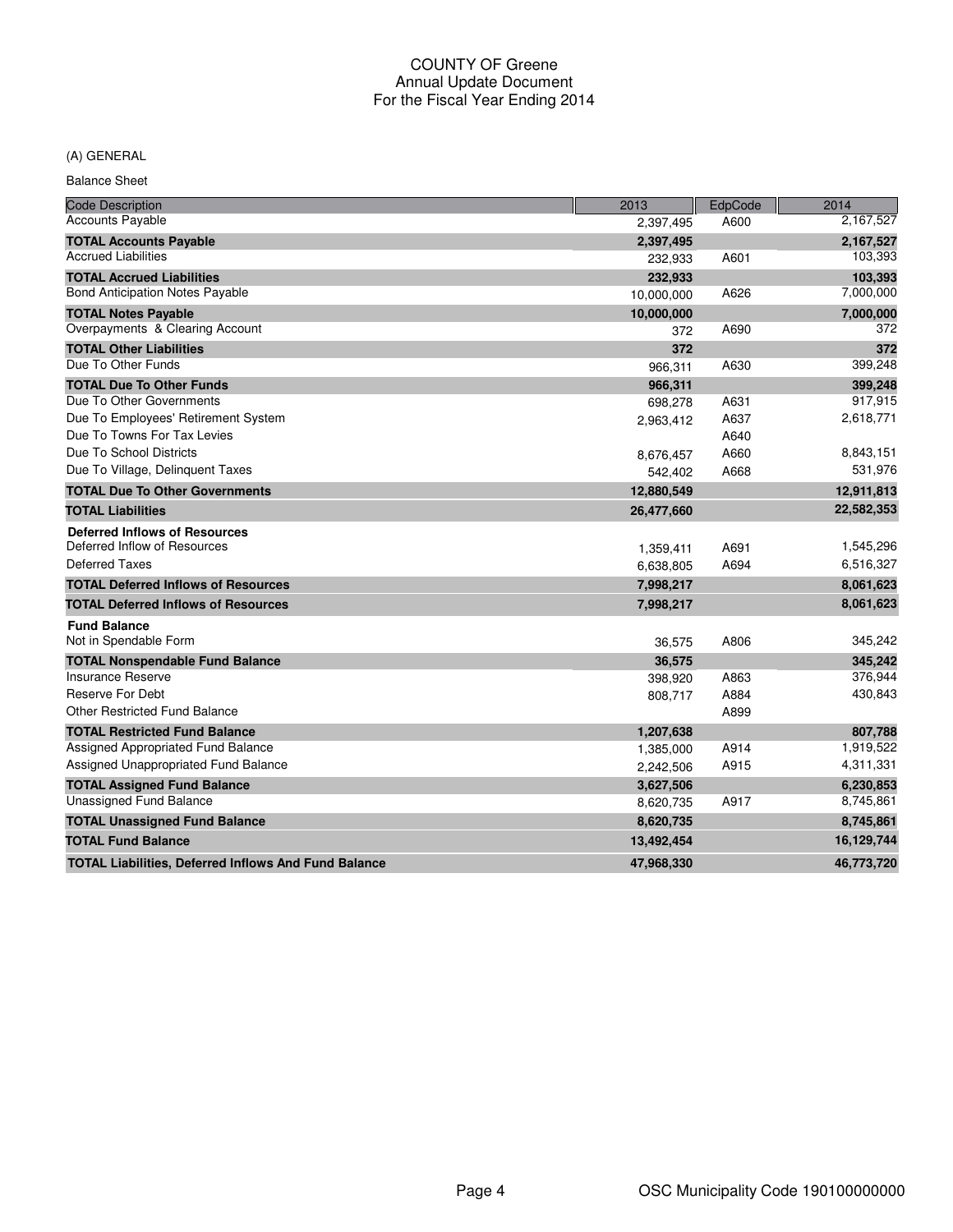(A) GENERAL

| Results of Operation                    |            |         |              |
|-----------------------------------------|------------|---------|--------------|
| <b>Code Description</b>                 | 2013       | EdpCode | 2014         |
| <b>Revenues</b>                         |            |         |              |
| Real Property Taxes                     | 20,983,637 | A1001   | 22,460,152   |
| Real Property Taxes, Part Cty           | 110,000    | A1002   | 110,000      |
| <b>TOTAL Real Property Taxes</b>        | 21,093,637 |         | 22,570,152   |
| Gain From Sale of Tax Acq Property      | 285,454    | A1051   | 405,879      |
| Other Payments In Lieu of Taxes         | 1,115,248  | A1081   | 1,233,331    |
| Interest & Penalties On Real Prop Taxes | 1,922,855  | A1090   | 1,976,471    |
| <b>TOTAL Real Property Tax Items</b>    | 3,323,557  |         | 3,615,681    |
| Sales And Use Tax                       | 28,604,034 | A1110   | 28,941,513   |
| Emergency Telephone System Surcharge    | 169,853    | A1140   | 168,267      |
| Other Non-Prop Tax                      | 2,222      | A1189   | 2,576        |
| <b>TOTAL Non Property Tax Items</b>     | 28,776,109 |         | 29, 112, 356 |
| <b>Treasurer Fees</b>                   | 272,509    | A1230   | 268,702      |
| <b>Clerk Fees</b>                       | 1,541,048  | A1255   | 1,483,418    |
| <b>Personnel Fees</b>                   | 6,794      | A1260   | 2,033        |
| <b>Attorney Fees</b>                    | 8,072      | A1265   | 2,880        |
| Other General Departmental Income       | 430,249    | A1289   | 452,432      |
| <b>Sheriff Fees</b>                     | 108,900    | A1510   | 90,336       |
| Altern To Incarceration Fees            | 1,921      | A1515   | 1,576        |
| <b>Restitution Surcharge</b>            | 4,653      | A1580   | 4,418        |
| Other Public Safety Departmental Income | 161,352    | A1589   | 192,018      |
| <b>Public Health Fees</b>               | 558,771    | A1601   | 274,962      |
| Charges For Care of Handi Children      |            | A1605   |              |
| Home Nursing Charges                    | 220,356    | A1610   | 5,224        |
| <b>Laboratory Fees</b>                  | 478,128    | A1615   | 480,897      |
| <b>Mental Health Fees</b>               | 2,953,284  | A1620   | 2,825,088    |
| Early Interven Fees For Serv            | 198,735    | A1621   | 170,294      |
| Other Health Departmental Income        | 12,488     | A1689   | 12,107       |
| Repay of Medical Assistance             | 263,045    | A1801   | 476,307      |
| Repayment of Family Assistance          | 265,556    | A1809   | 233,698      |
| <b>Medical Incentive Earnings</b>       | 59,773     | A1811   | 50,681       |
| Repayment of Child Care                 | 467,890    | A1819   | 547,600      |
| Repayment of Juvenile Delinquent Care   | 419        | A1823   | 4,202        |
| Repayment of Safety Net Assistance      | 313,966    | A1840   | 340,186      |
| Repayment of Home Energy Assis          | 101,053    | A1841   | 100,173      |
| Repayment of Emergency Care For Adults  | 501        | A1842   | 53           |
| Repayments of Day Care                  | 7,355      | A1855   | 336          |
| Repayments of Services For Recipients   | 3,547      | A1870   | 585          |
| Sealer of Weights & Measures            | 21,260     | A1962   | 18,540       |
| Charges-Programs For The Aging          | 261,558    | A1972   | 215,242      |
| Other Economic Assistance & Opportunity | 26,330     | A1989   | 24,075       |
| Other Culture & Recreation Income       | 41,515     | A2089   | 49,451       |
| Refuse & Garbage Charges                | 4,314,093  | A2130   | 4,300,515    |
| <b>Community Development Income</b>     | 10,101     | A2170   | 18,381       |
| <b>TOTAL Departmental Income</b>        | 13,115,222 |         | 12,646,408   |
| General Services, Inter Government      | 56,947     | A2210   | 39,411       |
| <b>Election Service Charges</b>         | 146,793    | A2215   | 66,875       |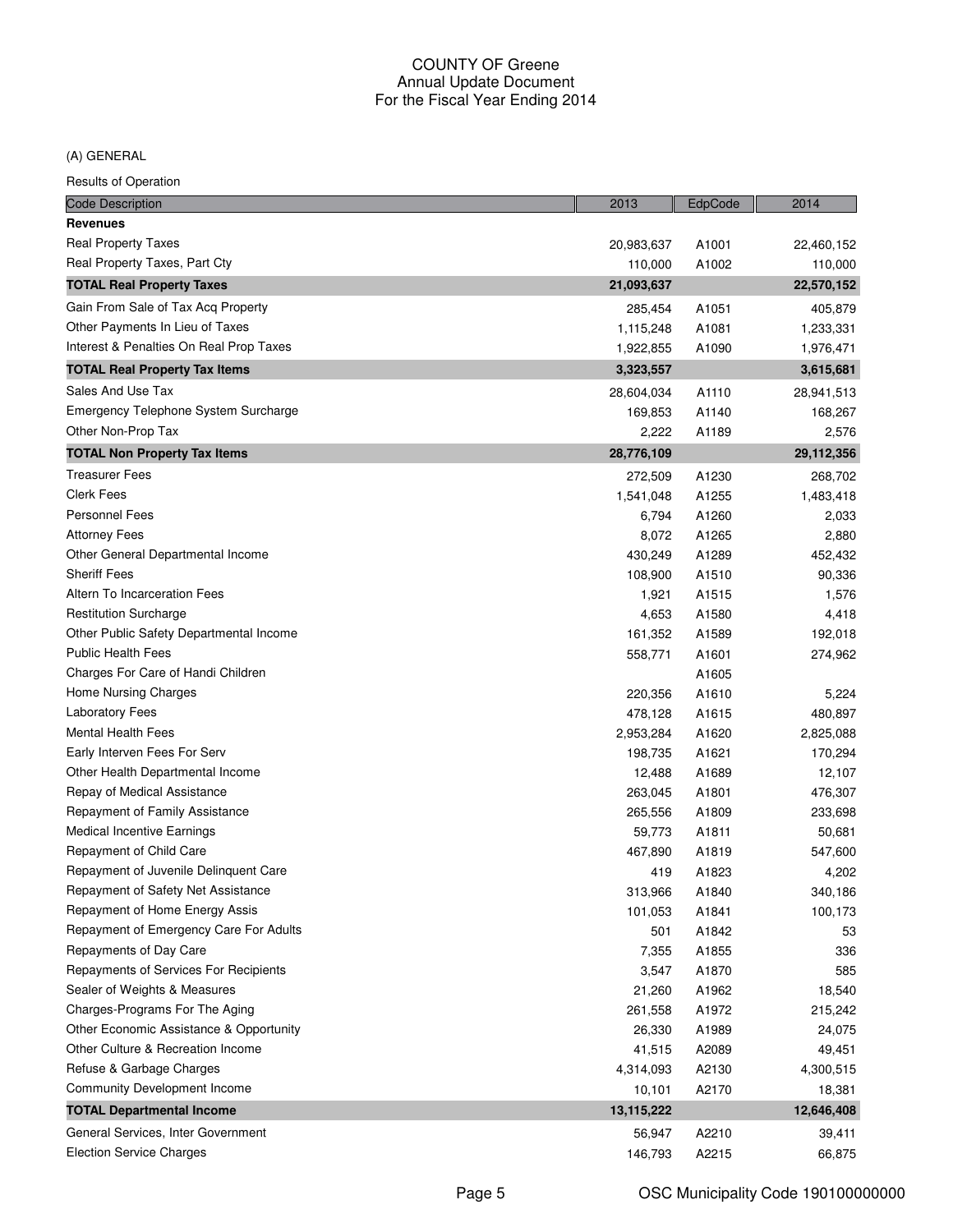# (A) GENERAL

| <b>Results of Operation</b> |
|-----------------------------|
|-----------------------------|

| <b>Code Description</b>                                 | 2013      | EdpCode | 2014      |
|---------------------------------------------------------|-----------|---------|-----------|
| <b>Revenues</b>                                         |           |         |           |
| Operating Cost Chrbcks, Ot Gov                          | 282,773   | A2238   | 145,506   |
| Youth Recreation Services, Other Govts                  |           | A2350   |           |
| Planning Services, other Govts                          | 29,495    | A2372   | 49,206    |
| <b>TOTAL Intergovernmental Charges</b>                  | 516,009   |         | 300,998   |
| <b>Interest And Earnings</b>                            | 20,424    | A2401   | 16,923    |
| Rental of Real Property                                 | 79,581    | A2410   | 11,042    |
| Commissions                                             | 19,154    | A2450   | 19,938    |
| <b>TOTAL Use of Money And Property</b>                  | 119,158   |         | 47,903    |
| Licenses, Other                                         | 28,690    | A2545   | 32,595    |
| Permits, Other                                          | 16,341    | A2590   | 10,061    |
| <b>TOTAL Licenses And Permits</b>                       | 45,031    |         | 42,656    |
| Fines And Forfeited Bail                                | 3,405     | A2610   | 750       |
| Fines & Pen-Dog Cases                                   | 43        | A2611   | 224       |
| Stop-Dwi Fines                                          | 246,886   | A2615   | 219,518   |
| <b>TOTAL Fines And Forfeitures</b>                      | 250,333   |         | 220,492   |
| Sales of Refuse For Recycling                           | 163,212   | A2651   | 148,988   |
| Sales, Other                                            | 41,507    | A2655   | 65,357    |
| <b>Insurance Recoveries</b>                             | 20,483    | A2680   | 55,698    |
| <b>TOTAL Sale of Property And Compensation For Loss</b> | 225,202   |         | 270,043   |
| Reimbursement of Medicare Part D Exp                    | 229,437   | A2700   | 228,099   |
| Refunds of Prior Year's Expenditures                    | 28,468    | A2701   | 292,766   |
| <b>Gifts And Donations</b>                              | 29,537    | A2705   | 24,548    |
| Premium On Obligations                                  | 62,600    | A2710   | 50,680    |
| <b>Otb-Distributed Earnings</b>                         | 47,054    | A2720   | 43,058    |
| Unclassified (specify)                                  | 150,069   | A2770   | 86,779    |
| <b>TOTAL Miscellaneous Local Sources</b>                | 547,166   |         | 725,930   |
| St Aid, Mortgage Tax                                    | 1,210,408 | A3005   | 865,698   |
| <b>State Aid Court Facilities</b>                       | 308,056   | A3021   | 289,592   |
| State Aid, Indigent Legal Services Fund                 | 115,380   | A3025   | 16,901    |
| St Aid, District Attorney Salaries                      | 95,026    | A3030   | 101,389   |
| ST. Aid, Records MgmT.                                  | 32,569    | A3060   |           |
| St Aid - Other (specify)                                | 63,616    | A3089   | 31,406    |
| St Aid, Education of Handicapped Child                  | 1,896,072 | A3277   | 1,592,186 |
| St Aid, Probation Services                              | 129,581   | A3310   | 127,688   |
| St Aid, Navigation Law Enforcement                      |           | A3315   |           |
| St Aid, Unified Court Budget Sec Costs                  | 24,582    | A3330   | 23,521    |
| St Aid, Other Public Safety                             | 49,520    | A3389   | 35,035    |
| St Aid, Public Health                                   | 968,090   | A3401   | 854,335   |
| St Aid, Laboratories                                    | 3,004     | A3425   |           |
| St Aid Handicapped Children                             | 8,952     | A3446   | 20,243    |
| Early Intervention State Aid                            | 93,451    | A3449   | 104,113   |
| St Aid, Special Health Programs                         | 5,120     | A3472   | 178       |
| St Aid, Narcotic Addiction Control                      | 352,031   | A3486   | 479,059   |
| St Aid, Other Health                                    | 245,594   | A3489   | 269,902   |
| St Aid, Mental Health                                   | 904,817   | A3490   | 1,085,102 |
| St Aid, Other Transportation                            | 26,052    | A3589   | 46,458    |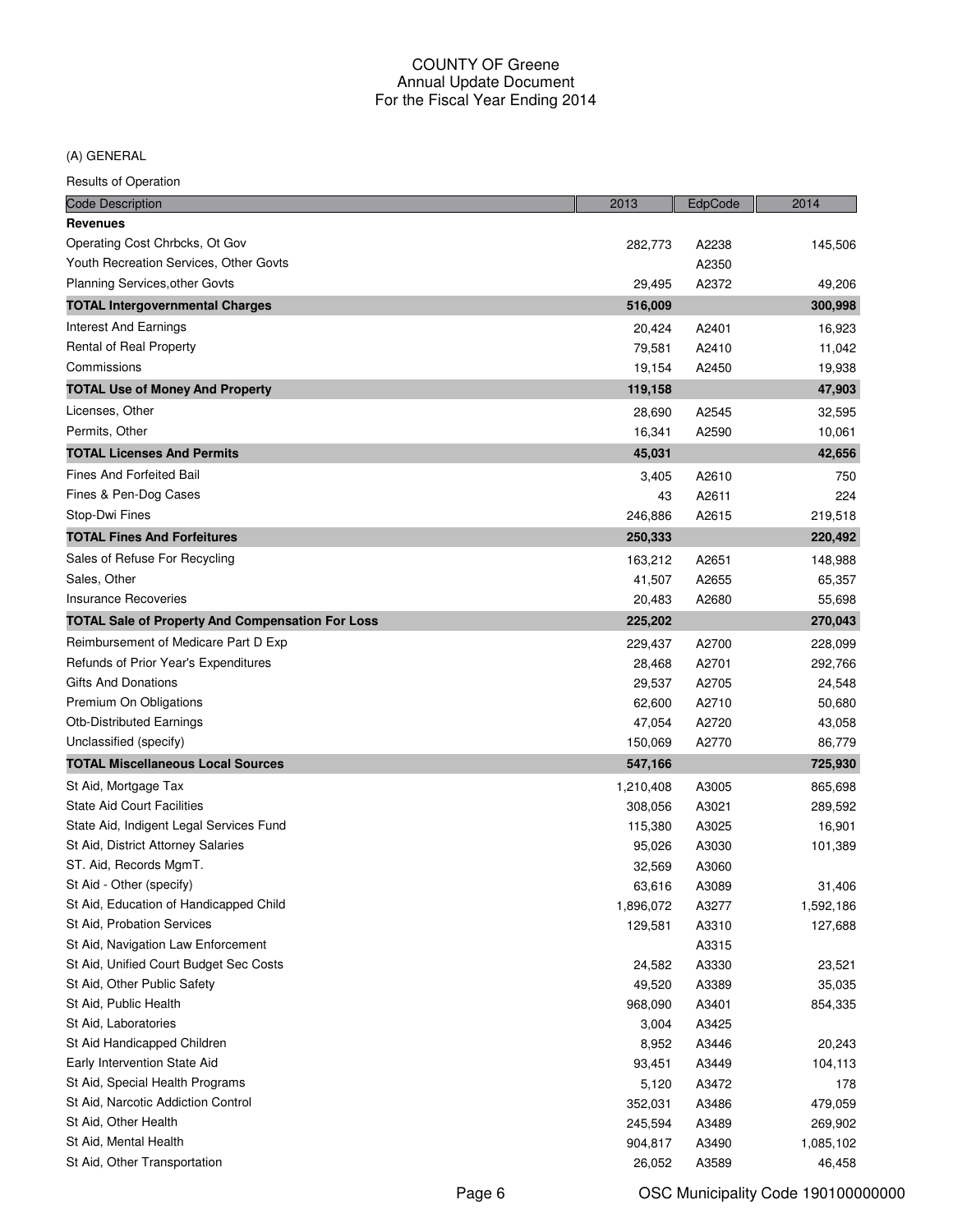(A) GENERAL

| <b>Code Description</b>                        | 2013               | EdpCode | 2014               |
|------------------------------------------------|--------------------|---------|--------------------|
| <b>Revenues</b>                                |                    |         |                    |
| St Aid, Highway Cap Projects                   |                    | A3591   |                    |
| St Aid, Medical Assistance                     | $-56,228$          | A3601   | $-213,859$         |
| St Aid, Social Services Administration         | 1,125,772          | A3610   | 1,107,295          |
| St Aid, Child Care                             | 2,172,244          | A3619   | 1,988,898          |
| St Aid, Juvenile Delinquent                    | 306                | A3623   | 12,741             |
| St Aid, Safety Net                             | 596,867            | A3640   | 532,287            |
| St Aid, Emergency Aid For Adults               | 39,066             | A3642   | 64,694             |
| St Aid, Day Care                               | 321,669            | A3655   | 255,025            |
| St Aid, Services For Recipients                | 1,145,412          | A3670   | 1,018,269          |
| St Aid, Veterans Service Agencies              | 8,404              | A3710   | 8,529              |
| St Aid, Tourism Promotion                      | 64,113             | A3715   | 60,319             |
| St Aid, Programs For Aging                     | 606,011            | A3772   | 586,084            |
| St Aid-Economic Assistance                     | 7,972              | A3789   |                    |
| St Aid, Youth Programs                         | 38,595             | A3820   | 20,000             |
| St Aid Emergency Disaster Assistance           |                    | A3960   |                    |
| St Aid - Other Home And Community Service      | 4,005              | A3989   | 113,658            |
| <b>TOTAL State Aid</b>                         | 12,606,130         |         | 11,496,746         |
| Fed Aid, Civil Defense                         | 356,208            | A4305   | 983,081            |
| Fed Aid, Public Health                         | 25,500             | A4401   |                    |
| Fed Aid Other Health                           | 180,703            | A4489   |                    |
| Fed Aid, Mental Health                         | 155,995            | A4490   | 132,885            |
| Fed Aid-Other Health Capital Projects          | 64,941             | A4497   | 53,712             |
| Fed Aid Other Transportation                   | 36,600             | A4589   |                    |
| Fed Aid, Medicaid Assistance                   | $-56,233$          | A4601   | $-213,866$         |
| Fed Aid, Family Assistance                     | 1,438,014          | A4609   | 1,238,803          |
| Fed Aid, Social Services Administration        | 2,550,773          | A4610   | 2,602,872          |
| Fed Aid, Food Stamp Program Admin              | 652,407            | A4611   | 745,557            |
| Flexible Fund For Family Services (fffs)       | 2,355,829          | A4615   | 2,960,566          |
| Fed Aid, Safety Net                            | 64,231             | A4640   | 53,902             |
| Fed Aid, Home Energy Assistance                | $-46,864$          | A4641   | $-31,878$          |
| Title Iv-B Funds                               | 114,460            | A4661   | 49,492             |
| Fed Aid, Services For Recipients               | 176,721            | A4670   | 188,375            |
| <b>Fed Aid Other Social Services</b>           | 1,599,267          | A4689   | 1,774,408          |
| Fed Aid, Programs For Aging                    | 294,000            | A4772   | 319,070            |
| Fed Aid, Emergency Disaster Assistance         |                    | A4960   |                    |
| Fed Aid, Other Home And Comm Services          |                    | A4989   |                    |
| <b>TOTAL Federal Aid</b>                       | 9,962,552          |         | 10,856,980         |
| <b>TOTAL Revenues</b>                          | 90,580,106         |         | 91,906,343         |
| <b>Interfund Transfers</b>                     |                    |         |                    |
| <b>TOTAL Interfund Transfers</b>               | 533,961<br>533,961 | A5031   | 128,383<br>128,383 |
|                                                |                    |         |                    |
| <b>Bond Anticipation Notes</b>                 | $\bf{0}$           | A5730   | 0                  |
| <b>TOTAL Proceeds of Obligations</b>           |                    |         |                    |
| <b>TOTAL Other Sources</b>                     | 533,961            |         | 128,383            |
| <b>TOTAL Detail Revenues And Other Sources</b> | 91,114,066         |         | 92,034,726         |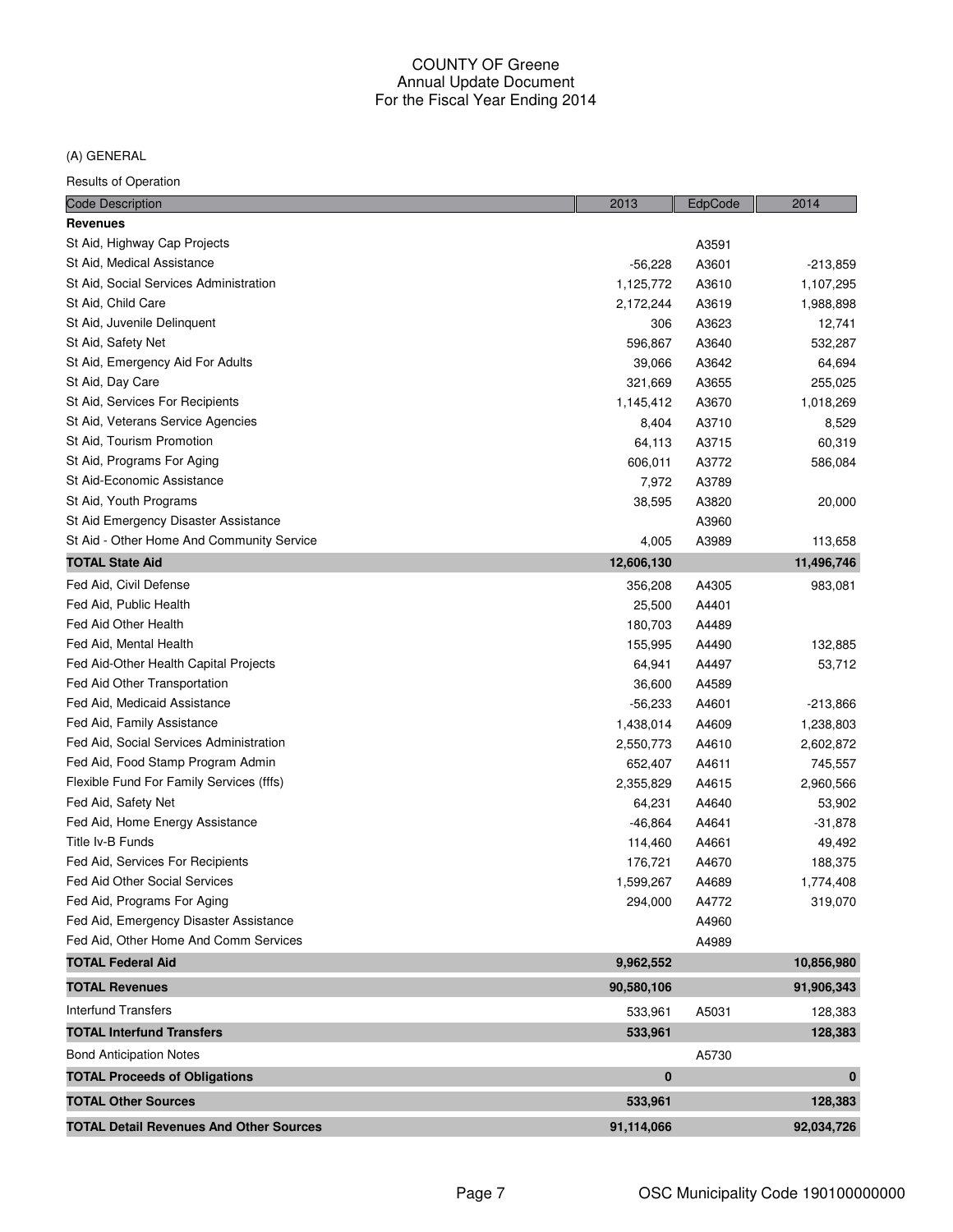#### (A) GENERAL

| <b>Code Description</b>                   | 2013      | EdpCode | 2014      |
|-------------------------------------------|-----------|---------|-----------|
| <b>Expenditures</b>                       |           |         |           |
| Legislative Board, Pers Serv              | 254,906   | A10101  | 258,747   |
| Legislative Board, Contr Expend           | 18,947    | A10104  | 19,627    |
| Legislative Board, Empl Bnfts             | 205,745   | A10108  | 239,866   |
| <b>TOTAL Legislative Board</b>            | 479,599   |         | 518,240   |
| Clerk of Legis Board, pers Serv           | 374,295   | A10401  | 384,048   |
| Clerk of Legisl Board, equip & Cap Out    | 510       | A10402  |           |
| Clerk of Legis Board, contr Expend        | 14,194    | A10404  | 10,015    |
| Clerk of Legis Board, empl Bnfts          | 242.169   | A10408  | 209,576   |
| <b>TOTAL Clerk of Legis Board</b>         | 631,167   |         | 603,639   |
| Unified Court Budget Costs, Contr Expend  | 3,450     | A11624  | 3,450     |
| <b>TOTAL Unified Court Budget Costs</b>   | 3,450     |         | 3,450     |
| District Attorney, Pers Serv              | 665,410   | A11651  | 603,482   |
| District Attorney, equip & Cap Outlay     |           | A11652  |           |
| District Attorney, contr Expend           | 36,141    | A11654  | 43,829    |
| District Attorney, empl Bnfts             | 285,139   | A11658  | 245,509   |
| <b>TOTAL District Attorney</b>            | 986,690   |         | 892,819   |
| Public Defender, pers Serv                | 314,383   | A11701  | 292,728   |
| Public Defender, Equip & Cap Outlay       | 4,117     | A11702  | 9,228     |
| Public Defender, contr Expend             | 306,266   | A11704  | 279,396   |
| Public Defender, empl Bnfts               | 197,877   | A11708  | 154,966   |
| <b>TOTAL Public Defender</b>              | 822,643   |         | 736,318   |
| Med Examiners & Coroners, contr Expend    | 109,398   | A11854  | 108,232   |
| <b>TOTAL Med Examiners &amp; Coroners</b> | 109,398   |         | 108,232   |
| Auditor, Contr Expend                     | 66,000    | A13204  | 93,400    |
| <b>TOTAL Auditor</b>                      | 66,000    |         | 93,400    |
| Treasurer, Pers Serv                      | 493,956   | A13251  | 499,705   |
| Treasurer, Equip & Cap Outlay             | 24,536    | A13252  | 40,360    |
| Treasurer, Contr Expend                   | 46,543    | A13254  | 44,765    |
| Treasurer, Empl Bnfts                     | 286,831   | A13258  | 269,581   |
| <b>TOTAL Treasurer</b>                    | 851,867   |         | 854,412   |
| Assessment, Pers Serv                     | 212,484   | A13551  | 228,416   |
| Assessment, Equip & Cap Outlay            |           | A13552  |           |
| Assessment, Contr Expend                  | 71,397    | A13554  | 47,786    |
| Assessment, Empl Bnfts                    | 170,798   | A13558  | 170,350   |
| <b>TOTAL Assessment</b>                   | 454,679   |         | 446,551   |
| Tax Advertising, Contr Expend             | 5,620     | A13624  | 8,076     |
| <b>TOTAL Tax Advertising</b>              | 5,620     |         | 8,076     |
| Exp On Prop Acq For Taxes, Contr Expend   | 150       | A13644  | 1,261     |
| <b>TOTAL Exp On Prop Acq For Taxes</b>    | 150       |         | 1,261     |
| Fiscal Agents Fees, Contr Expend          | 8,623     | A13804  | 8,654     |
| <b>TOTAL Fiscal Agents Fees</b>           | 8,623     |         | 8,654     |
| Clerk, pers Serv                          | 766,218   | A14101  | 786,965   |
| Clerk, equip & Cap Outlay                 |           | A14102  |           |
| Clerk, contr Expend                       | 86,285    | A14104  | 60,138    |
| Clerk, empl Bnfts                         | 619,567   | A14108  | 610,275   |
| <b>TOTAL Clerk</b>                        | 1,472,070 |         | 1,457,377 |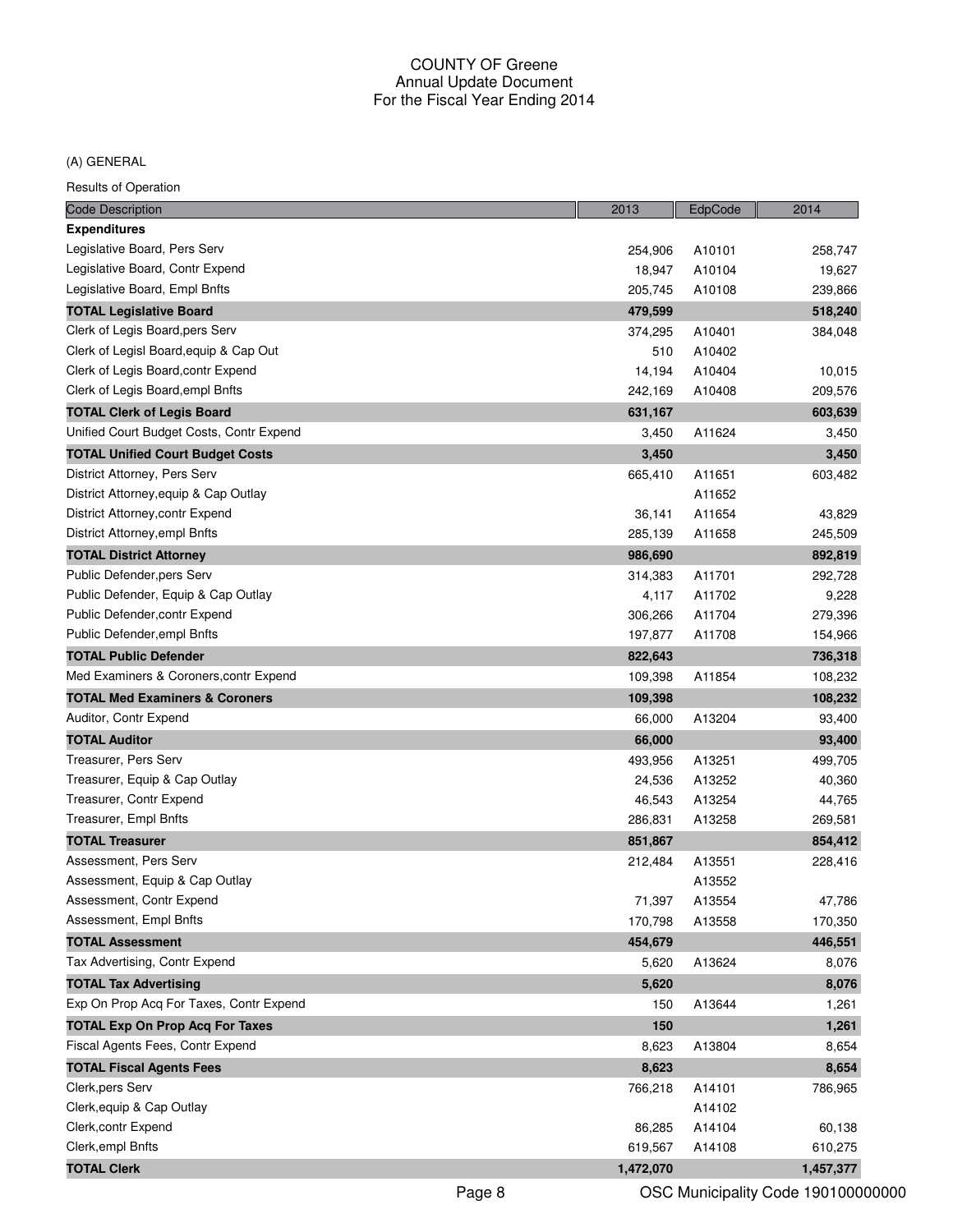(A) GENERAL

| <b>Expenditures</b><br>Law, Pers Serv<br>190,361<br>205,031<br>A14201<br>Law, Equip & Cap Outlay<br>A14202<br>2,300<br>Law, Contr Expend<br>61,787<br>49,150<br>A14204<br>Law, Empl Bnfts<br>106,870<br>A14208<br>102,659<br><b>TOTAL Law</b><br>359,140<br>359,017<br>Personnel, Pers Serv<br>A14301<br>251,033<br>258,765<br>Personnel, equip & Cap Outlay<br>182<br>A14302<br>Personnel, Contr Expend<br>61,007<br>A14304<br>55,549<br>Personnel, Empl Bnfts<br>126,549<br>A14308<br>103,589<br><b>TOTAL Personnel</b><br>438,772<br>417,903<br>Elections, Pers Serv<br>207,354<br>A14501<br>218,117<br>Elections, Equip & Cap Outlay<br>A14502<br>2,490<br>1,256<br>Elections, Contr Expend<br>184,627<br>A14504<br>174,107<br>Elections, Empl Bnfts<br>158,001<br>132,151<br>A14508<br><b>TOTAL Elections</b><br>526,865<br>551,239<br>Board of Ethics, Contr Expend<br>A14704<br>64<br>68<br>68<br><b>TOTAL Board of Ethics</b><br>64<br>Central Services Admin, contr Expend<br>106,909<br>A16104<br>87,606<br><b>TOTAL Central Services Admin</b><br>106,909<br>87,606<br>Buildings, Pers Serv<br>605,966<br>A16201<br>616,088<br>Buildings, Equip & Cap Outlay<br>A16202<br>37,552<br>64,880<br>Buildings, Contr Expend<br>A16204<br>716,624<br>658,232<br>Buildings, Empl Bnfts<br>569,478<br>A16208<br>505,946<br><b>TOTAL Buildings</b><br>1,956,948<br>1,817,818<br>Central Storeroom, Contr Expend<br>3,371<br>A16604<br>3,828<br>3,828<br><b>TOTAL Central Storeroom</b><br>3,371<br>Central Data Process, Pers Serv<br>A16801<br>198,827<br>178,871<br>Central Data Process & Cap Outlay<br>61,083<br>A16802<br>76,367<br>Central Data Process, Contr Expend<br>A16804<br>41,778<br>38,277<br>Central Data Process, Empl Bnfts<br>196,624<br>A16808<br>157,830<br>471,302<br><b>TOTAL Central Data Process</b><br>478,355<br>Unallocated Insurance, Contr Expend<br>A19104<br>612<br>-0<br><b>TOTAL Unallocated Insurance</b><br>-0<br>612<br>Municipal Assn Dues, Contr Expend<br>8,742<br>A19204<br>8,001<br><b>TOTAL Municipal Assn Dues</b><br>8,742<br>8,001<br>Judgements And Claims, Contr Expend<br>134,618<br>A19304<br>119,199<br><b>TOTAL Judgements And Claims</b><br>119,199<br>134,618<br>Payments In Lieu of Taxes, Contr Expend<br>A19554<br>12,506<br>12,506<br><b>TOTAL Payments In Lieu of Taxes</b><br>12,506<br>12,506<br>Other General Government, Pers Serv<br>150,000<br>A19891<br>Other Gen Govt Support, Empl Bnfts<br>75,000<br>A19898<br><b>TOTAL Other Gen Govt Support</b><br>225,000<br>$\bf{0}$<br><b>TOTAL General Government Support</b><br>10,167,496<br>9,557,277<br>Community College Tuition, contr Expend<br>702,387<br>A24904<br>721,042 | <b>Code Description</b>                | 2013    | EdpCode | 2014    |
|--------------------------------------------------------------------------------------------------------------------------------------------------------------------------------------------------------------------------------------------------------------------------------------------------------------------------------------------------------------------------------------------------------------------------------------------------------------------------------------------------------------------------------------------------------------------------------------------------------------------------------------------------------------------------------------------------------------------------------------------------------------------------------------------------------------------------------------------------------------------------------------------------------------------------------------------------------------------------------------------------------------------------------------------------------------------------------------------------------------------------------------------------------------------------------------------------------------------------------------------------------------------------------------------------------------------------------------------------------------------------------------------------------------------------------------------------------------------------------------------------------------------------------------------------------------------------------------------------------------------------------------------------------------------------------------------------------------------------------------------------------------------------------------------------------------------------------------------------------------------------------------------------------------------------------------------------------------------------------------------------------------------------------------------------------------------------------------------------------------------------------------------------------------------------------------------------------------------------------------------------------------------------------------------------------------------------------------------------------------------------------------------------------------------------------------------------------------------------------------------------------------------------------------------------------------------------------------------------------------------------------------------------------------------------------------------------|----------------------------------------|---------|---------|---------|
|                                                                                                                                                                                                                                                                                                                                                                                                                                                                                                                                                                                                                                                                                                                                                                                                                                                                                                                                                                                                                                                                                                                                                                                                                                                                                                                                                                                                                                                                                                                                                                                                                                                                                                                                                                                                                                                                                                                                                                                                                                                                                                                                                                                                                                                                                                                                                                                                                                                                                                                                                                                                                                                                                                  |                                        |         |         |         |
|                                                                                                                                                                                                                                                                                                                                                                                                                                                                                                                                                                                                                                                                                                                                                                                                                                                                                                                                                                                                                                                                                                                                                                                                                                                                                                                                                                                                                                                                                                                                                                                                                                                                                                                                                                                                                                                                                                                                                                                                                                                                                                                                                                                                                                                                                                                                                                                                                                                                                                                                                                                                                                                                                                  |                                        |         |         |         |
|                                                                                                                                                                                                                                                                                                                                                                                                                                                                                                                                                                                                                                                                                                                                                                                                                                                                                                                                                                                                                                                                                                                                                                                                                                                                                                                                                                                                                                                                                                                                                                                                                                                                                                                                                                                                                                                                                                                                                                                                                                                                                                                                                                                                                                                                                                                                                                                                                                                                                                                                                                                                                                                                                                  |                                        |         |         |         |
|                                                                                                                                                                                                                                                                                                                                                                                                                                                                                                                                                                                                                                                                                                                                                                                                                                                                                                                                                                                                                                                                                                                                                                                                                                                                                                                                                                                                                                                                                                                                                                                                                                                                                                                                                                                                                                                                                                                                                                                                                                                                                                                                                                                                                                                                                                                                                                                                                                                                                                                                                                                                                                                                                                  |                                        |         |         |         |
|                                                                                                                                                                                                                                                                                                                                                                                                                                                                                                                                                                                                                                                                                                                                                                                                                                                                                                                                                                                                                                                                                                                                                                                                                                                                                                                                                                                                                                                                                                                                                                                                                                                                                                                                                                                                                                                                                                                                                                                                                                                                                                                                                                                                                                                                                                                                                                                                                                                                                                                                                                                                                                                                                                  |                                        |         |         |         |
|                                                                                                                                                                                                                                                                                                                                                                                                                                                                                                                                                                                                                                                                                                                                                                                                                                                                                                                                                                                                                                                                                                                                                                                                                                                                                                                                                                                                                                                                                                                                                                                                                                                                                                                                                                                                                                                                                                                                                                                                                                                                                                                                                                                                                                                                                                                                                                                                                                                                                                                                                                                                                                                                                                  |                                        |         |         |         |
|                                                                                                                                                                                                                                                                                                                                                                                                                                                                                                                                                                                                                                                                                                                                                                                                                                                                                                                                                                                                                                                                                                                                                                                                                                                                                                                                                                                                                                                                                                                                                                                                                                                                                                                                                                                                                                                                                                                                                                                                                                                                                                                                                                                                                                                                                                                                                                                                                                                                                                                                                                                                                                                                                                  |                                        |         |         |         |
|                                                                                                                                                                                                                                                                                                                                                                                                                                                                                                                                                                                                                                                                                                                                                                                                                                                                                                                                                                                                                                                                                                                                                                                                                                                                                                                                                                                                                                                                                                                                                                                                                                                                                                                                                                                                                                                                                                                                                                                                                                                                                                                                                                                                                                                                                                                                                                                                                                                                                                                                                                                                                                                                                                  |                                        |         |         |         |
|                                                                                                                                                                                                                                                                                                                                                                                                                                                                                                                                                                                                                                                                                                                                                                                                                                                                                                                                                                                                                                                                                                                                                                                                                                                                                                                                                                                                                                                                                                                                                                                                                                                                                                                                                                                                                                                                                                                                                                                                                                                                                                                                                                                                                                                                                                                                                                                                                                                                                                                                                                                                                                                                                                  |                                        |         |         |         |
|                                                                                                                                                                                                                                                                                                                                                                                                                                                                                                                                                                                                                                                                                                                                                                                                                                                                                                                                                                                                                                                                                                                                                                                                                                                                                                                                                                                                                                                                                                                                                                                                                                                                                                                                                                                                                                                                                                                                                                                                                                                                                                                                                                                                                                                                                                                                                                                                                                                                                                                                                                                                                                                                                                  |                                        |         |         |         |
|                                                                                                                                                                                                                                                                                                                                                                                                                                                                                                                                                                                                                                                                                                                                                                                                                                                                                                                                                                                                                                                                                                                                                                                                                                                                                                                                                                                                                                                                                                                                                                                                                                                                                                                                                                                                                                                                                                                                                                                                                                                                                                                                                                                                                                                                                                                                                                                                                                                                                                                                                                                                                                                                                                  |                                        |         |         |         |
|                                                                                                                                                                                                                                                                                                                                                                                                                                                                                                                                                                                                                                                                                                                                                                                                                                                                                                                                                                                                                                                                                                                                                                                                                                                                                                                                                                                                                                                                                                                                                                                                                                                                                                                                                                                                                                                                                                                                                                                                                                                                                                                                                                                                                                                                                                                                                                                                                                                                                                                                                                                                                                                                                                  |                                        |         |         |         |
|                                                                                                                                                                                                                                                                                                                                                                                                                                                                                                                                                                                                                                                                                                                                                                                                                                                                                                                                                                                                                                                                                                                                                                                                                                                                                                                                                                                                                                                                                                                                                                                                                                                                                                                                                                                                                                                                                                                                                                                                                                                                                                                                                                                                                                                                                                                                                                                                                                                                                                                                                                                                                                                                                                  |                                        |         |         |         |
|                                                                                                                                                                                                                                                                                                                                                                                                                                                                                                                                                                                                                                                                                                                                                                                                                                                                                                                                                                                                                                                                                                                                                                                                                                                                                                                                                                                                                                                                                                                                                                                                                                                                                                                                                                                                                                                                                                                                                                                                                                                                                                                                                                                                                                                                                                                                                                                                                                                                                                                                                                                                                                                                                                  |                                        |         |         |         |
|                                                                                                                                                                                                                                                                                                                                                                                                                                                                                                                                                                                                                                                                                                                                                                                                                                                                                                                                                                                                                                                                                                                                                                                                                                                                                                                                                                                                                                                                                                                                                                                                                                                                                                                                                                                                                                                                                                                                                                                                                                                                                                                                                                                                                                                                                                                                                                                                                                                                                                                                                                                                                                                                                                  |                                        |         |         |         |
|                                                                                                                                                                                                                                                                                                                                                                                                                                                                                                                                                                                                                                                                                                                                                                                                                                                                                                                                                                                                                                                                                                                                                                                                                                                                                                                                                                                                                                                                                                                                                                                                                                                                                                                                                                                                                                                                                                                                                                                                                                                                                                                                                                                                                                                                                                                                                                                                                                                                                                                                                                                                                                                                                                  |                                        |         |         |         |
|                                                                                                                                                                                                                                                                                                                                                                                                                                                                                                                                                                                                                                                                                                                                                                                                                                                                                                                                                                                                                                                                                                                                                                                                                                                                                                                                                                                                                                                                                                                                                                                                                                                                                                                                                                                                                                                                                                                                                                                                                                                                                                                                                                                                                                                                                                                                                                                                                                                                                                                                                                                                                                                                                                  |                                        |         |         |         |
|                                                                                                                                                                                                                                                                                                                                                                                                                                                                                                                                                                                                                                                                                                                                                                                                                                                                                                                                                                                                                                                                                                                                                                                                                                                                                                                                                                                                                                                                                                                                                                                                                                                                                                                                                                                                                                                                                                                                                                                                                                                                                                                                                                                                                                                                                                                                                                                                                                                                                                                                                                                                                                                                                                  |                                        |         |         |         |
|                                                                                                                                                                                                                                                                                                                                                                                                                                                                                                                                                                                                                                                                                                                                                                                                                                                                                                                                                                                                                                                                                                                                                                                                                                                                                                                                                                                                                                                                                                                                                                                                                                                                                                                                                                                                                                                                                                                                                                                                                                                                                                                                                                                                                                                                                                                                                                                                                                                                                                                                                                                                                                                                                                  |                                        |         |         |         |
|                                                                                                                                                                                                                                                                                                                                                                                                                                                                                                                                                                                                                                                                                                                                                                                                                                                                                                                                                                                                                                                                                                                                                                                                                                                                                                                                                                                                                                                                                                                                                                                                                                                                                                                                                                                                                                                                                                                                                                                                                                                                                                                                                                                                                                                                                                                                                                                                                                                                                                                                                                                                                                                                                                  |                                        |         |         |         |
|                                                                                                                                                                                                                                                                                                                                                                                                                                                                                                                                                                                                                                                                                                                                                                                                                                                                                                                                                                                                                                                                                                                                                                                                                                                                                                                                                                                                                                                                                                                                                                                                                                                                                                                                                                                                                                                                                                                                                                                                                                                                                                                                                                                                                                                                                                                                                                                                                                                                                                                                                                                                                                                                                                  |                                        |         |         |         |
|                                                                                                                                                                                                                                                                                                                                                                                                                                                                                                                                                                                                                                                                                                                                                                                                                                                                                                                                                                                                                                                                                                                                                                                                                                                                                                                                                                                                                                                                                                                                                                                                                                                                                                                                                                                                                                                                                                                                                                                                                                                                                                                                                                                                                                                                                                                                                                                                                                                                                                                                                                                                                                                                                                  |                                        |         |         |         |
|                                                                                                                                                                                                                                                                                                                                                                                                                                                                                                                                                                                                                                                                                                                                                                                                                                                                                                                                                                                                                                                                                                                                                                                                                                                                                                                                                                                                                                                                                                                                                                                                                                                                                                                                                                                                                                                                                                                                                                                                                                                                                                                                                                                                                                                                                                                                                                                                                                                                                                                                                                                                                                                                                                  |                                        |         |         |         |
|                                                                                                                                                                                                                                                                                                                                                                                                                                                                                                                                                                                                                                                                                                                                                                                                                                                                                                                                                                                                                                                                                                                                                                                                                                                                                                                                                                                                                                                                                                                                                                                                                                                                                                                                                                                                                                                                                                                                                                                                                                                                                                                                                                                                                                                                                                                                                                                                                                                                                                                                                                                                                                                                                                  |                                        |         |         |         |
|                                                                                                                                                                                                                                                                                                                                                                                                                                                                                                                                                                                                                                                                                                                                                                                                                                                                                                                                                                                                                                                                                                                                                                                                                                                                                                                                                                                                                                                                                                                                                                                                                                                                                                                                                                                                                                                                                                                                                                                                                                                                                                                                                                                                                                                                                                                                                                                                                                                                                                                                                                                                                                                                                                  |                                        |         |         |         |
|                                                                                                                                                                                                                                                                                                                                                                                                                                                                                                                                                                                                                                                                                                                                                                                                                                                                                                                                                                                                                                                                                                                                                                                                                                                                                                                                                                                                                                                                                                                                                                                                                                                                                                                                                                                                                                                                                                                                                                                                                                                                                                                                                                                                                                                                                                                                                                                                                                                                                                                                                                                                                                                                                                  |                                        |         |         |         |
|                                                                                                                                                                                                                                                                                                                                                                                                                                                                                                                                                                                                                                                                                                                                                                                                                                                                                                                                                                                                                                                                                                                                                                                                                                                                                                                                                                                                                                                                                                                                                                                                                                                                                                                                                                                                                                                                                                                                                                                                                                                                                                                                                                                                                                                                                                                                                                                                                                                                                                                                                                                                                                                                                                  |                                        |         |         |         |
|                                                                                                                                                                                                                                                                                                                                                                                                                                                                                                                                                                                                                                                                                                                                                                                                                                                                                                                                                                                                                                                                                                                                                                                                                                                                                                                                                                                                                                                                                                                                                                                                                                                                                                                                                                                                                                                                                                                                                                                                                                                                                                                                                                                                                                                                                                                                                                                                                                                                                                                                                                                                                                                                                                  |                                        |         |         |         |
|                                                                                                                                                                                                                                                                                                                                                                                                                                                                                                                                                                                                                                                                                                                                                                                                                                                                                                                                                                                                                                                                                                                                                                                                                                                                                                                                                                                                                                                                                                                                                                                                                                                                                                                                                                                                                                                                                                                                                                                                                                                                                                                                                                                                                                                                                                                                                                                                                                                                                                                                                                                                                                                                                                  |                                        |         |         |         |
|                                                                                                                                                                                                                                                                                                                                                                                                                                                                                                                                                                                                                                                                                                                                                                                                                                                                                                                                                                                                                                                                                                                                                                                                                                                                                                                                                                                                                                                                                                                                                                                                                                                                                                                                                                                                                                                                                                                                                                                                                                                                                                                                                                                                                                                                                                                                                                                                                                                                                                                                                                                                                                                                                                  |                                        |         |         |         |
|                                                                                                                                                                                                                                                                                                                                                                                                                                                                                                                                                                                                                                                                                                                                                                                                                                                                                                                                                                                                                                                                                                                                                                                                                                                                                                                                                                                                                                                                                                                                                                                                                                                                                                                                                                                                                                                                                                                                                                                                                                                                                                                                                                                                                                                                                                                                                                                                                                                                                                                                                                                                                                                                                                  |                                        |         |         |         |
|                                                                                                                                                                                                                                                                                                                                                                                                                                                                                                                                                                                                                                                                                                                                                                                                                                                                                                                                                                                                                                                                                                                                                                                                                                                                                                                                                                                                                                                                                                                                                                                                                                                                                                                                                                                                                                                                                                                                                                                                                                                                                                                                                                                                                                                                                                                                                                                                                                                                                                                                                                                                                                                                                                  |                                        |         |         |         |
|                                                                                                                                                                                                                                                                                                                                                                                                                                                                                                                                                                                                                                                                                                                                                                                                                                                                                                                                                                                                                                                                                                                                                                                                                                                                                                                                                                                                                                                                                                                                                                                                                                                                                                                                                                                                                                                                                                                                                                                                                                                                                                                                                                                                                                                                                                                                                                                                                                                                                                                                                                                                                                                                                                  |                                        |         |         |         |
|                                                                                                                                                                                                                                                                                                                                                                                                                                                                                                                                                                                                                                                                                                                                                                                                                                                                                                                                                                                                                                                                                                                                                                                                                                                                                                                                                                                                                                                                                                                                                                                                                                                                                                                                                                                                                                                                                                                                                                                                                                                                                                                                                                                                                                                                                                                                                                                                                                                                                                                                                                                                                                                                                                  |                                        |         |         |         |
|                                                                                                                                                                                                                                                                                                                                                                                                                                                                                                                                                                                                                                                                                                                                                                                                                                                                                                                                                                                                                                                                                                                                                                                                                                                                                                                                                                                                                                                                                                                                                                                                                                                                                                                                                                                                                                                                                                                                                                                                                                                                                                                                                                                                                                                                                                                                                                                                                                                                                                                                                                                                                                                                                                  |                                        |         |         |         |
|                                                                                                                                                                                                                                                                                                                                                                                                                                                                                                                                                                                                                                                                                                                                                                                                                                                                                                                                                                                                                                                                                                                                                                                                                                                                                                                                                                                                                                                                                                                                                                                                                                                                                                                                                                                                                                                                                                                                                                                                                                                                                                                                                                                                                                                                                                                                                                                                                                                                                                                                                                                                                                                                                                  |                                        |         |         |         |
|                                                                                                                                                                                                                                                                                                                                                                                                                                                                                                                                                                                                                                                                                                                                                                                                                                                                                                                                                                                                                                                                                                                                                                                                                                                                                                                                                                                                                                                                                                                                                                                                                                                                                                                                                                                                                                                                                                                                                                                                                                                                                                                                                                                                                                                                                                                                                                                                                                                                                                                                                                                                                                                                                                  |                                        |         |         |         |
|                                                                                                                                                                                                                                                                                                                                                                                                                                                                                                                                                                                                                                                                                                                                                                                                                                                                                                                                                                                                                                                                                                                                                                                                                                                                                                                                                                                                                                                                                                                                                                                                                                                                                                                                                                                                                                                                                                                                                                                                                                                                                                                                                                                                                                                                                                                                                                                                                                                                                                                                                                                                                                                                                                  |                                        |         |         |         |
|                                                                                                                                                                                                                                                                                                                                                                                                                                                                                                                                                                                                                                                                                                                                                                                                                                                                                                                                                                                                                                                                                                                                                                                                                                                                                                                                                                                                                                                                                                                                                                                                                                                                                                                                                                                                                                                                                                                                                                                                                                                                                                                                                                                                                                                                                                                                                                                                                                                                                                                                                                                                                                                                                                  |                                        |         |         |         |
|                                                                                                                                                                                                                                                                                                                                                                                                                                                                                                                                                                                                                                                                                                                                                                                                                                                                                                                                                                                                                                                                                                                                                                                                                                                                                                                                                                                                                                                                                                                                                                                                                                                                                                                                                                                                                                                                                                                                                                                                                                                                                                                                                                                                                                                                                                                                                                                                                                                                                                                                                                                                                                                                                                  |                                        |         |         |         |
|                                                                                                                                                                                                                                                                                                                                                                                                                                                                                                                                                                                                                                                                                                                                                                                                                                                                                                                                                                                                                                                                                                                                                                                                                                                                                                                                                                                                                                                                                                                                                                                                                                                                                                                                                                                                                                                                                                                                                                                                                                                                                                                                                                                                                                                                                                                                                                                                                                                                                                                                                                                                                                                                                                  |                                        |         |         |         |
|                                                                                                                                                                                                                                                                                                                                                                                                                                                                                                                                                                                                                                                                                                                                                                                                                                                                                                                                                                                                                                                                                                                                                                                                                                                                                                                                                                                                                                                                                                                                                                                                                                                                                                                                                                                                                                                                                                                                                                                                                                                                                                                                                                                                                                                                                                                                                                                                                                                                                                                                                                                                                                                                                                  |                                        |         |         |         |
|                                                                                                                                                                                                                                                                                                                                                                                                                                                                                                                                                                                                                                                                                                                                                                                                                                                                                                                                                                                                                                                                                                                                                                                                                                                                                                                                                                                                                                                                                                                                                                                                                                                                                                                                                                                                                                                                                                                                                                                                                                                                                                                                                                                                                                                                                                                                                                                                                                                                                                                                                                                                                                                                                                  |                                        |         |         |         |
|                                                                                                                                                                                                                                                                                                                                                                                                                                                                                                                                                                                                                                                                                                                                                                                                                                                                                                                                                                                                                                                                                                                                                                                                                                                                                                                                                                                                                                                                                                                                                                                                                                                                                                                                                                                                                                                                                                                                                                                                                                                                                                                                                                                                                                                                                                                                                                                                                                                                                                                                                                                                                                                                                                  |                                        |         |         |         |
|                                                                                                                                                                                                                                                                                                                                                                                                                                                                                                                                                                                                                                                                                                                                                                                                                                                                                                                                                                                                                                                                                                                                                                                                                                                                                                                                                                                                                                                                                                                                                                                                                                                                                                                                                                                                                                                                                                                                                                                                                                                                                                                                                                                                                                                                                                                                                                                                                                                                                                                                                                                                                                                                                                  |                                        |         |         |         |
|                                                                                                                                                                                                                                                                                                                                                                                                                                                                                                                                                                                                                                                                                                                                                                                                                                                                                                                                                                                                                                                                                                                                                                                                                                                                                                                                                                                                                                                                                                                                                                                                                                                                                                                                                                                                                                                                                                                                                                                                                                                                                                                                                                                                                                                                                                                                                                                                                                                                                                                                                                                                                                                                                                  | <b>TOTAL Community College Tuition</b> | 702,387 |         | 721,042 |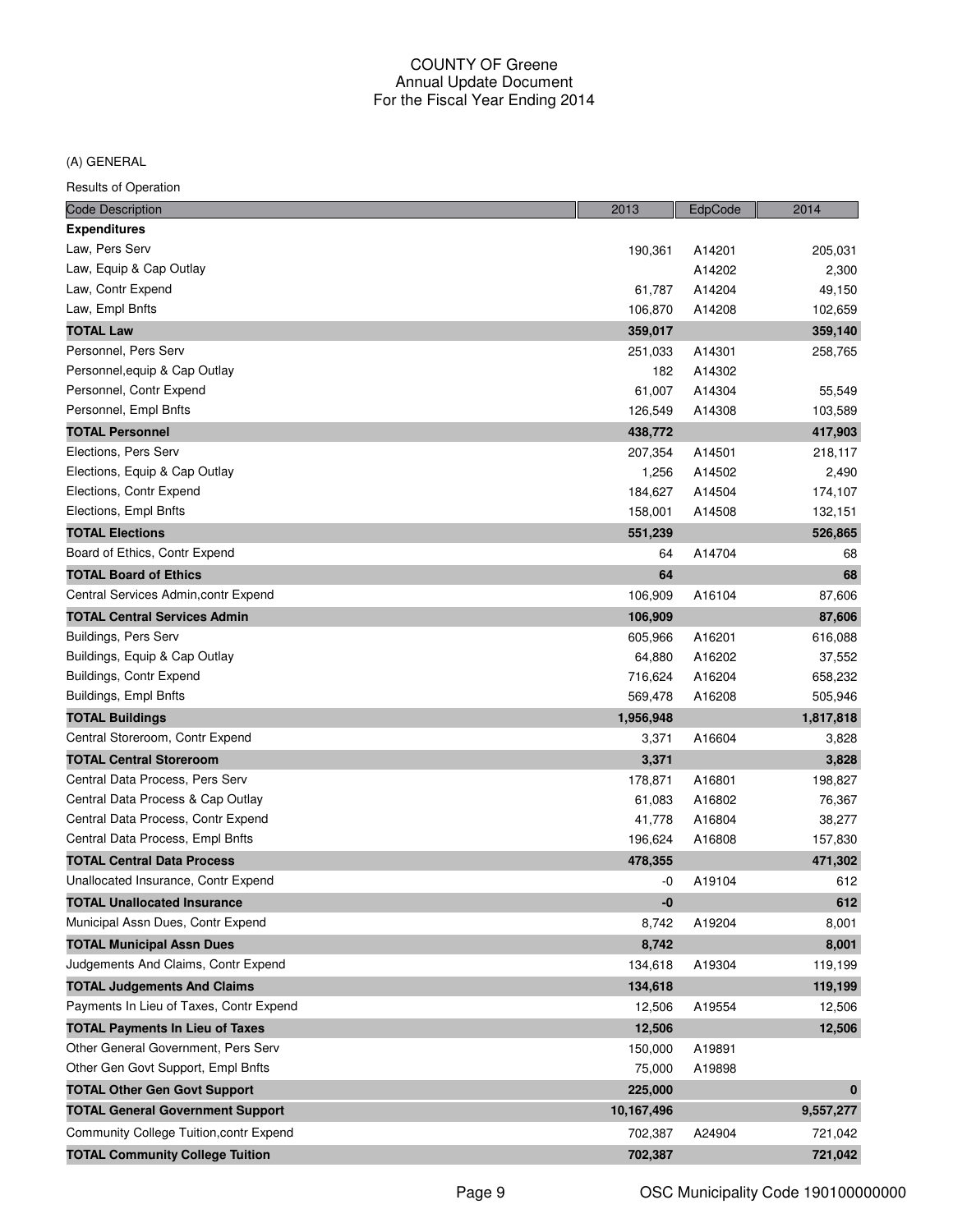(A) GENERAL

| <b>Code Description</b>                      | 2013      | EdpCode | 2014      |
|----------------------------------------------|-----------|---------|-----------|
| <b>Expenditures</b>                          |           |         |           |
| Contribution, community College, contr Expen | 2,232,667 | A24954  | 2,337,192 |
| <b>TOTAL Contribution</b>                    | 2,232,667 |         | 2,337,192 |
| <b>Education Handicapped Children</b>        | 120,041   | A29601  | 134,095   |
| Education Handicapped Children, contr Expen  | 3,695,226 | A29604  | 3,211,408 |
| <b>Education Handicapped Children</b>        | 113,636   | A29608  | 111,672   |
| <b>TOTAL Education Handicapped Children</b>  | 3,928,903 |         | 3,457,175 |
| Other Education Activities, contr Expend     | 234,090   | A29804  | 234,090   |
| <b>TOTAL Other Education Activities</b>      | 234,090   |         | 234,090   |
| <b>TOTAL Education</b>                       | 7,098,047 |         | 6,749,500 |
| Public Safety Comm Sys, Pers Serv            | 24,737    | A30201  | 20,810    |
| Public Safety Comm Sys, Equip & Cap Outlay   |           | A30202  | 427       |
| Public Safety Comm Sys, Contr Expend         | 220,562   | A30204  | 243,577   |
| Public Safety Comm Sys, Empl Bnfts           | 6,739     | A30208  | 6,024     |
| <b>TOTAL Public Safety Comm Sys</b>          | 252,039   |         | 270,838   |
| Sheriff, pers Serv                           | 2,266,647 | A31101  | 2,122,831 |
| Sheriff, Equip & Cap Outlay                  | 96,656    | A31102  | 109,096   |
| Sheriff, Contr Expend                        | 374,228   | A31104  | 354,924   |
| Sheriff, Empl Bnfts                          | 1,380,164 | A31108  | 1,329,622 |
| <b>TOTAL Sheriff</b>                         | 4,117,696 |         | 3,916,473 |
| Probation, Pers Serv                         | 708,830   | A31401  | 739,552   |
| Probation, Equip & Cap Outlay                | 45,628    | A31402  | 2,341     |
| Probation, Contr Expend                      | 19,345    | A31404  | 25,775    |
| Probation, Empl Bnfts                        | 487,491   | A31408  | 434,113   |
| <b>TOTAL Probation</b>                       | 1,261,295 |         | 1,201,782 |
| Jail, Pers Serv                              | 2,167,491 | A31501  | 2,203,515 |
| Jail, Equip & Cap Outlay                     | 6,822     | A31502  | 7,218     |
| Jail, Contr Expend                           | 1,445,675 | A31504  | 1,235,066 |
| Jail, Empl Bnfts                             | 1,368,886 | A31508  | 1,413,100 |
| <b>TOTAL Jail</b>                            | 4,988,874 |         | 4,858,899 |
| Stop Dwi, pers Serv                          | 12,000    | A33151  | 12,398    |
| Stop Dwi, Equip & Cap Outlay                 |           | A33152  | 2,382     |
| Stop Dwi,contr Expend                        | 105,048   | A33154  | 107,340   |
| Stop Dwi, Empl Bnfts                         | 30,128    | A33158  | 29,042    |
| <b>TOTAL Stop Dwi</b>                        | 147,176   |         | 151,162   |
| Fire, Pers Serv                              | 861,841   | A34101  | 891,953   |
| Fire, Equip & Cap Outlay                     | 30,602    | A34102  | 129,951   |
| Fire, Contr Expend                           | 181,362   | A34104  | 199,726   |
| Fire, Empl Bnfts                             | 540,993   | A34108  | 617,399   |
| <b>TOTAL Fire</b>                            | 1,614,798 |         | 1,839,029 |
| Examining Boards, Pers Serv                  | 16,521    | A36101  | 15,401    |
| Examining Boards, Contr Expend               | 1,393     | A36104  | 2,451     |
| Examining Boards, Empl Bnfts                 | 8,217     | A36108  | 8,357     |
| <b>TOTAL Examining Boards</b>                | 26,131    |         | 26,210    |
| Homeland Security, Personal Services         |           | A36451  |           |
| Homeland Security, EquiP. And Capital Outl   | 164,924   | A36452  | 546,375   |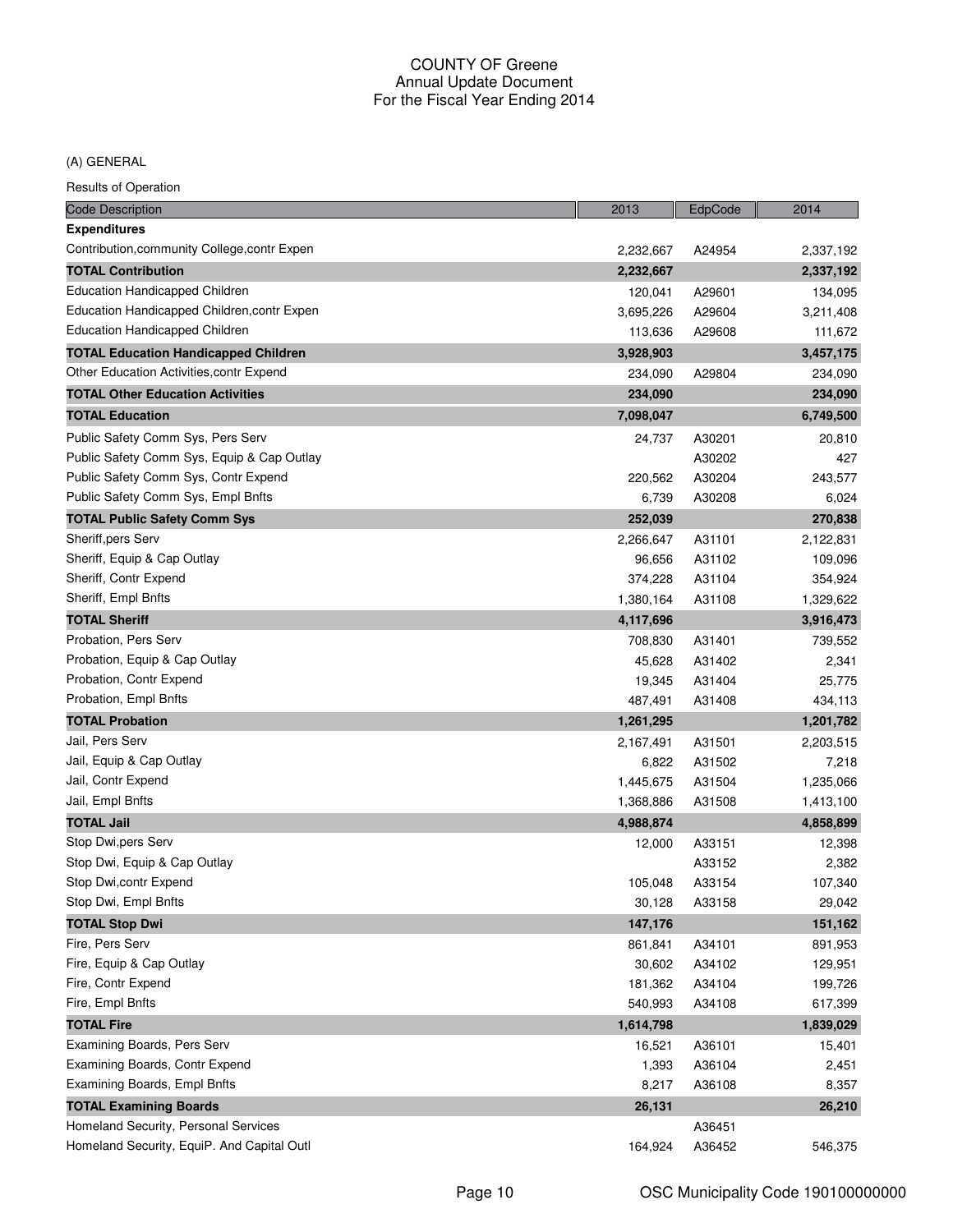(A) GENERAL

| <b>Code Description</b>                    | 2013       | EdpCode | 2014       |
|--------------------------------------------|------------|---------|------------|
| <b>Expenditures</b>                        |            |         |            |
| Homeland Security, Contractual Expenditure | 98,739     | A36454  | 444,962    |
| <b>TOTAL Homeland Security</b>             | 263,662    |         | 991,337    |
| <b>TOTAL Public Safety</b>                 | 12,671,670 |         | 13,255,729 |
| Public Health, Pers Serv                   | 843,011    | A40101  | 701,172    |
| Public Health, Equip & Cap Outlay          |            | A40102  |            |
| Public Health, Contr Expend                | 229,216    | A40104  | 66,891     |
| Public Health, Empl Bnfts                  | 829,856    | A40108  | 700,789    |
| <b>TOTAL Public Health</b>                 | 1,902,084  |         | 1,468,852  |
| Family Health Plan Ser, Pers Serv          | 443,577    | A40351  | 451,940    |
| Family Health Plan Ser, Equip & Cap Outlay |            | A40352  | 23,356     |
| Family Health Plan Ser, Contr Expend       | 162,245    | A40354  | 203,598    |
| Family Health Plan Ser, empl Bnfts         | 279,717    | A40358  | 291,183    |
| <b>TOTAL Family Health Plan Ser</b>        | 885,539    |         | 970,076    |
| Physically Handicapped, Contr Expend       | 14,379     | A40464  | 23,730     |
| <b>TOTAL Physically Handicapped</b>        | 14,379     |         | 23,730     |
| Early Intervention Pgm, pers Serv          | 202,847    | A40591  | 211,589    |
| Early Intervention Pgm, contr Expend       | 200,335    | A40594  | 149,484    |
| Early Intervention, Empl Ben               | 103,514    | A40598  | 106,083    |
| <b>TOTAL Early Intervention</b>            | 506,696    |         | 467,155    |
| Child Health Program, Contr Expend         | 25         | A40704  | 229        |
| <b>TOTAL Child Health Program</b>          | 25         |         | 229        |
| Child Health Program, Pers Serv            | 8,462      | A40801  | 10,871     |
| Child Health Program, Contr Expend         | 900,577    | A40804  | 1,056,207  |
| <b>TOTAL Child Health Program</b>          | 909,039    |         | 1,067,078  |
| Other Public Health, Pers Serv             | 1,205      | A41891  | 1,205      |
| Other Public Health, Contr Expend          | 22,014     | A41894  | 11,880     |
| Other Public Health, Empl Bnfts            | 92         | A41898  | 92         |
| <b>TOTAL Other Public Health</b>           | 23,311     |         | 13,177     |
| Alcoholic Addic Control, Contr Expend      | 429,123    | A42504  | 490,567    |
| <b>TOTAL Alcoholic Addic Control</b>       | 429,123    |         | 490,567    |
| Mental Health Admin, pers Serv             | 1,652,995  | A43101  | 1,572,061  |
| Mental Health Admin, equip & Cap Outlay    |            | A43102  | 1,400      |
| Mental Health Admin, contr Expend          | 1,450,295  | A43104  | 1,495,891  |
| Mental Health Admin, empl Bnfts            | 1,034,838  | A43108  | 1,010,946  |
| <b>TOTAL Mental Health Admin</b>           | 4,138,127  |         | 4,080,298  |
| Mental Health Prog, contr Expend           | 495,659    | A43204  | 440,351    |
| <b>TOTAL Mental Health Prog</b>            | 495,659    |         | 440,351    |
| <b>TOTAL Health</b>                        | 9,303,982  |         | 9,021,513  |
| Other Transportation, Equip & Cap Outlay   |            | A56802  |            |
| Other Transportation, Contr Expend         | 95,328     | A56804  | 17,465     |
| <b>TOTAL Other Transportation</b>          |            |         |            |
|                                            | 95,328     |         | 17,465     |
| <b>TOTAL Transportation</b>                | 95,328     |         | 17,465     |
| Admin, Pers Serv                           | 4,382,548  | A60101  | 4,307,821  |
| Admin, Equip & Cap Outlay                  | 112,551    | A60102  | 33,904     |
| Admin, Contr Expend                        | 1,006,156  | A60104  | 1,094,694  |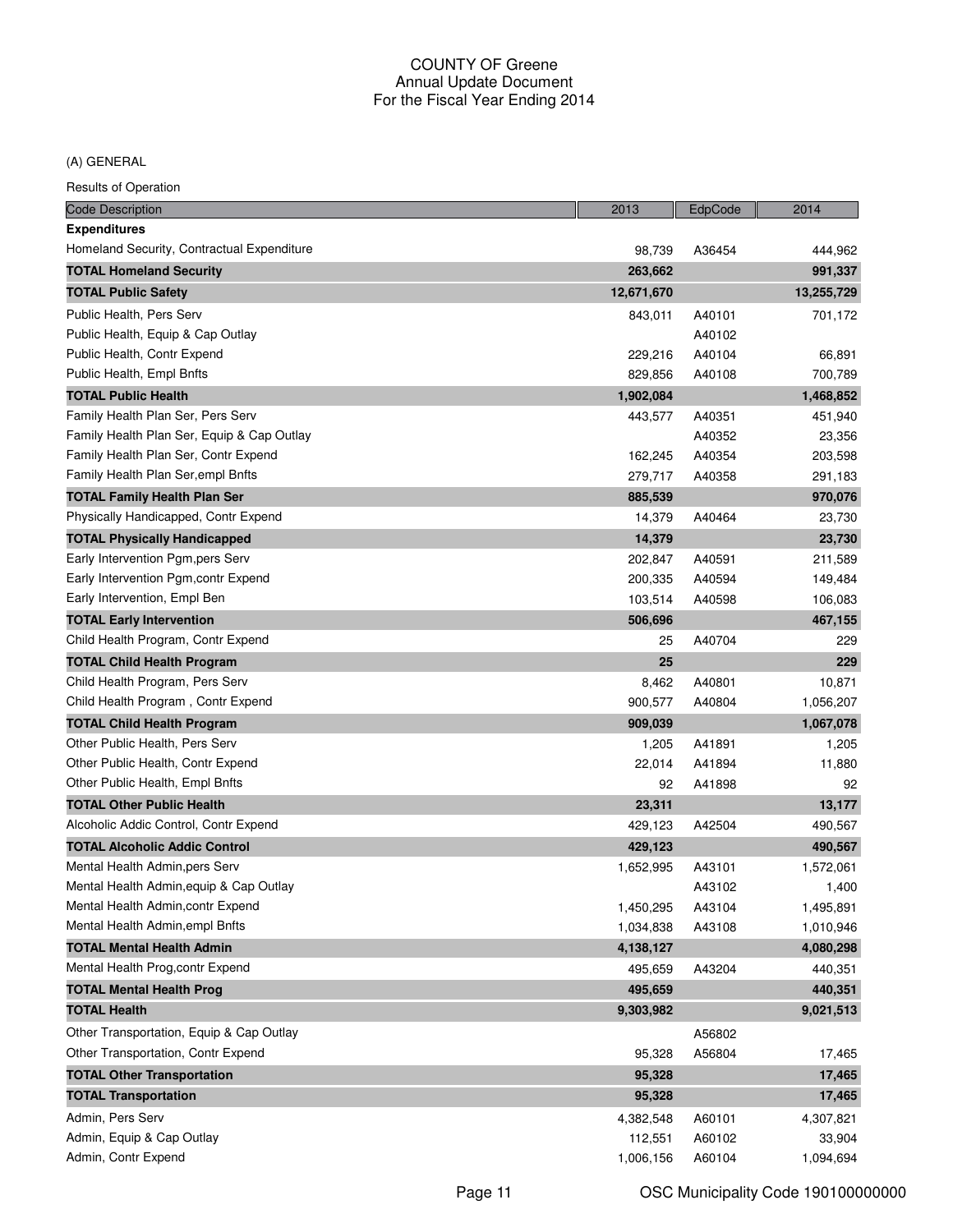(A) GENERAL

| <b>Code Description</b>                          | 2013       | EdpCode | 2014       |
|--------------------------------------------------|------------|---------|------------|
| <b>Expenditures</b>                              |            |         |            |
| Admin, Empl Bnfts                                | 3,283,610  | A60108  | 3,236,628  |
| <b>TOTAL Admin</b>                               | 8,784,864  |         | 8,673,048  |
| Day Care, Contr Expend                           | 355,075    | A60554  | 287,541    |
| <b>TOTAL Day Care</b>                            | 355,075    |         | 287,541    |
| Services For Recipients, Contr Expend            | 518,051    | A60704  | 539,559    |
| <b>TOTAL Services For Recipients</b>             | 518,051    |         | 539,559    |
| Medicaid                                         | 10,187,352 | A61004  | 9,790,441  |
| <b>TOTAL Medicaid</b>                            | 10,187,352 |         | 9,790,441  |
| Family Assistance, Contr Expend                  | 2,226,121  | A61094  | 2,534,782  |
| <b>TOTAL Family Assistance</b>                   | 2,226,121  |         | 2,534,782  |
| Child Care, Contr Expend                         | 4,817,186  | A61194  | 5,065,577  |
| <b>TOTAL Child Care</b>                          | 4,817,186  |         | 5,065,577  |
| Juvenile Delinquent, Contr Expend                | 63,751     | A61234  | 344,922    |
| <b>TOTAL Juvenile Delinguent</b>                 | 63,751     |         | 344,922    |
| State Training School, Contr Expend              |            | A61294  |            |
| <b>TOTAL State Training School</b>               | $\bf{0}$   |         | $\bf{0}$   |
| Safety Net, Contr Expend                         | 2,578,131  | A61404  | 2,369,144  |
| <b>TOTAL Safety Net</b>                          | 2,578,131  |         | 2,369,144  |
| Home Energy Assistance, Contr Expend             | 57,536     | A61414  | 70,706     |
| <b>TOTAL Home Energy Assistance</b>              | 57,536     |         | 70,706     |
| Emergency Aid For Adults, Contr Expend           | 78,630     | A61424  | 129,436    |
| <b>TOTAL Emergency Aid For Adults</b>            | 78,630     |         | 129,436    |
| Other Economic Opp Pro, Contr Expend             | 36,765     | A63264  | 36,765     |
| <b>TOTAL Other Economic Opp Pro</b>              | 36,765     |         | 36,765     |
| Veterans Service, Pers Serv                      | 102,532    | A65101  | 107,908    |
| Veterans Service, Contr Expend                   | 30,799     | A65104  | 31,877     |
| Veterans Service, Empl Bnfts                     | 69,052     | A65108  | 71,147     |
| <b>TOTAL Veterans Service</b>                    | 202,383    |         | 210,931    |
| Consumer Affairs, Pers Serv                      | 39,717     | A66101  | 40,313     |
| Consumer Affairs, Contr Expend                   | 5,576      | A66104  | 5,285      |
| Consumer Affairs, Empl Bnfts                     | 27,656     | A66108  | 24,965     |
| <b>TOTAL Consumer Affairs</b>                    | 72,949     |         | 70,563     |
| Programs For Aging, Pers Serv                    | 935,633    | A67721  | 942,316    |
| Programs For Aging, Equip & Cap Outlay           | 4,000      | A67722  | 4,536      |
| Programs For Aging, Contr Expend                 | 804,801    | A67724  | 680,004    |
| Programs For Aging, Empl Bnfts                   | 667,636    | A67728  | 653,876    |
| <b>TOTAL Programs For Aging</b>                  | 2,412,069  |         | 2,280,733  |
| <b>TOTAL Economic Assistance And Opportunity</b> | 32,390,863 |         | 32,404,148 |
| Parks, Pers Serv                                 | 19,286     | A71101  | 10,268     |
| Parks, Equip & Cap Outlay                        | 11,787     | A71102  | 1,050      |
| Parks, Contr Expend                              | 32,941     | A71104  | 14,339     |
| Parks, Empl Bnfts                                | 1,416      | A71108  | 751        |
| <b>TOTAL Parks</b>                               | 65,429     |         | 26,408     |
| Youth Prog, Pers Serv                            | 54,034     | A73101  | 50,424     |
| Youth Prog, Contr Expend                         | 56,360     | A73104  | 82,366     |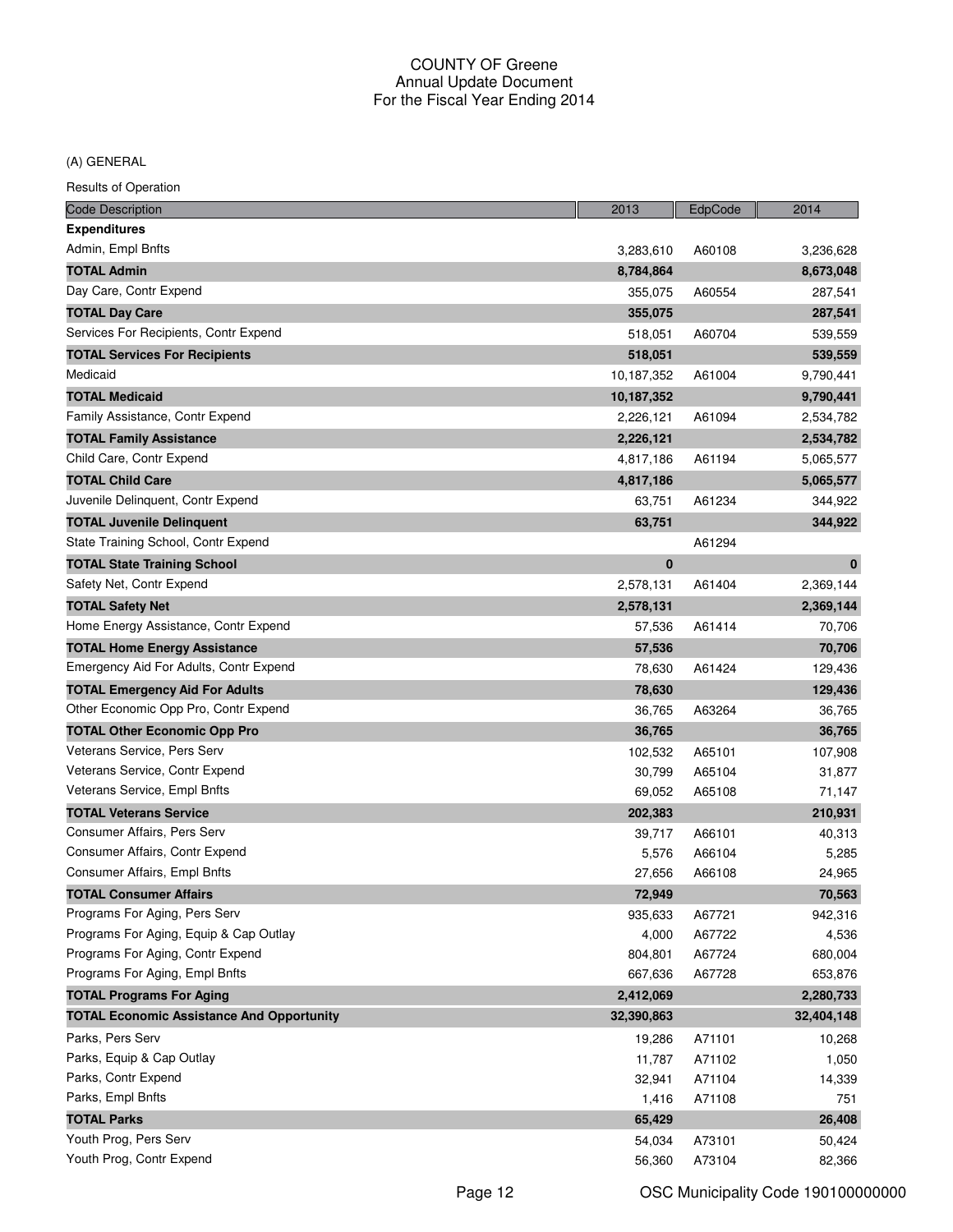(A) GENERAL

| <b>Code Description</b>                    | 2013      | EdpCode | 2014      |
|--------------------------------------------|-----------|---------|-----------|
| <b>Expenditures</b>                        |           |         |           |
| Youth Prog, Empl Bnfts                     | 82,899    | A73108  | 82,353    |
| <b>TOTAL Youth Prog</b>                    | 193,293   |         | 215,142   |
| Library, Contr Expend                      | 32,700    | A74104  | 32,700    |
| <b>TOTAL Library</b>                       | 32,700    |         | 32,700    |
| Historian, Pers Serv                       | 7,200     | A75101  | 3,654     |
| Historian, Equip & Cap Outlay              |           | A75102  |           |
| Historian, Contr Expend                    | 6,081     | A75104  | 5,981     |
| Historian, Empl Bnfts                      | 3,126     | A75108  | 2,962     |
| <b>TOTAL Historian</b>                     | 16,406    |         | 12,597    |
| Other Performing Arts, Contr Expend        | 46,950    | A75604  | 46,950    |
| <b>TOTAL Other Performing Arts</b>         | 46,950    |         | 46,950    |
| <b>TOTAL Culture And Recreation</b>        | 354,779   |         | 333,797   |
| Planning, Pers Serv                        | 541,788   | A80201  | 537,143   |
| Planning, Equip & Cap Outlay               | 561       | A80202  | 1,125     |
| Planning, Contr Expend                     | 1,093,139 | A80204  | 1,038,624 |
| Planning, Empl Bnfts                       | 448,998   | A80208  | 436,371   |
| <b>TOTAL Planning</b>                      | 2,084,486 |         | 2,013,263 |
| Refuse & Garbage, Pers Serv                | 778,330   | A81601  | 756,697   |
| Refuse & Garbage, Equip & Cap Outlay       | 111,114   | A81602  |           |
| Refuse & Garbage, Contr Expend             | 3,500,539 | A81604  | 3,327,977 |
| Refuse & Garbage, Empl Bnfts               | 759,259   | A81608  | 624,007   |
| <b>TOTAL Refuse &amp; Garbage</b>          | 5,149,241 |         | 4,708,680 |
| Rent Subsidy, Pers Serv                    |           | A86101  |           |
| Rent Subsidy, Contr Expend                 |           | A86104  |           |
| Rent Subsidy, Empl Bnfts                   |           | A86108  |           |
| <b>TOTAL Rent Subsidy</b>                  | $\bf{0}$  |         | $\bf{0}$  |
| Fish And Game, Contr Expend                | 5,265     | A87204  | 2,774     |
| <b>TOTAL Fish And Game</b>                 | 5,265     |         | 2,774     |
| Sm Watershed Prot Dis, Pers Serv           | 10,179    | A87401  | 11,379    |
| Sm Watershed Prot Dis, Contr Expend        | 24,414    | A87404  | 53,900    |
| Sm Watershed Prot Dis, Empl Bnfts          | 3,866     | A87408  | 3,876     |
| <b>TOTAL Sm Watershed Prot Dis</b>         | 38,459    |         | 69,156    |
| Flood & Erosion Control, Contr Expend      | 254,538   | A87454  | 254,629   |
| <b>TOTAL Flood &amp; Erosion Control</b>   | 254,538   |         | 254,629   |
| Agriculture And Livestock, Pers Serv       | 3,500     | A87501  |           |
| Agriculture And Livestock, Contr Expend    | 26,534    | A87504  | 26,534    |
| Agriculture And Livestock, Empl Bnfts      | 1,556     | A87508  |           |
| <b>TOTAL Agriculture And Livestock</b>     | 31,590    |         | 26,534    |
| <b>TOTAL Home And Community Services</b>   | 7,563,578 |         | 7,075,037 |
| <b>State Retirement System</b>             |           | A90108  |           |
| Social Security, Employer Cont             | 1,094     | A90308  | 2,287     |
| Unemployment Insurance, Empl Bnfts         | 1         | A90508  | -0        |
| Disability Insurance, Empl Bnfts           | $-6,874$  | A90558  |           |
| Hospital & Medical (dental) Ins, Empl Bnft | 384,534   | A90608  | 447,606   |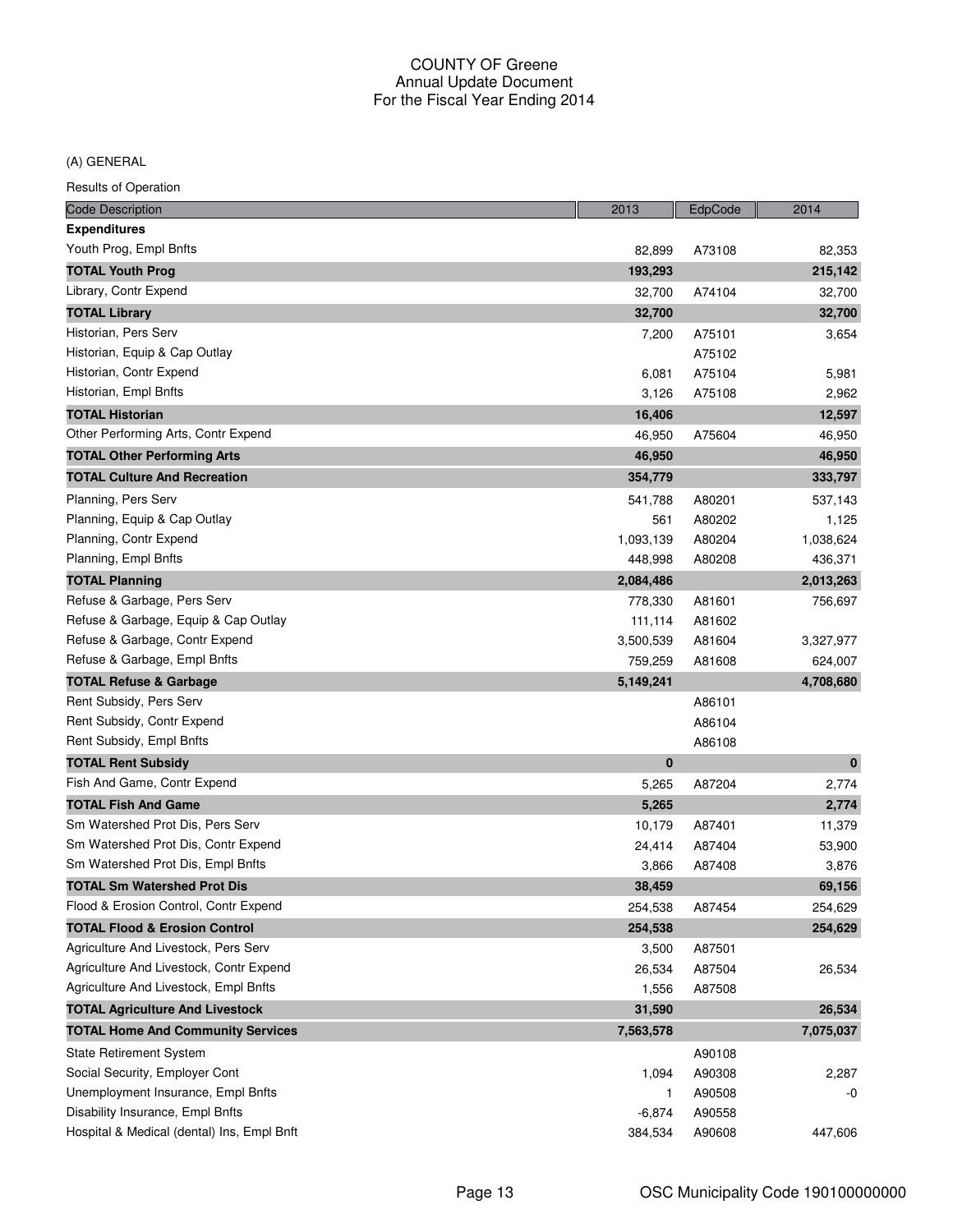(A) GENERAL

| <b>Code Description</b>                                                 | 2013       | EdpCode | 2014       |
|-------------------------------------------------------------------------|------------|---------|------------|
| <b>Expenditures</b>                                                     |            |         |            |
| Other Employee Benefits (spec)                                          | 5,572      | A90898  | 5,118      |
| <b>TOTAL Employee Benefits</b>                                          | 384,328    |         | 455,011    |
| Debt Principal, Serial Bonds                                            | 1,199,400  | A97106  | 1,210,700  |
| Install Pur Debt, Principal                                             | 130,644    | A97856  | 125,393    |
| <b>TOTAL Debt Principal</b>                                             | 1,330,044  |         | 1,336,093  |
| Debt Interest, Serial Bonds                                             | 561,323    | A97107  | 529,940    |
| Debt Interest, Bond Anticipation Notes                                  | 99,722     | A97307  | 100,000    |
| Install Pur Debt, Interest                                              | 9,308      | A97857  |            |
| Other Debt, Interest<br>Additional Description ERS Penalty and Interest |            | A97897  | 12,692     |
| <b>TOTAL Debt Interest</b>                                              | 670,354    |         | 642,632    |
| <b>TOTAL Expenditures</b>                                               | 82,030,468 |         | 80,848,202 |
| <b>Transfers, Other Funds</b>                                           | 8,337,354  | A99019  | 8,549,326  |
| <b>TOTAL Operating Transfers</b>                                        | 8,337,354  |         | 8,549,326  |
| <b>TOTAL Other Uses</b>                                                 | 8,337,354  |         | 8,549,326  |
| <b>TOTAL Detail Expenditures And Other Uses</b>                         | 90,367,823 |         | 89,397,528 |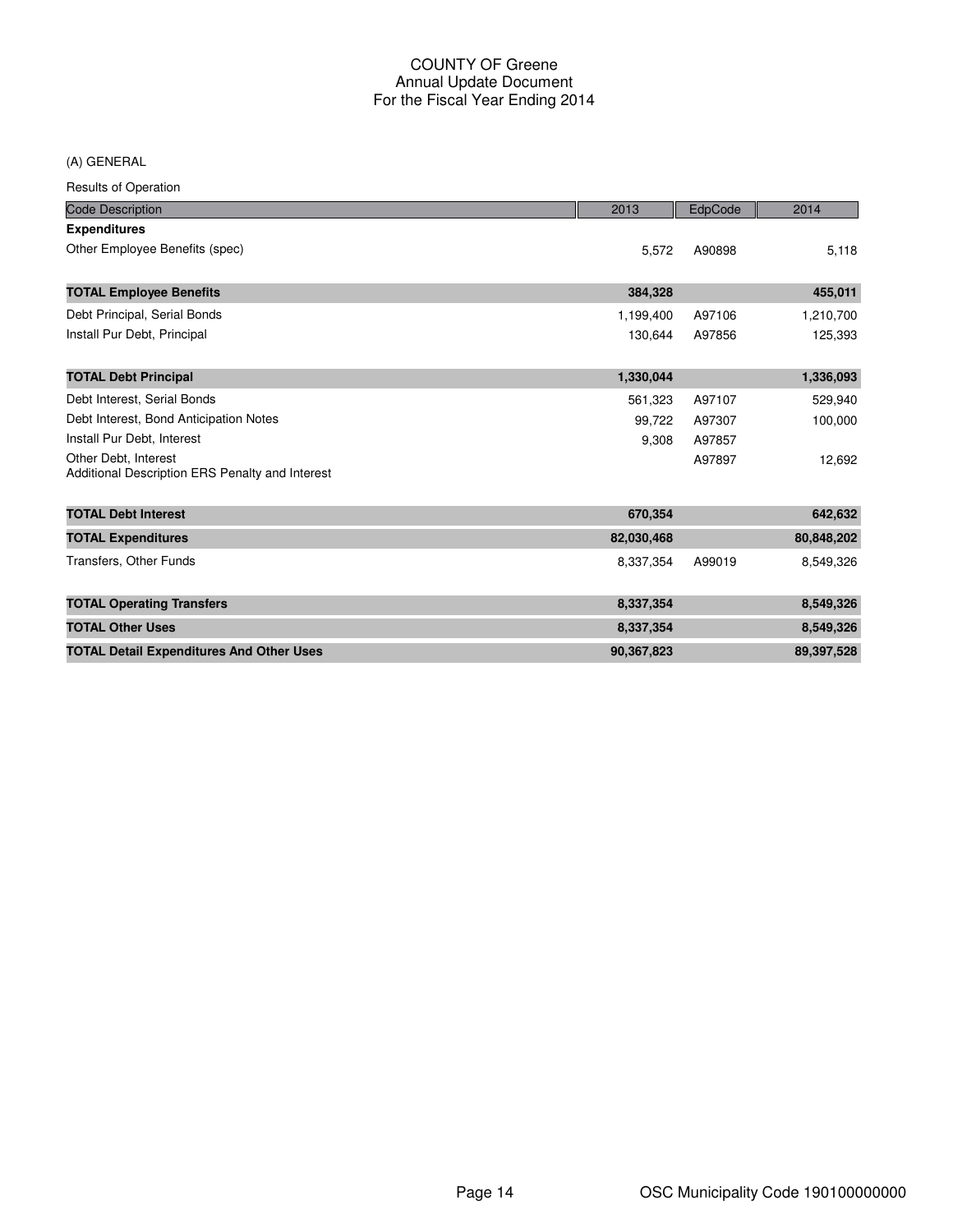(A) GENERAL

**Analysis of Changes in Fund Balance**

| <b>Code Description</b>                    | 2013       | EdpCode | 2014       |
|--------------------------------------------|------------|---------|------------|
| Analysis of Changes in Fund Balance        |            |         |            |
| <b>Fund Balance - Beginning of Year</b>    | 12,746,211 | A8021   | 13,492,454 |
| Prior Period Adj -Increase In Fund Balance |            | A8012   | 91         |
| <b>Restated Fund Balance - Beg of Year</b> | 12.746.211 | A8022   | 13,492,545 |
| ADD - REVENUES AND OTHER SOURCES           | 91,114,066 |         | 92,034,726 |
| DEDUCT - EXPENDITURES AND OTHER USES       | 90,367,823 |         | 89,397,528 |
| <b>Fund Balance - End of Year</b>          | 13.492.454 | A8029   | 16,129,744 |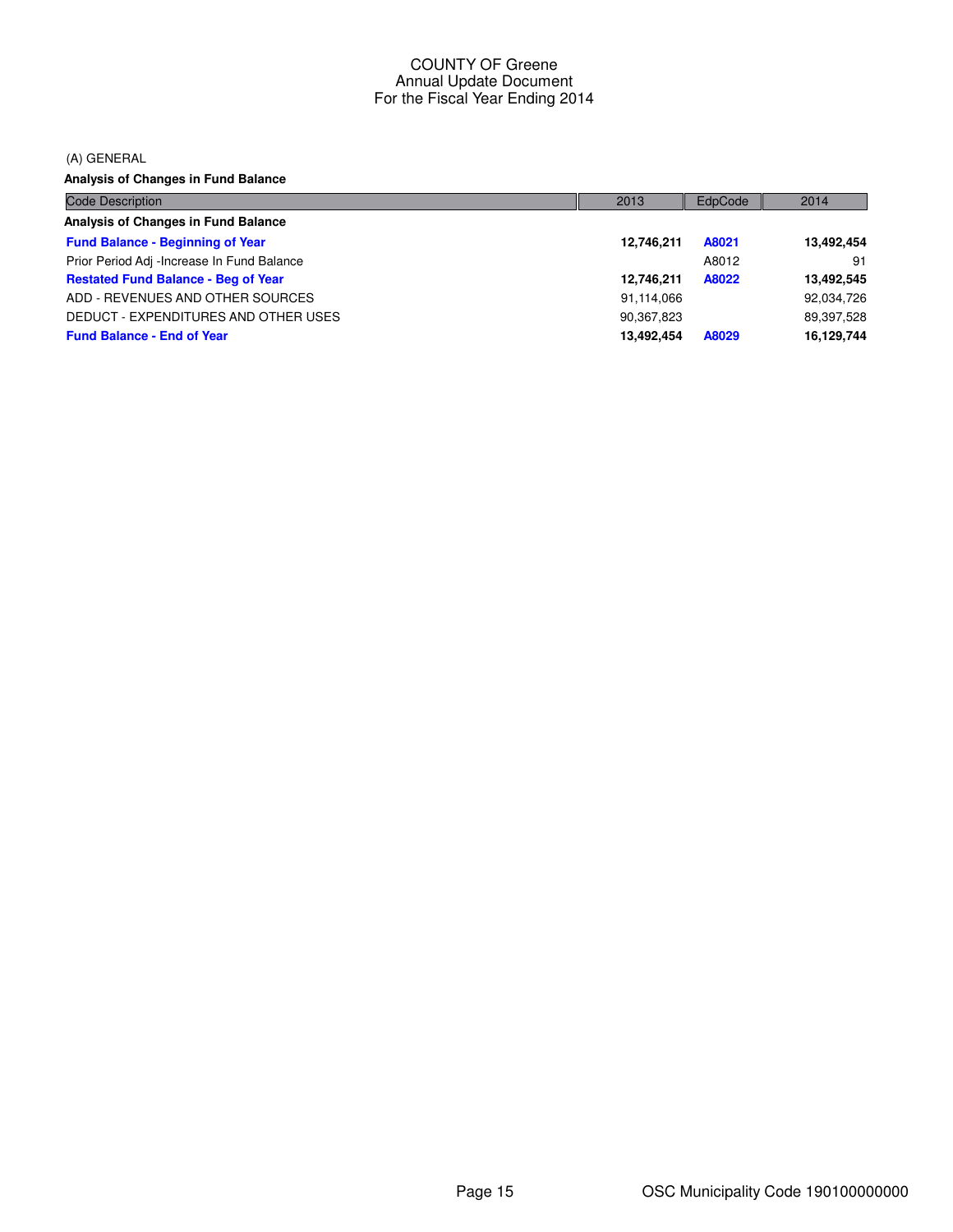# (A) GENERAL

Budget Summary

| <b>Code Description</b>                           | 2014       | EdpCode | 2015       |
|---------------------------------------------------|------------|---------|------------|
| <b>Estimated Revenues</b>                         |            |         |            |
| Est Rev - Real Property Taxes                     | 22,426,028 | A1049N  | 23,221,839 |
| Est Rev - Real Property Tax Items                 | 2,950,979  | A1099N  | 3,126,418  |
| Est Rev - Non Property Tax Items                  | 26,800,000 | A1199N  | 28,000,000 |
| Est Rev - Departmental Income                     | 11,951,267 | A1299N  | 11,980,781 |
| Est Rev - Intergovernmental Charges               | 304,800    | A2399N  | 299,800    |
| Est Rev - Use of Money And Property               | 49,472     | A2499N  | 43,272     |
| Est Rev - Licenses And Permits                    | 47,000     | A2599N  | 47,000     |
| Est Rev - Fines And Forfeitures                   | 329,706    | A2649N  | 332,700    |
| Est Rev - Sale of Prop And Comp For Loss          | 160,000    | A2699N  | 155,000    |
| Est Rev - Miscellaneous Local Sources             | 164,300    | A2799N  | 206,000    |
| Est Rev - Interfund Revenues                      | 350        | A2801N  | 350        |
| Est Rev - State Aid                               | 12,390,497 | A3099N  | 12,551,955 |
| Est Rev - Federal Aid                             | 9,894,753  | A4099N  | 9,241,199  |
| <b>TOTAL Estimated Revenues</b>                   | 87,469,152 |         | 89,206,314 |
| <b>Appropriated Reserve</b>                       | 62,546     | A511N   | 609,522    |
| Appropriated Fund Balance, Part County            | 10,000     | A595N   | 10,000     |
| Appropriated Fund Balance                         | 1,375,000  | A599N   | 1,300,000  |
| <b>TOTAL Estimated Other Sources</b>              | 1,447,546  |         | 1,919,522  |
| <b>TOTAL Estimated Revenues And Other Sources</b> | 88,916,698 |         | 91,125,836 |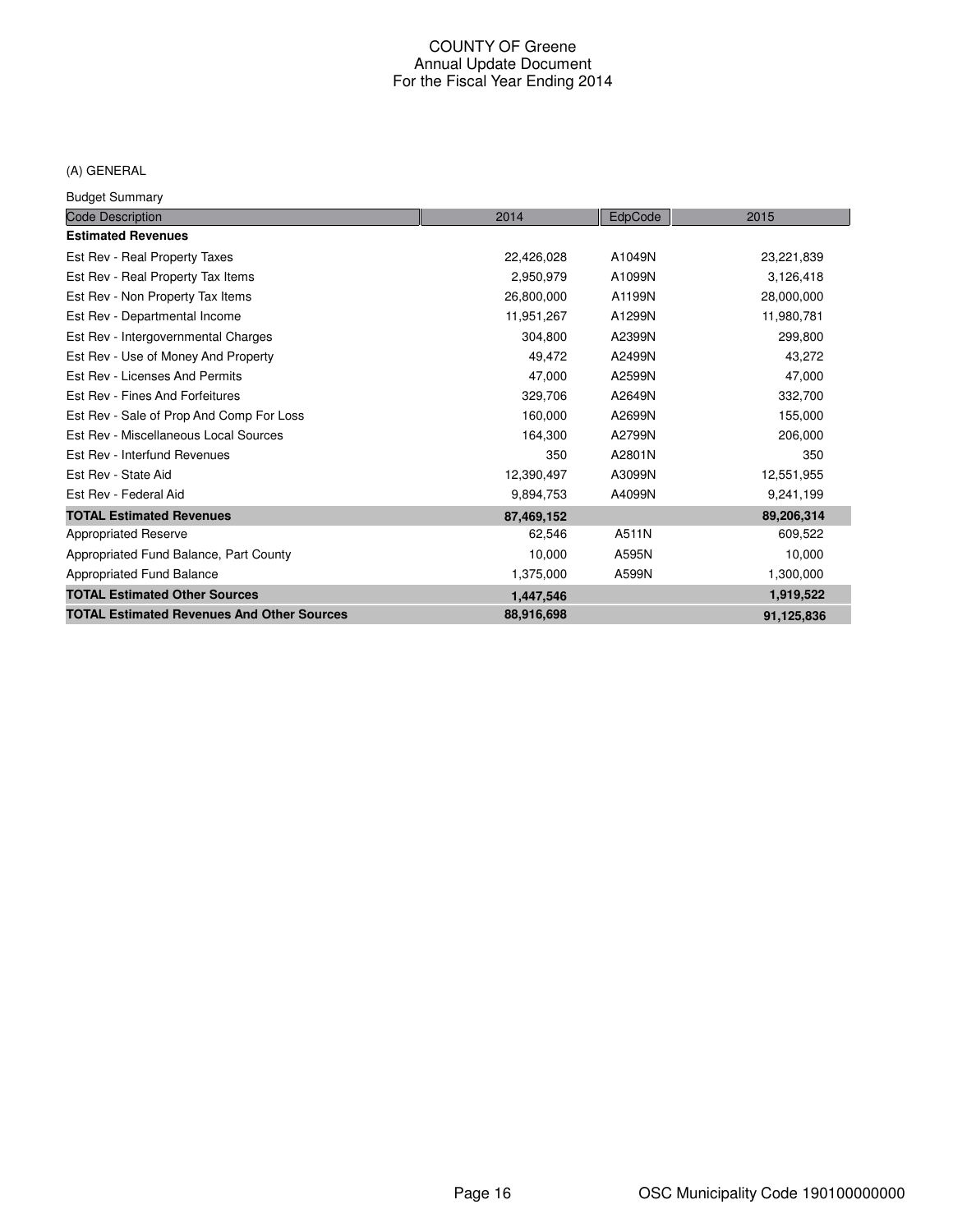# (A) GENERAL

Budget Summary

| <b>Code Description</b>                    | 2014       | EdpCode | 2015       |
|--------------------------------------------|------------|---------|------------|
| <b>Appropriations</b>                      |            |         |            |
| App - General Government Support           | 8,454,985  | A1999N  | 9,781,559  |
| App - Education                            | 6,846,227  | A2999N  | 6,997,816  |
| App - Public Safety                        | 12,613,298 | A3999N  | 12,319,854 |
| App - Health                               | 9,416,070  | A4999N  | 8,912,697  |
| App - Economic Assistance And Opportunity  | 33,716,499 | A6999N  | 32,955,180 |
| App - Culture And Recreation               | 342,103    | A7999N  | 260,841    |
| App - Home And Community Services          | 7,323,088  | A8999N  | 7,036,166  |
| App - Employee Benefits                    | 456,970    | A9199N  | 2,456,731  |
| App - Debt Service                         | 1,840,641  | A9899N  | 1,793,547  |
| <b>TOTAL Appropriations</b>                | 81,009,881 |         | 82,514,391 |
| App - Interfund Transfer                   | 7,906,817  | A9999N  | 8,611,445  |
| <b>TOTAL Other Uses</b>                    | 7,906,817  |         | 8,611,445  |
| <b>TOTAL Appropriations And Other Uses</b> | 88,916,698 |         | 91,125,836 |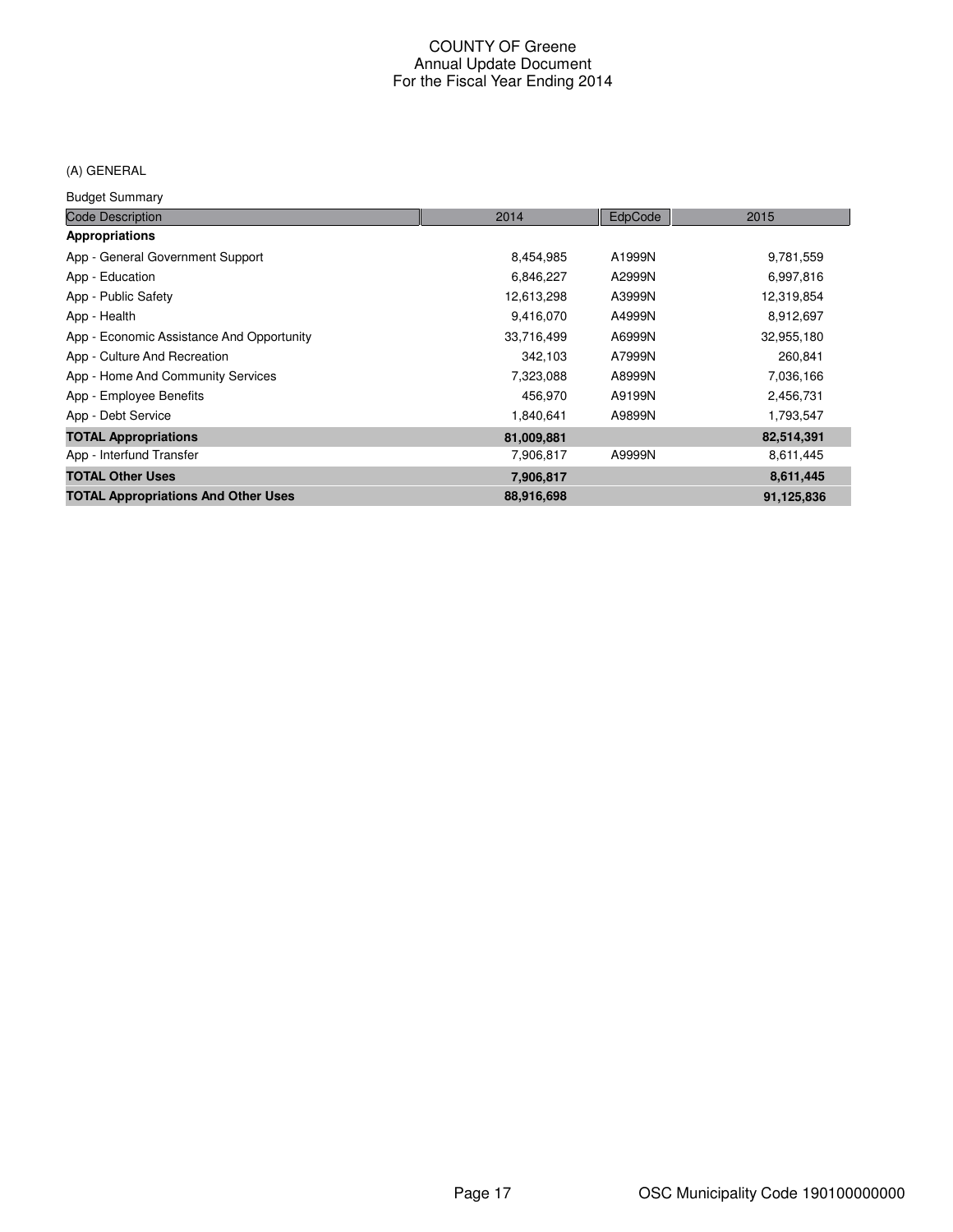# (CD) SPECIAL GRANT

| <b>Balance Sheet</b>                                   |           |                   |           |
|--------------------------------------------------------|-----------|-------------------|-----------|
| <b>Code Description</b>                                | 2013      | EdpCode           | 2014      |
| <b>Assets</b>                                          |           |                   |           |
| Cash                                                   | 143.064   | CD200             | 240,824   |
| Cash In Time Deposits                                  | 832.360   | CD <sub>201</sub> | 1,058,670 |
| <b>TOTAL Cash</b>                                      | 975,424   |                   | 1,299,494 |
| Accounts Receivable                                    | 9.050     | CD380             |           |
| <b>Rehabilitation Loan Receivable</b>                  | 3,298,650 | CD390             | 2,889,363 |
| <b>TOTAL Other Receivables (net)</b>                   | 3,307,700 |                   | 2,889,363 |
| <b>TOTAL Assets and Deferred Outflows of Resources</b> | 4,283,124 |                   | 4,188,857 |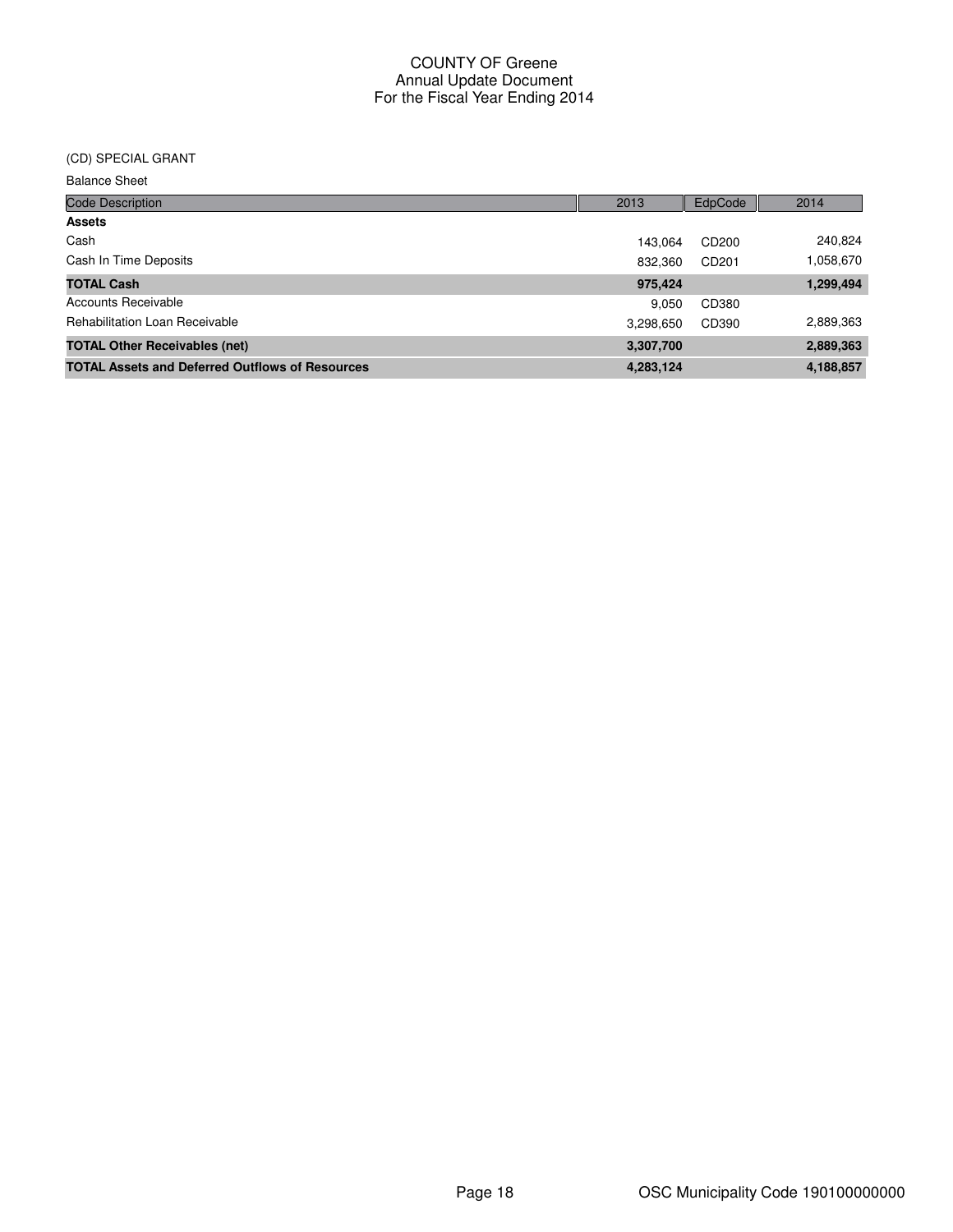# (CD) SPECIAL GRANT

| <b>Balance Sheet</b> |  |
|----------------------|--|
|----------------------|--|

| <b>Code Description</b>                                     | 2013      | EdpCode | 2014        |
|-------------------------------------------------------------|-----------|---------|-------------|
| <b>Accounts Payable</b>                                     | 554       | CD600   |             |
| <b>TOTAL Accounts Payable</b>                               | 554       |         | $\bf{0}$    |
| Due To Other Funds                                          | 20,249    | CD630   |             |
| <b>TOTAL Due To Other Funds</b>                             | 20,249    |         | $\mathbf 0$ |
| Due To Other Governments                                    | 1.438     | CD631   | 961         |
| <b>TOTAL Due To Other Governments</b>                       | 1,438     |         | 961         |
| <b>TOTAL Liabilities</b>                                    | 22,242    |         | 961         |
| <b>Deferred Inflows of Resources</b>                        |           |         |             |
| Deferred Inflow of Resources                                | 3,298,650 | CD691   | 2,889,363   |
| <b>TOTAL Deferred Inflows of Resources</b>                  | 3,298,650 |         | 2,889,363   |
| <b>TOTAL Deferred Inflows of Resources</b>                  | 3,298,650 |         | 2,889,363   |
| <b>Fund Balance</b>                                         |           |         |             |
| Assigned Appropriated Fund Balance                          | 42,000    | CD914   |             |
| Assigned Unappropriated Fund Balance                        | 920.232   | CD915   | 1,298,533   |
| <b>TOTAL Assigned Fund Balance</b>                          | 962,232   |         | 1,298,533   |
| <b>TOTAL Fund Balance</b>                                   | 962,232   |         | 1,298,533   |
| <b>TOTAL Liabilities, Deferred Inflows And Fund Balance</b> | 4,283,124 |         | 4,188,857   |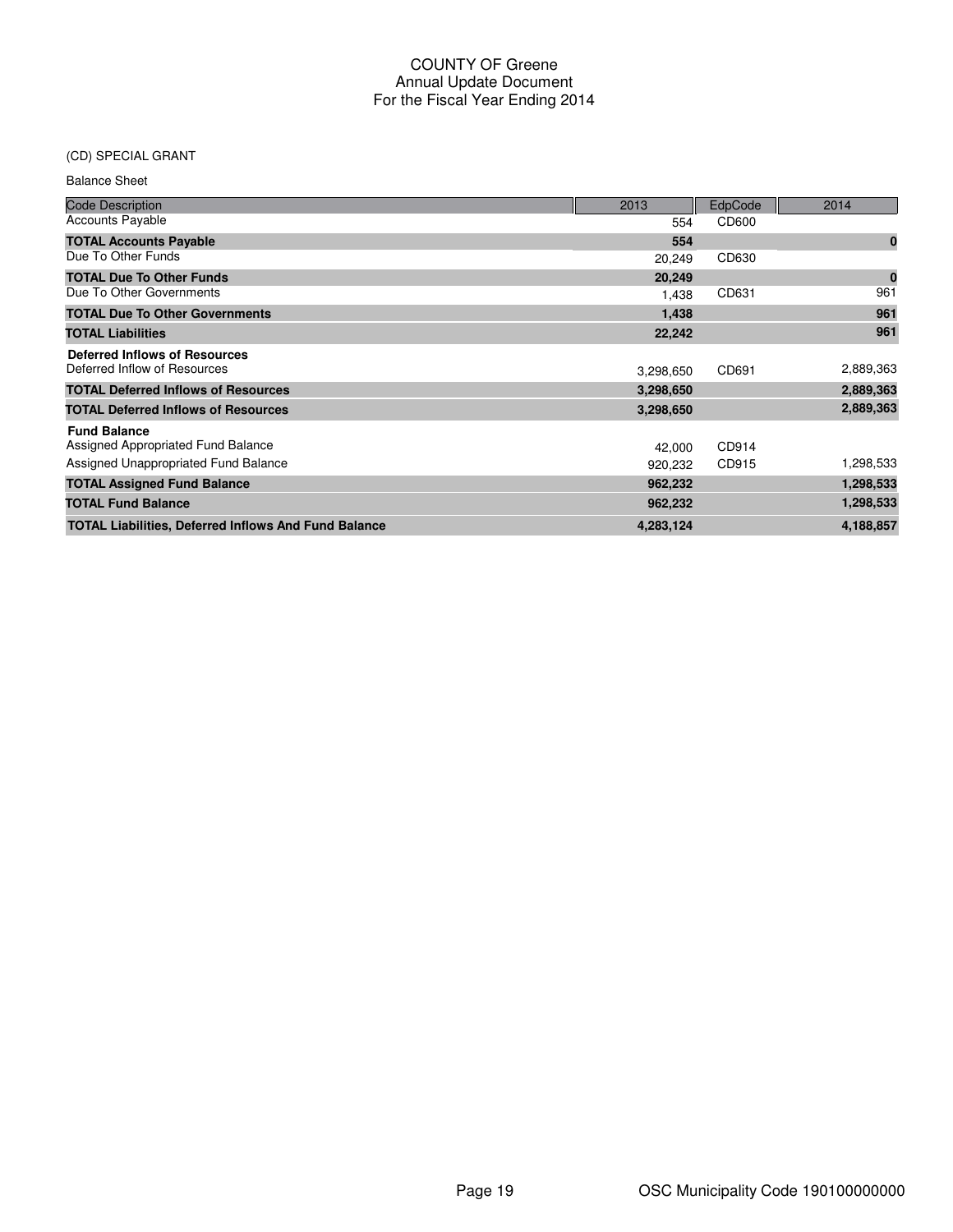# (CD) SPECIAL GRANT

| <b>Code Description</b>                        | 2013           | EdpCode | 2014     |
|------------------------------------------------|----------------|---------|----------|
| <b>Revenues</b>                                |                |         |          |
| <b>Community Development Income</b>            | 812,360        | CD2170  | 478,255  |
| <b>TOTAL Departmental Income</b>               | 812,360        |         | 478,255  |
| <b>Interest And Earnings</b>                   | 4              | CD2401  | 4        |
| <b>TOTAL Use of Money And Property</b>         | $\overline{4}$ |         | 4        |
| Fed Aid, Community Development Act             | 143,067        | CD4910  |          |
| <b>TOTAL Federal Aid</b>                       | 143,067        |         | $\bf{0}$ |
| <b>TOTAL Revenues</b>                          | 955,431        |         | 478,259  |
| <b>Interfund Transfers</b>                     |                | CD5031  | 20,249   |
| <b>TOTAL Interfund Transfers</b>               | $\bf{0}$       |         | 20,249   |
| <b>TOTAL Other Sources</b>                     | $\bf{0}$       |         | 20,249   |
| <b>TOTAL Detail Revenues And Other Sources</b> | 955,431        |         | 498,508  |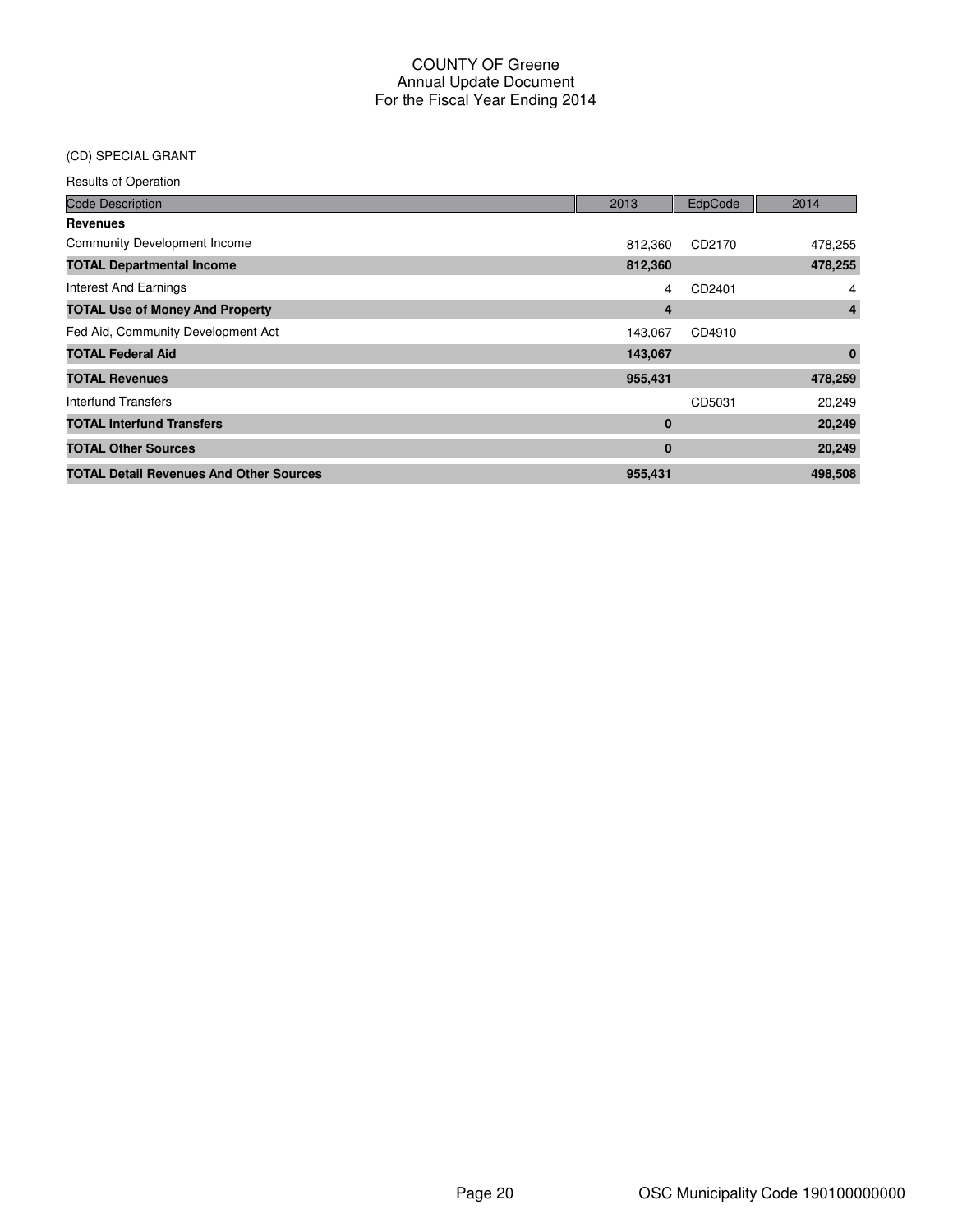#### (CD) SPECIAL GRANT

| <b>Code Description</b>                         | 2013    | EdpCode | 2014    |
|-------------------------------------------------|---------|---------|---------|
| <b>Expenditures</b>                             |         |         |         |
| Rehab Loans & Grant, Contr Expend               | 527.763 | CD86684 | 113,001 |
| <b>TOTAL Rehab Loans &amp; Grant</b>            | 527,763 |         | 113,001 |
| Administration, Contr Expend                    | 21.075  | CD86864 | 49,206  |
| <b>TOTAL Administration</b>                     | 21,075  |         | 49,206  |
| <b>TOTAL Home And Community Services</b>        | 548,839 |         | 162,207 |
| <b>TOTAL Expenditures</b>                       | 548,839 |         | 162,207 |
| <b>TOTAL Detail Expenditures And Other Uses</b> | 548,839 |         | 162,207 |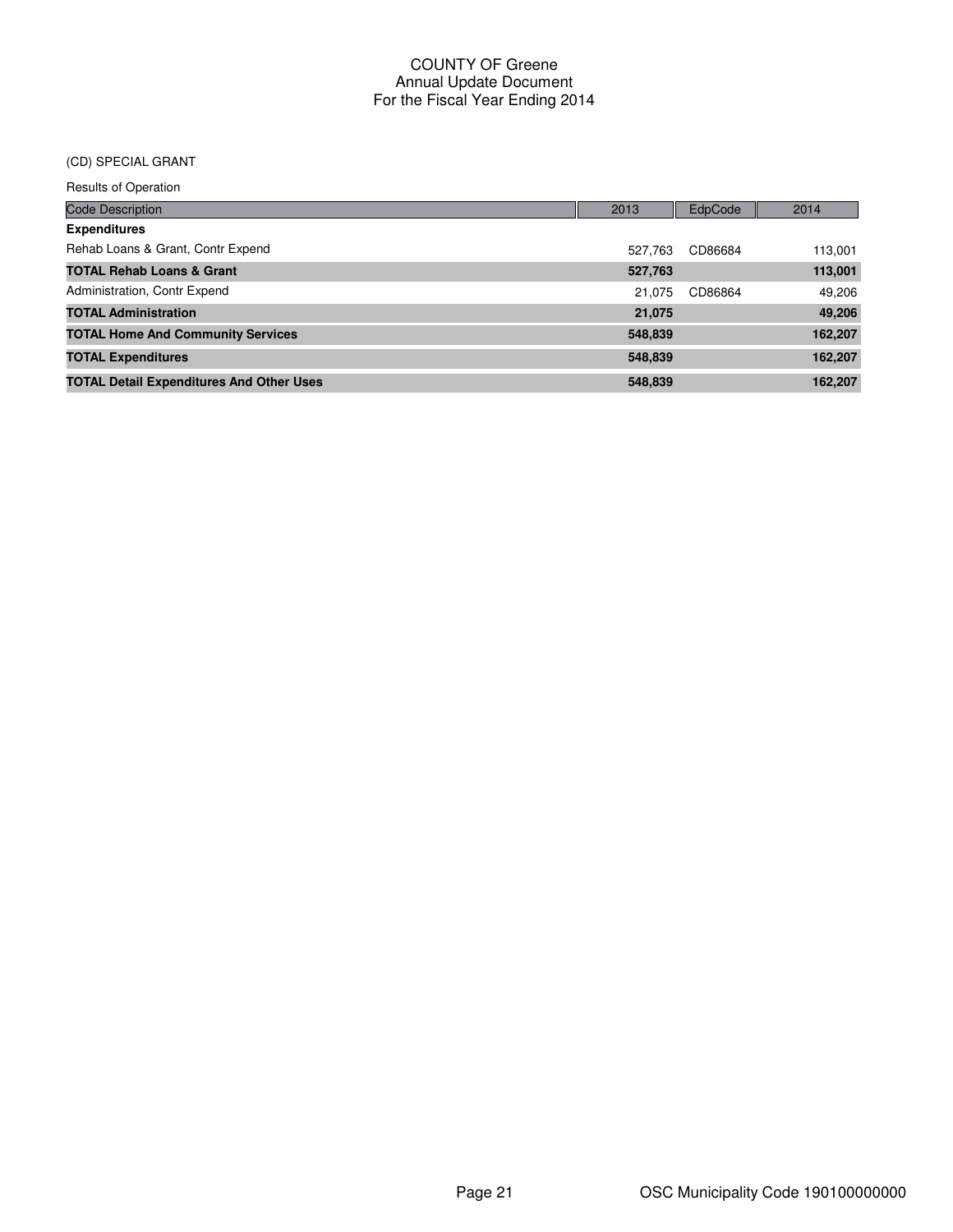#### (CD) SPECIAL GRANT

**Analysis of Changes in Fund Balance**

| Code Description                           | 2013    | EdpCode       | 2014      |
|--------------------------------------------|---------|---------------|-----------|
| Analysis of Changes in Fund Balance        |         |               |           |
| <b>Fund Balance - Beginning of Year</b>    | 555.640 | CD8021        | 962,232   |
| <b>Restated Fund Balance - Beg of Year</b> | 555.640 | <b>CD8022</b> | 962,232   |
| ADD - REVENUES AND OTHER SOURCES           | 955.431 |               | 498,508   |
| DEDUCT - EXPENDITURES AND OTHER USES       | 548.839 |               | 162.207   |
| <b>Fund Balance - End of Year</b>          | 962.232 | CD8029        | 1,298,533 |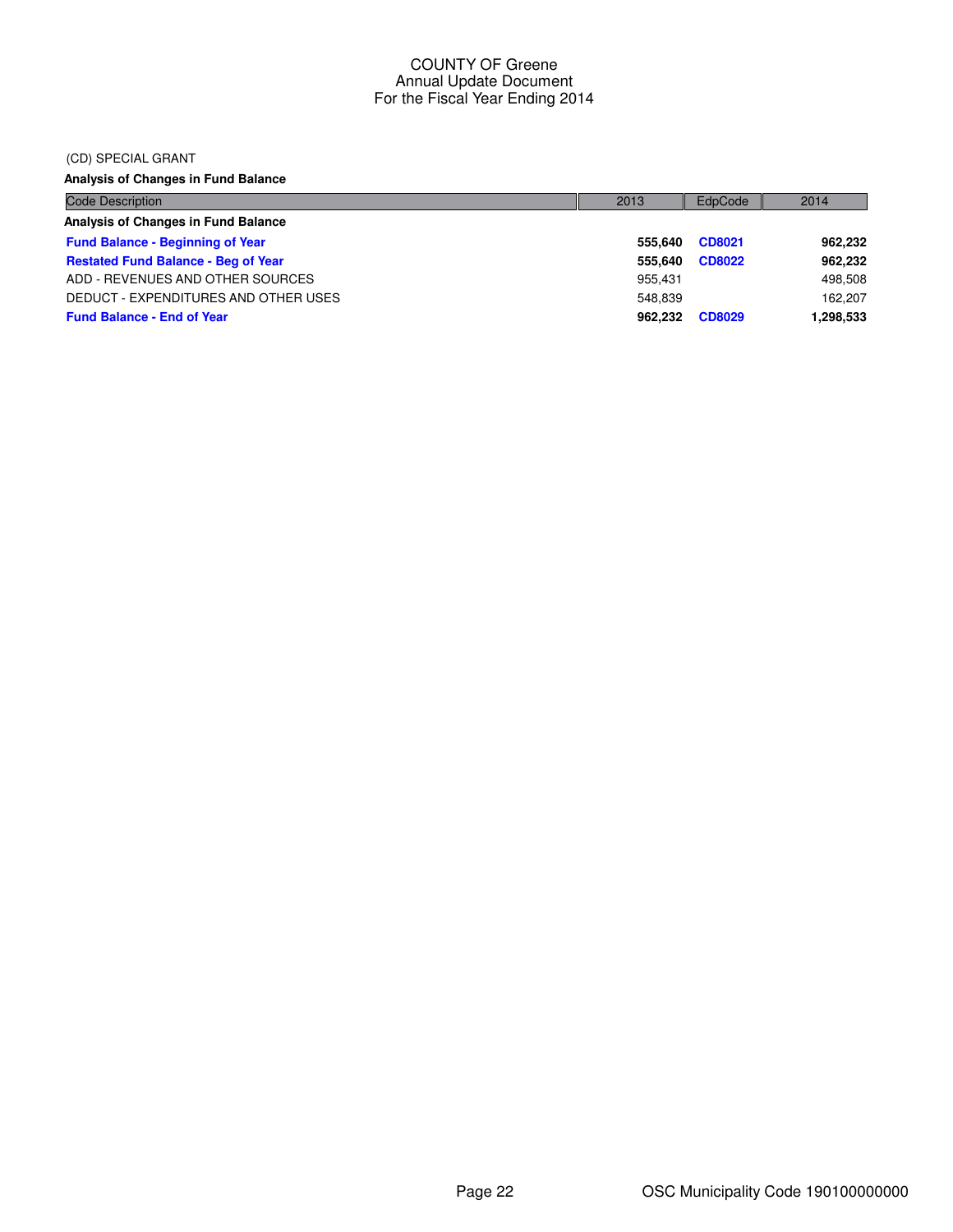#### (D) COUNTY ROAD

Balance Sheet

| <b>Code Description</b>                                | 2013      | EdpCode          | 2014      |
|--------------------------------------------------------|-----------|------------------|-----------|
| <b>Assets</b>                                          |           |                  |           |
| Cash                                                   | 1,592,252 | D <sub>200</sub> | 149,992   |
| <b>TOTAL Cash</b>                                      | 1,592,252 |                  | 149,992   |
| <b>Accounts Receivable</b>                             | 1.040     | D380             | 12,687    |
| <b>TOTAL Other Receivables (net)</b>                   | 1,040     |                  | 12,687    |
| Due From State And Federal Government                  | 61,049    | D410             |           |
| <b>TOTAL State And Federal Aid Receivables</b>         | 61,049    |                  | $\bf{0}$  |
| Due From Other Funds                                   | 6,690,568 | D391             | 3,723,559 |
| <b>TOTAL Due From Other Funds</b>                      | 6,690,568 |                  | 3,723,559 |
| <b>Prepaid Expenses</b>                                |           | D480             | 52,414    |
| <b>TOTAL Prepaid Expenses</b>                          | 0         |                  | 52,414    |
| <b>TOTAL Assets and Deferred Outflows of Resources</b> | 8,344,909 |                  | 3,938,652 |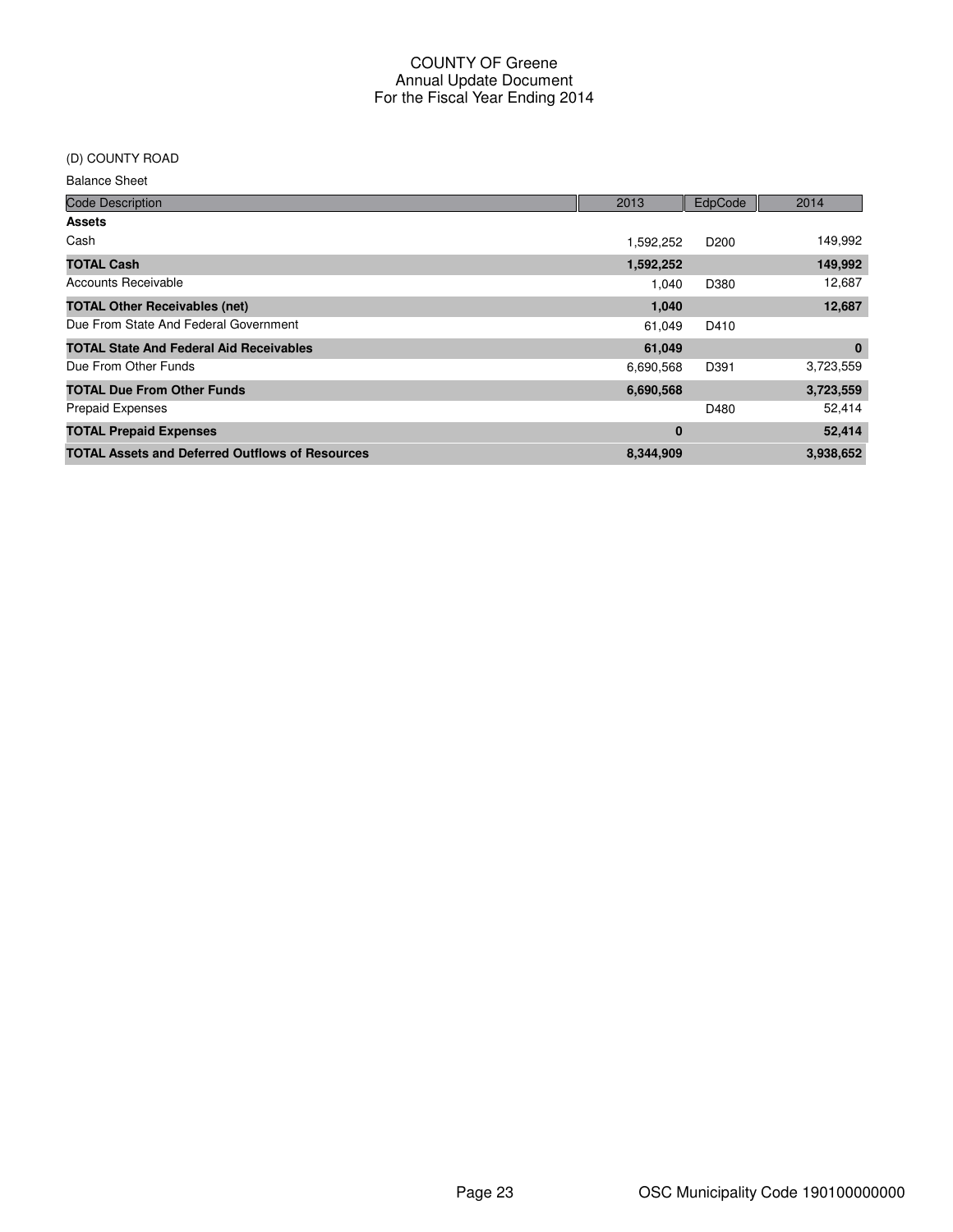# (D) COUNTY ROAD

Balance Sheet

| <b>Code Description</b>                                     | 2013      | <b>EdpCode</b> | 2014      |
|-------------------------------------------------------------|-----------|----------------|-----------|
| <b>Accounts Payable</b>                                     | 149,681   | D600           | 160,279   |
| <b>TOTAL Accounts Payable</b>                               | 149,681   |                | 160,279   |
| Due To Other Funds                                          | 6,793,889 | D630           | 1,816,515 |
| <b>TOTAL Due To Other Funds</b>                             | 6,793,889 |                | 1,816,515 |
| Due To Employees' Retirement System                         | 359,597   | D637           | 400,518   |
| <b>TOTAL Due To Other Governments</b>                       | 359,597   |                | 400,518   |
| <b>TOTAL Liabilities</b>                                    | 7,303,167 |                | 2,377,312 |
| <b>Fund Balance</b>                                         |           |                |           |
| Not in Spendable Form                                       |           | D806           | 52,414    |
| <b>TOTAL Nonspendable Fund Balance</b>                      | $\bf{0}$  |                | 52,414    |
| Reserve For Debt                                            | 507       | D884           | 507       |
| <b>TOTAL Restricted Fund Balance</b>                        | 507       |                | 507       |
| Assigned Appropriated Fund Balance                          | 750.000   | D914           | 150,000   |
| Assigned Unappropriated Fund Balance                        | 291,234   | D915           | 1,358,420 |
| <b>TOTAL Assigned Fund Balance</b>                          | 1,041,234 |                | 1,508,420 |
| <b>TOTAL Fund Balance</b>                                   | 1,041,741 |                | 1,561,340 |
| <b>TOTAL Liabilities, Deferred Inflows And Fund Balance</b> | 8,344,909 |                | 3,938,652 |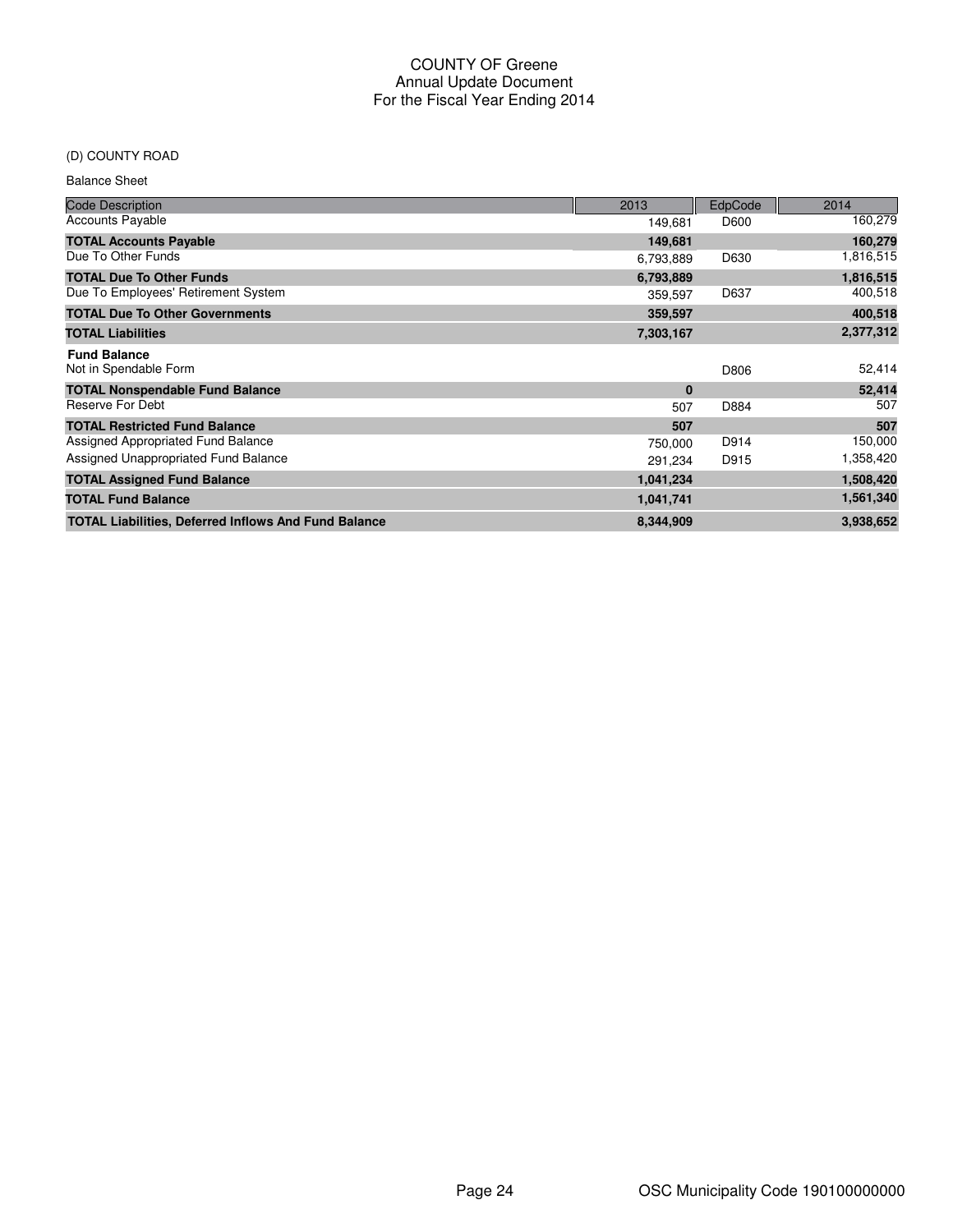# (D) COUNTY ROAD

| <b>Code Description</b>                                 | 2013      | EdpCode           | 2014         |
|---------------------------------------------------------|-----------|-------------------|--------------|
| <b>Revenues</b>                                         |           |                   |              |
| Roads & Bridges Charges Other Govts                     | 6,115     | D2306             | 9,893        |
| <b>TOTAL Intergovernmental Charges</b>                  | 6,115     |                   | 9,893        |
| <b>Interest And Earnings</b>                            | 1,739     | D2401             | 1,947        |
| <b>TOTAL Use of Money And Property</b>                  | 1,739     |                   | 1,947        |
| Sales of Scrap & Excess Materials                       | 1,348     | D2650             | 7,021        |
| <b>TOTAL Sale of Property And Compensation For Loss</b> | 1,348     |                   | 7,021        |
| Refunds of Prior Year's Expenditures                    | 1,150     | D <sub>2701</sub> | 11,189       |
| Premium & Accrued Interest On Obligations               |           | D2710             |              |
| Unclassified (specify)                                  | 5,745     | D2770             | 3,361        |
| <b>TOTAL Miscellaneous Local Sources</b>                | 6,896     |                   | 14,550       |
| St Aid, Consolidated Highway Aid                        | 1,701,728 | D3501             | 1,852,938    |
| <b>TOTAL State Aid</b>                                  | 1,701,728 |                   | 1,852,938    |
| Fed Aid Other Transportation                            | 19,764    | D4589             |              |
| <b>TOTAL Federal Aid</b>                                | 19,764    |                   | $\mathbf{0}$ |
| <b>TOTAL Revenues</b>                                   | 1,737,590 |                   | 1,886,349    |
| <b>Interfund Transfers</b>                              | 7,208,252 | D5031             | 8,007,013    |
| <b>TOTAL Interfund Transfers</b>                        | 7,208,252 |                   | 8,007,013    |
| <b>Serial Bonds</b>                                     |           | D5710             |              |
| <b>TOTAL Proceeds of Obligations</b>                    | $\bf{0}$  |                   | $\mathbf{0}$ |
| <b>TOTAL Other Sources</b>                              | 7,208,252 |                   | 8,007,013    |
| <b>TOTAL Detail Revenues And Other Sources</b>          | 8,945,842 |                   | 9,893,362    |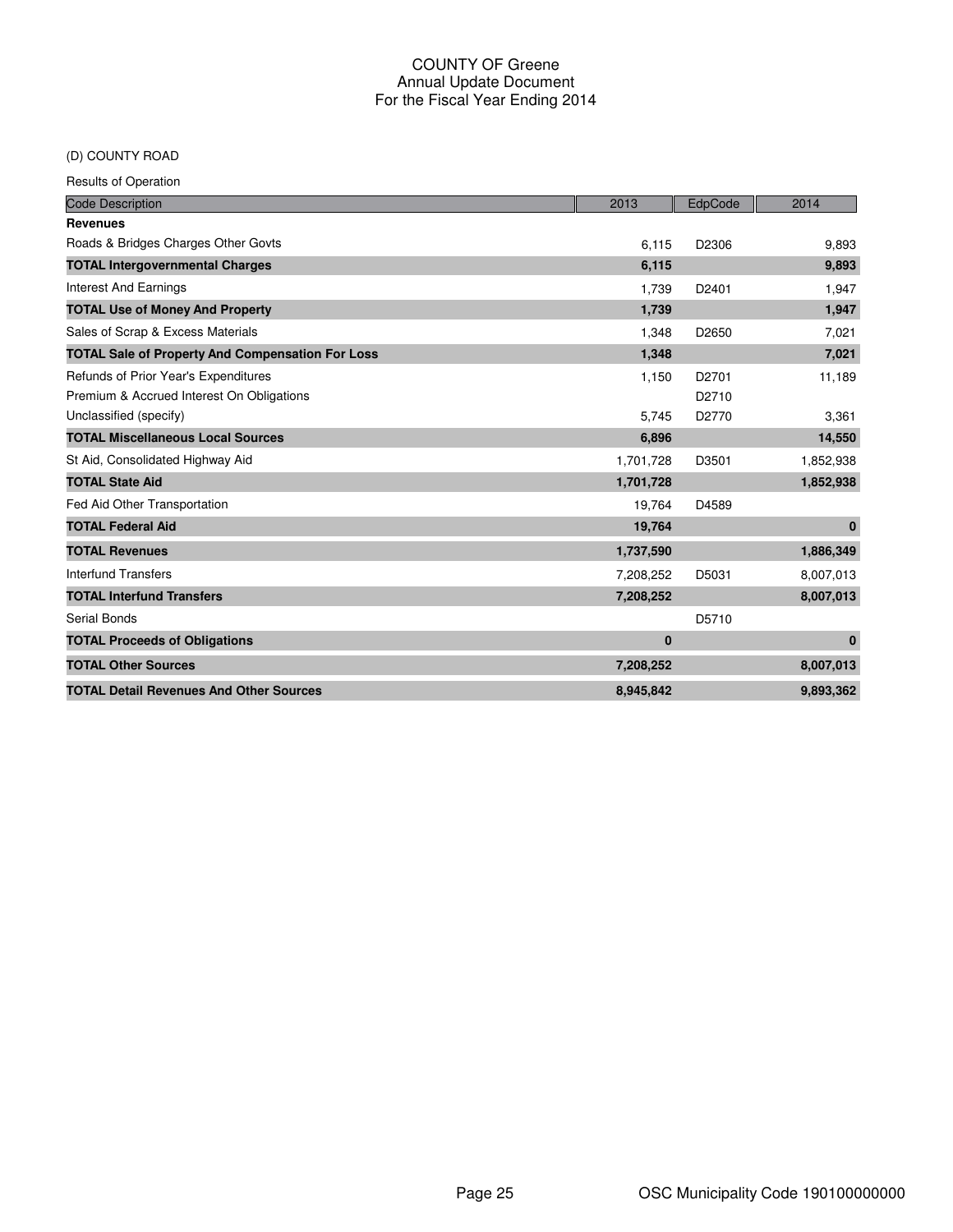#### (D) COUNTY ROAD

| <b>Code Description</b>                    | 2013      | EdpCode | 2014      |
|--------------------------------------------|-----------|---------|-----------|
| <b>Expenditures</b>                        |           |         |           |
| Traffic Control, Pers Serv                 | 141,915   | D33101  | 144,609   |
| Traffic Control, Contr Expen               | 48,883    | D33104  | 59,779    |
| Traffic Control, Empl Bnfts                | 104,888   | D33108  | 112,589   |
| <b>TOTAL Traffic Control</b>               | 295,686   |         | 316,977   |
| <b>TOTAL Public Safety</b>                 | 295,686   |         | 316,977   |
| Street Admin, Pers Serv                    | 341,967   | D50101  | 279,608   |
| Street Admin, Equip & Cap Outlay           | 285       | D50102  | 140       |
| Street Admin, Contr Expend                 | 122,631   | D50104  | 84,212    |
| Street Admin, Empl Bnfts                   | 166,839   | D50108  | 170,699   |
| <b>TOTAL Street Admin</b>                  | 631,723   |         | 534,658   |
| Engineering, Pers Serv                     | 159,743   | D50201  | 163,851   |
| Engineering, Equip & Cap Outlay            |           | D50202  |           |
| Engineering, Contr Expend                  | 145       | D50204  | 707       |
| Engineering, Empl Bnfts                    | 96,417    | D50208  | 102,629   |
| <b>TOTAL Engineering</b>                   | 256,306   |         | 267,186   |
| Maint of Streets, Pers Serv                | 926,691   | D51101  | 959,656   |
| Maint of Streets, Contr Expend             | 1,668,749 | D51104  | 1,374,949 |
| Maint of Streets, Empl Bnfts               | 1,633,567 | D51108  | 1,683,589 |
| <b>TOTAL Maint of Streets</b>              | 4,229,007 |         | 4,018,194 |
| Perm Improve Highway, Equip & Cap Outlay   | 1,274,188 | D51122  | 1,634,181 |
| <b>TOTAL Perm Improve Highway</b>          | 1,274,188 |         | 1,634,181 |
| Brush And Weeds, Contr Expend              | 3,177     | D51404  | 3,077     |
| <b>TOTAL Brush And Weeds</b>               | 3,177     |         | 3,077     |
| Snow Removal, Pers Serv                    | 942,498   | D51421  | 942,639   |
| Snow Removal, Contr Expend                 | 791,831   | D51424  | 882,693   |
| <b>TOTAL Snow Removal</b>                  | 1,734,329 |         | 1,825,332 |
| <b>TOTAL Transportation</b>                | 8,128,729 |         | 8,282,629 |
| State Retirement, Empl Bnfts               |           | D90108  |           |
| Social Security, Empl Bnfts                | 26        | D90308  |           |
| Worker's Compensation, Empl Bnfts          | 63,704    | D90408  | 67,425    |
| Unemployment Insurance, Empl Bnfts         |           | D90508  |           |
| Disability Insurance, Empl Bnfts           | 2,876     | D90558  | 2,762     |
| Hospital & Medical (dental) Ins, Empl Bnft |           | D90608  |           |
| <b>TOTAL Employee Benefits</b>             | 66,606    |         | 70,187    |
| Debt Principal, Serial Bonds               | 385,400   | D97106  | 392,450   |
| <b>TOTAL Debt Principal</b>                | 385,400   |         | 392,450   |
| Debt Interest, Serial Bonds                | 166,016   | D97107  | 157,291   |
| <b>TOTAL Debt Interest</b>                 | 166,016   |         | 157,291   |
| <b>TOTAL Expenditures</b>                  | 9,042,437 |         | 9,219,534 |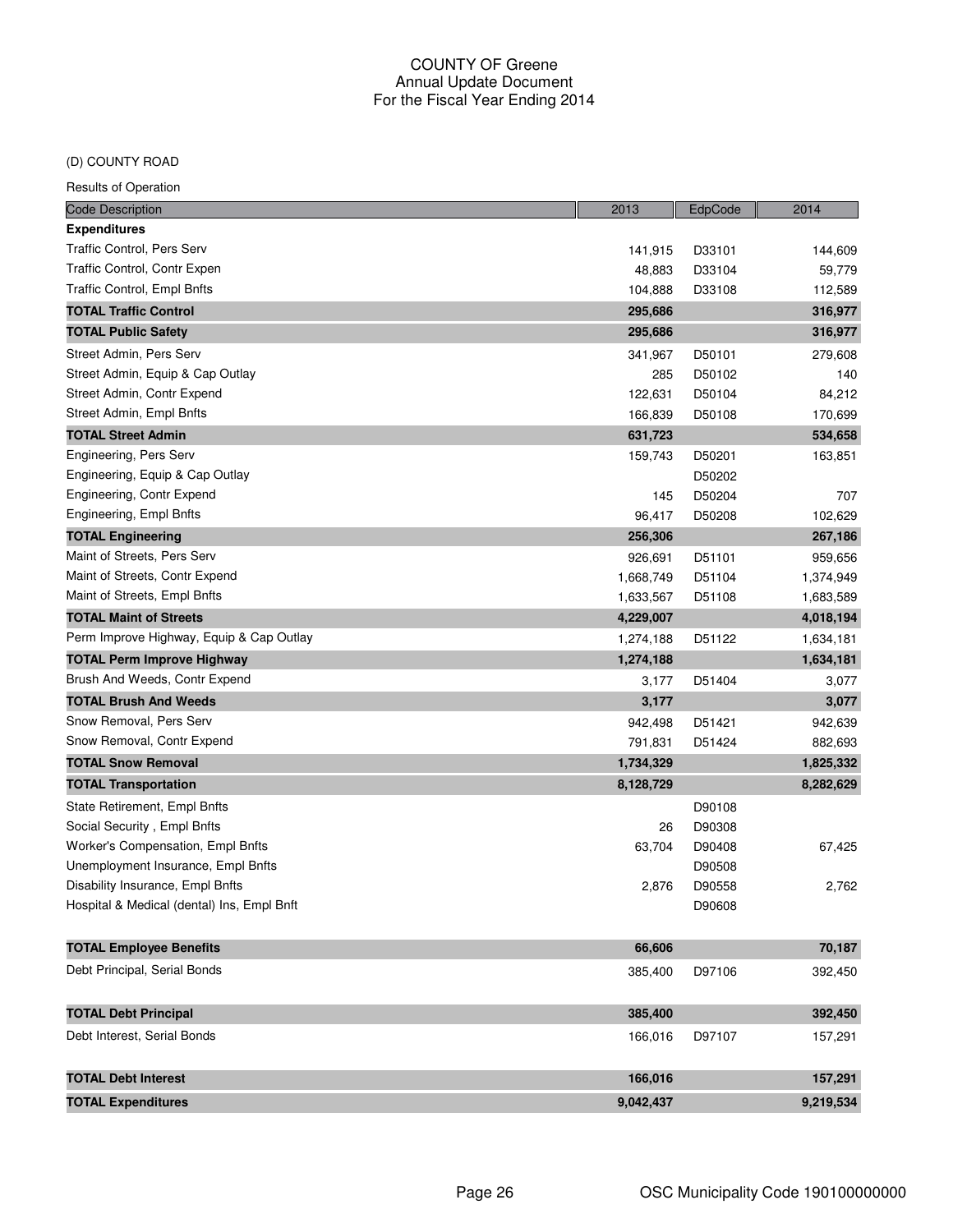#### (D) COUNTY ROAD

| Code Description                                | 2013      | <b>EdpCode</b> | 2014      |
|-------------------------------------------------|-----------|----------------|-----------|
| <b>Other Uses</b>                               |           |                |           |
| Transfers, Capital Projects Fund                | 232.545   | D99509         | 154,139   |
|                                                 |           |                |           |
| <b>TOTAL Operating Transfers</b>                | 232,545   |                | 154,139   |
| <b>TOTAL Other Uses</b>                         | 232,545   |                | 154,139   |
| <b>TOTAL Detail Expenditures And Other Uses</b> | 9,274,982 |                | 9,373,672 |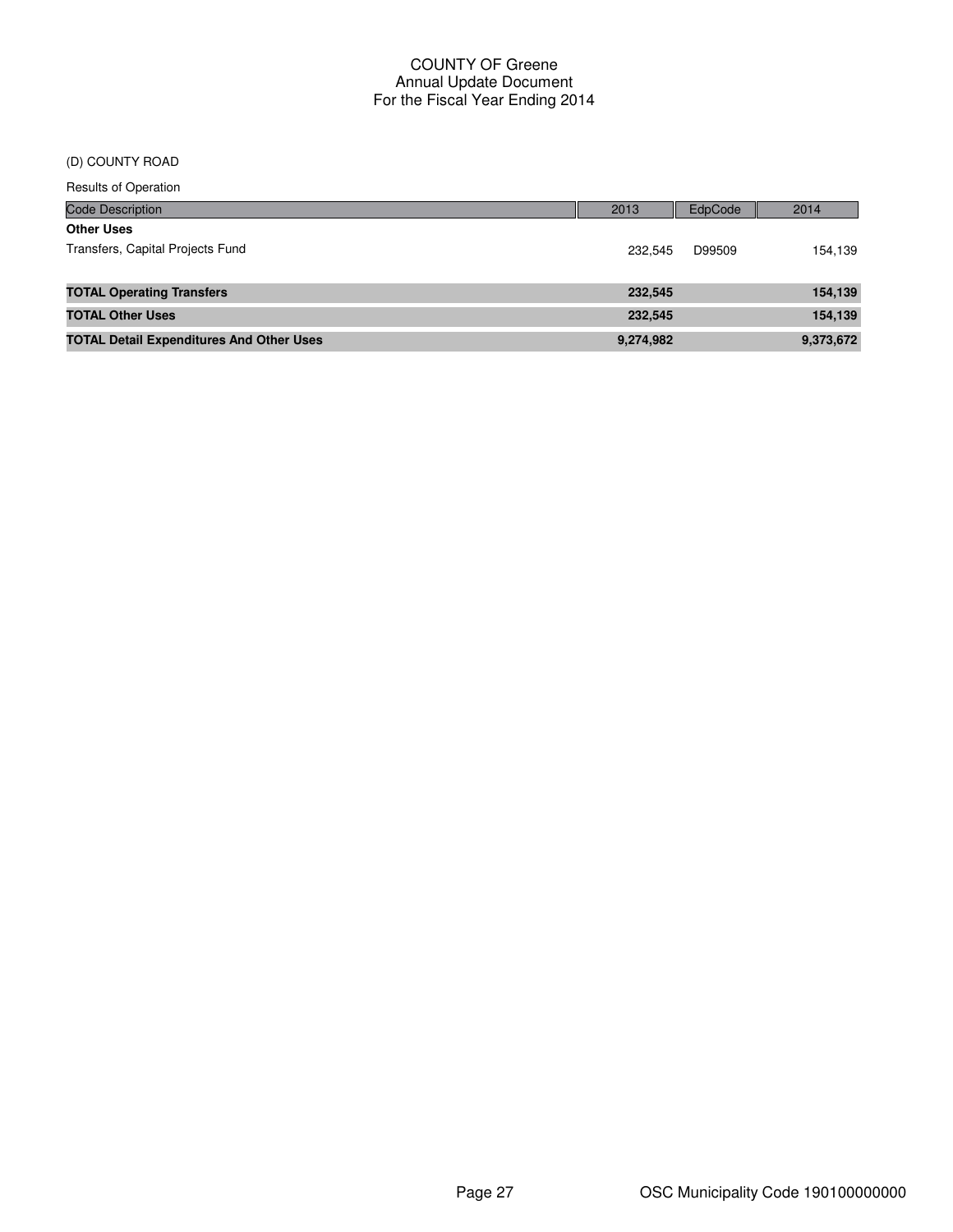#### (D) COUNTY ROAD

**Analysis of Changes in Fund Balance**

| <b>Code Description</b>                    | 2013      | EdpCode      | 2014      |
|--------------------------------------------|-----------|--------------|-----------|
| Analysis of Changes in Fund Balance        |           |              |           |
| <b>Fund Balance - Beginning of Year</b>    | 1,370,882 | <b>D8021</b> | 1,041,741 |
| <b>Restated Fund Balance - Beg of Year</b> | 1.370.882 | <b>D8022</b> | 1,041,741 |
| ADD - REVENUES AND OTHER SOURCES           | 8,945,842 |              | 9,893,362 |
| DEDUCT - EXPENDITURES AND OTHER USES       | 9.274.982 |              | 9,373,672 |
| <b>Fund Balance - End of Year</b>          | 1,041,741 | <b>D8029</b> | 1,561,430 |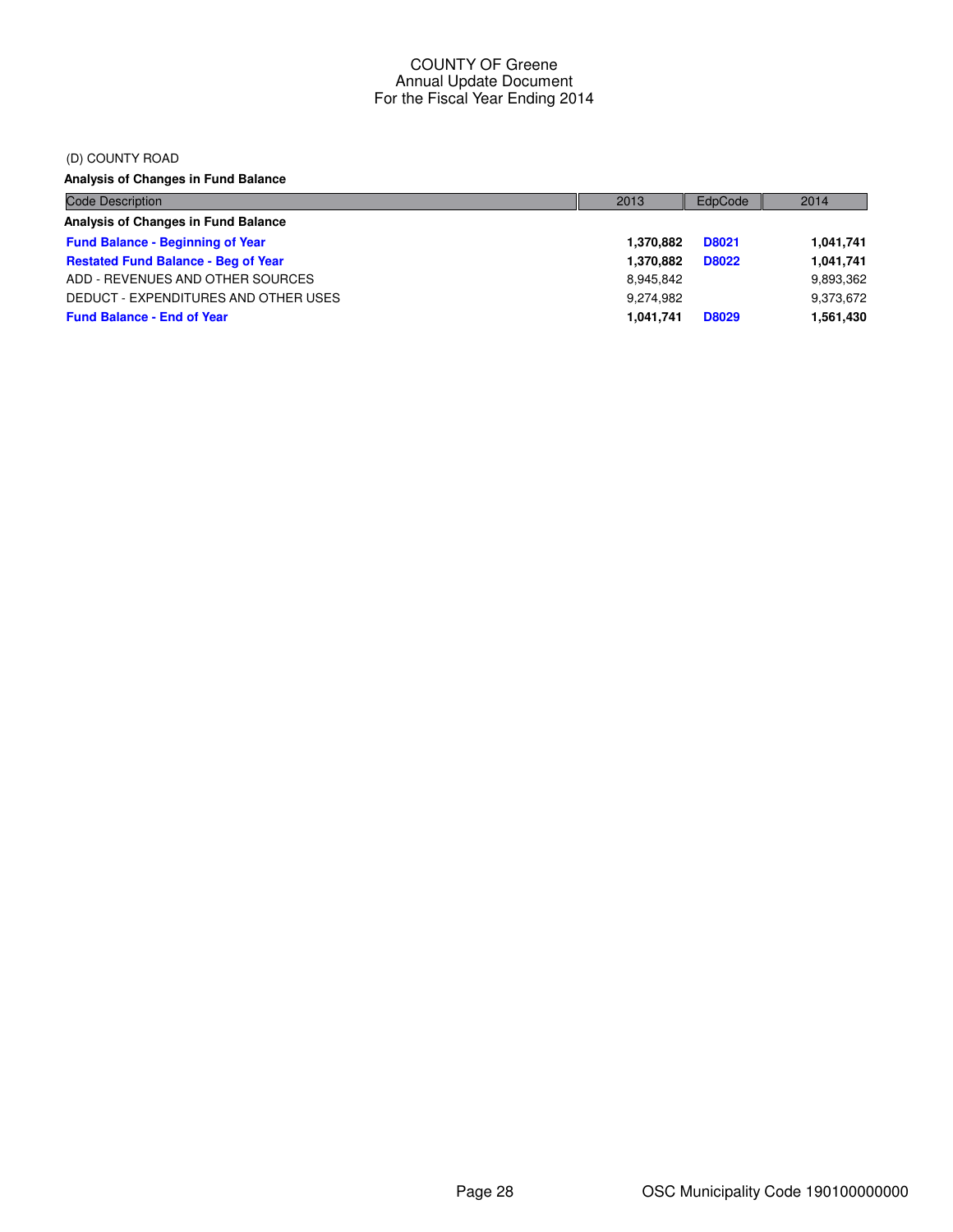# (D) COUNTY ROAD

| <b>Budget Summary</b>                             |           |              |           |
|---------------------------------------------------|-----------|--------------|-----------|
| <b>Code Description</b>                           | 2014      | EdpCode      | 2015      |
| <b>Estimated Revenues</b>                         |           |              |           |
| Est Rev - Intergovernmental Charges               | 7.000     | D2399N       | 6,000     |
| Est Rev - Sale of Prop And Comp For Loss          |           | D2699N       | 500       |
| Est Rev - State Aid                               | 1.701.727 | D3099N       | 1,701,727 |
| <b>TOTAL Estimated Revenues</b>                   | 1,708,727 |              | 1,708,227 |
| Estimated - Interfund Transfer                    | 7,370,615 | D5031N       | 8,111,394 |
| Appropriated Fund Balance                         | 750.000   | <b>D599N</b> | 150.000   |
| <b>TOTAL Estimated Other Sources</b>              | 8,120,615 |              | 8,261,394 |
| <b>TOTAL Estimated Revenues And Other Sources</b> | 9.829.342 |              | 9,969,621 |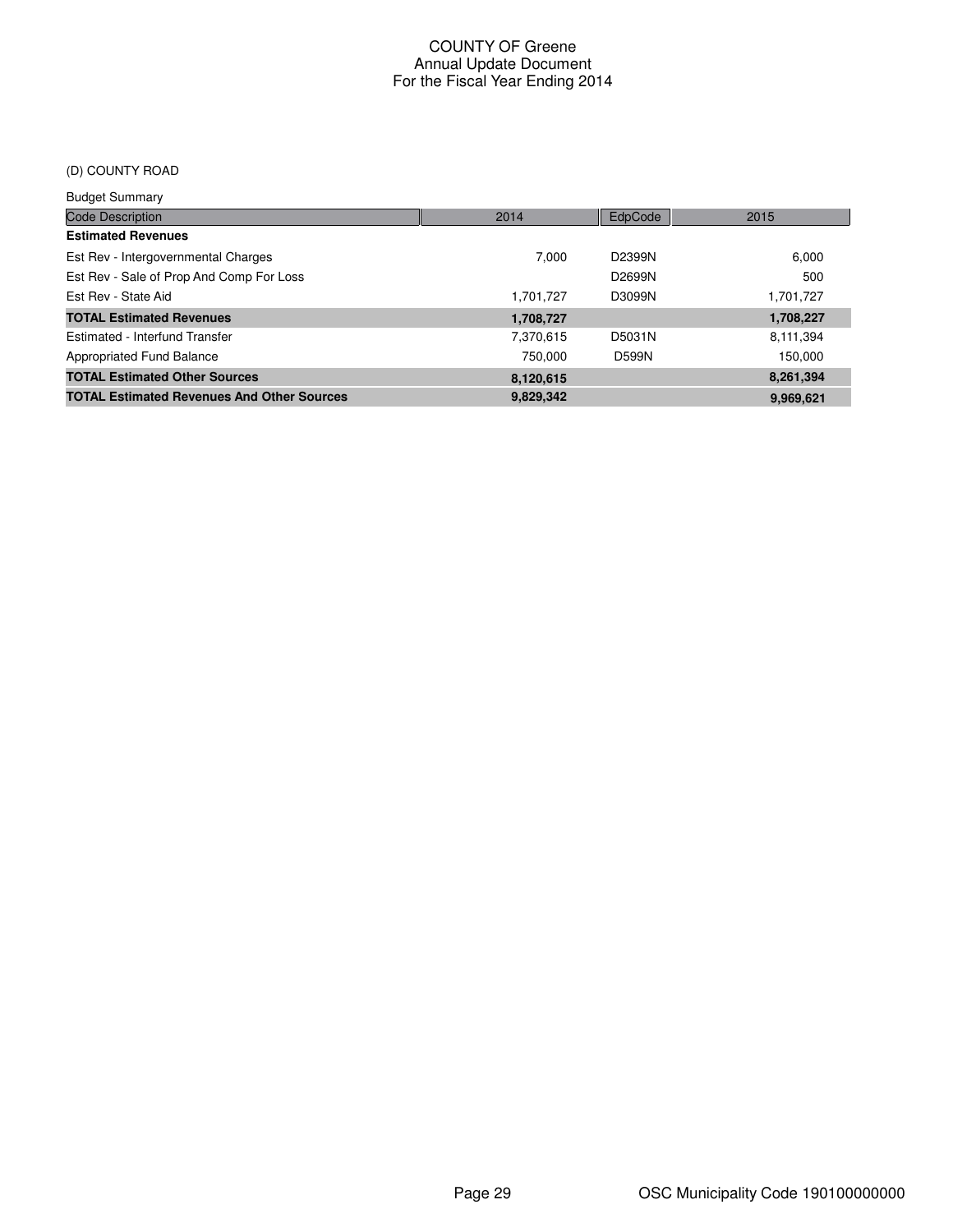# (D) COUNTY ROAD

| <b>Budget Summary</b>                      |           |         |           |
|--------------------------------------------|-----------|---------|-----------|
| <b>Code Description</b>                    | 2014      | EdpCode | 2015      |
| <b>Appropriations</b>                      |           |         |           |
| App - Transportation                       | 7,295,653 | D5999N  | 7,351,187 |
| App - Employee Benefits                    | 1,983,947 | D9199N  | 2,067,523 |
| App - Debt Service                         | 549.742   | D9899N  | 550.911   |
| <b>TOTAL Appropriations</b>                | 9,829,342 |         | 9,969,621 |
| <b>TOTAL Appropriations And Other Uses</b> | 9,829,342 |         | 9,969,621 |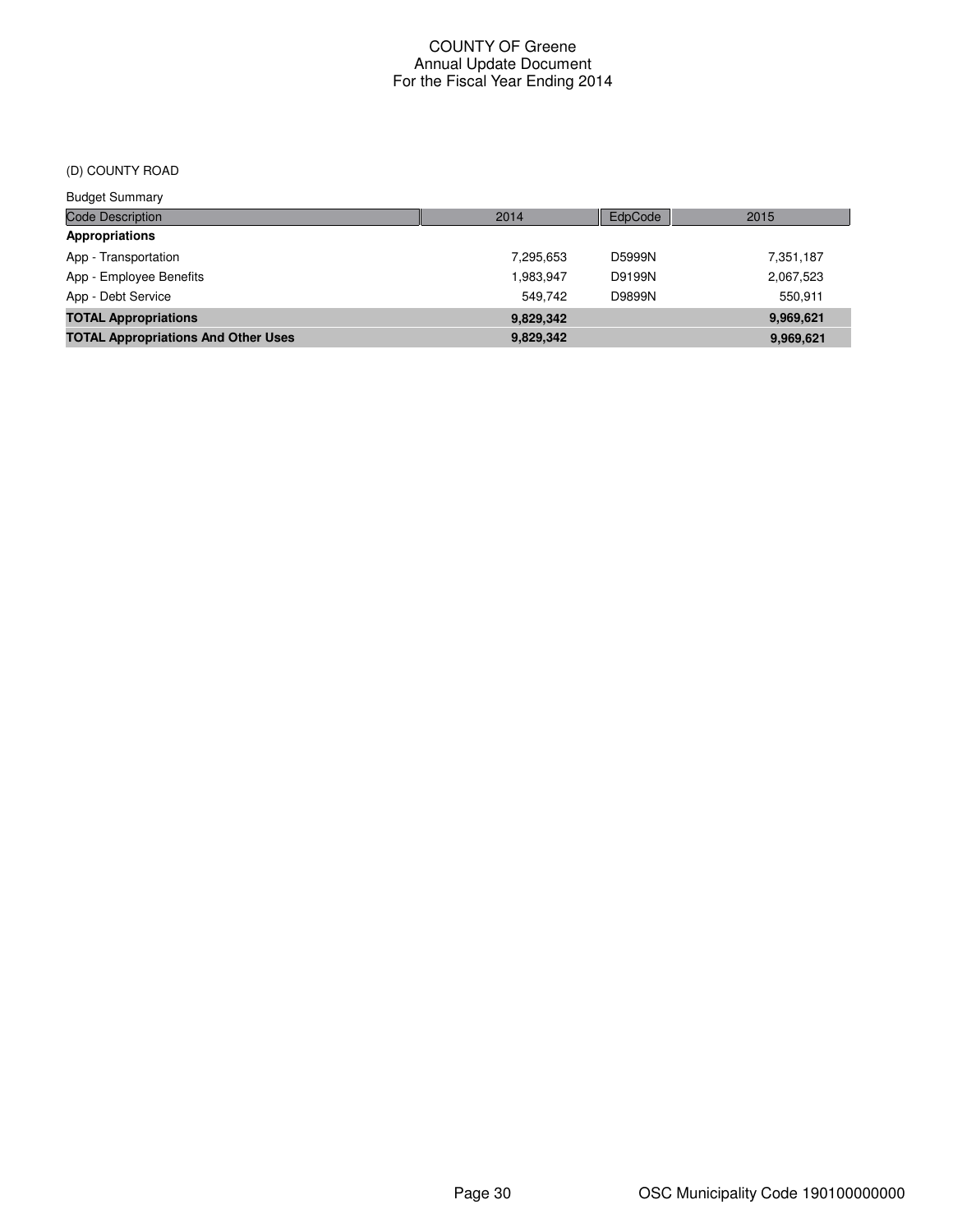# (DM) ROAD MACHINERY

Balance Sheet

| <b>Code Description</b>                                | 2013    | EdpCode      | 2014      |
|--------------------------------------------------------|---------|--------------|-----------|
| <b>Assets</b>                                          |         |              |           |
| Cash                                                   | 652,395 | <b>DM200</b> | 84,249    |
| <b>TOTAL Cash</b>                                      | 652,395 |              | 84,249    |
| Accounts Receivable                                    | 47,177  | <b>DM380</b> | 65,611    |
| <b>TOTAL Other Receivables (net)</b>                   | 47,177  |              | 65,611    |
| Due From Other Funds                                   | 236,245 | DM391        | 830,211   |
| <b>TOTAL Due From Other Funds</b>                      | 236,245 |              | 830,211   |
| <b>Prepaid Expenses</b>                                |         | DM480        | 8,149     |
| <b>TOTAL Prepaid Expenses</b>                          | 0       |              | 8,149     |
| <b>Cash Special Reserves</b>                           | 18,578  | DM230        | 18,582    |
| <b>TOTAL Restricted Assets</b>                         | 18,578  |              | 18,582    |
| <b>TOTAL Assets and Deferred Outflows of Resources</b> | 954,394 |              | 1,006,801 |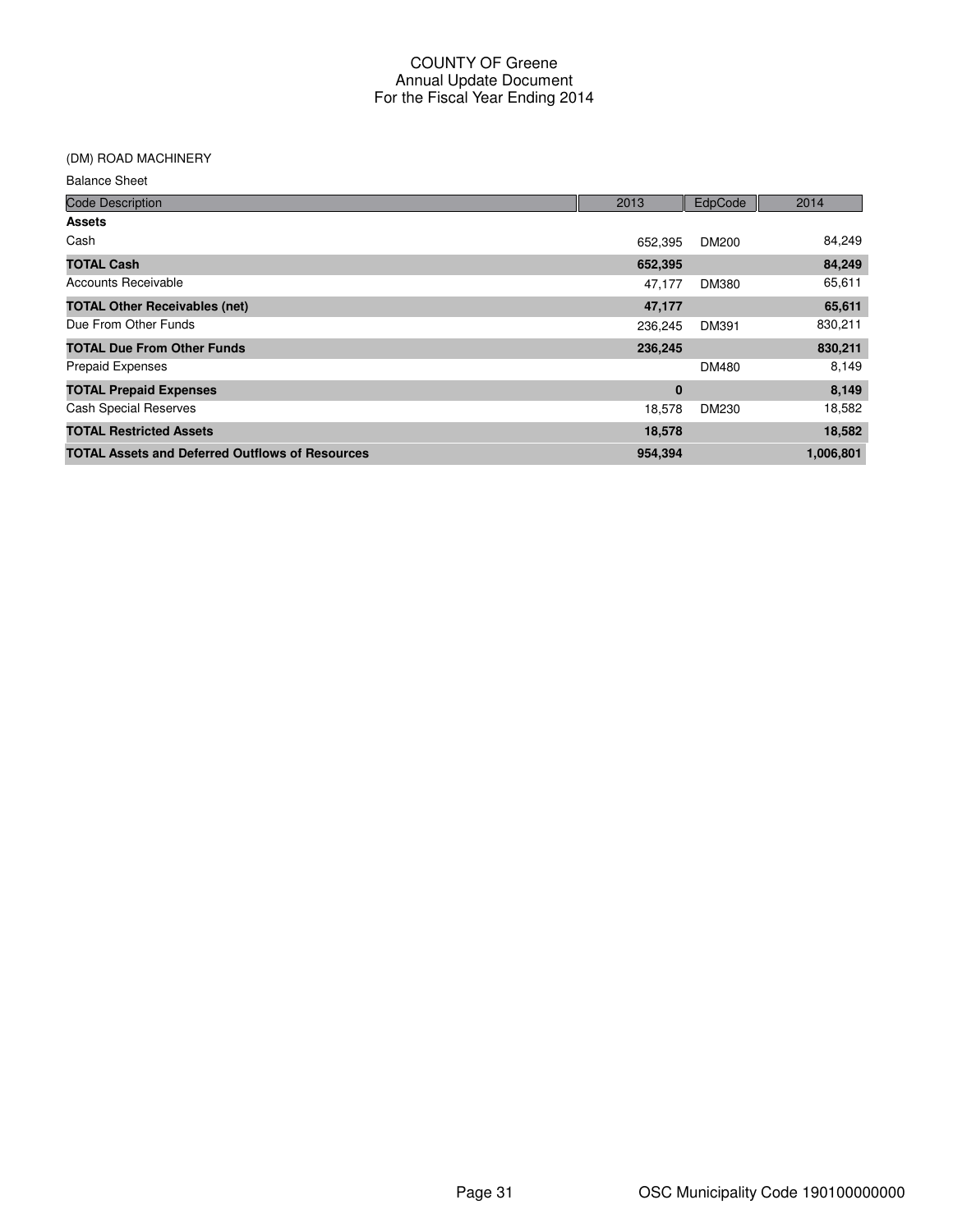#### (DM) ROAD MACHINERY

| <b>Balance Sheet</b>                                        |          |              |           |
|-------------------------------------------------------------|----------|--------------|-----------|
| <b>Code Description</b>                                     | 2013     | EdpCode      | 2014      |
| <b>Accounts Payable</b>                                     | 153,307  | <b>DM600</b> | 114,708   |
| <b>TOTAL Accounts Payable</b>                               | 153,307  |              | 114,708   |
| Due To Other Funds                                          | 21,406   | DM630        |           |
| <b>TOTAL Due To Other Funds</b>                             | 21,406   |              | $\bf{0}$  |
| Due To Employees' Retirement System                         | 39,195   | <b>DM637</b> | 61,618    |
| <b>TOTAL Due To Other Governments</b>                       | 39,195   |              | 61,618    |
| <b>TOTAL Liabilities</b>                                    | 213,907  |              | 176,326   |
| <b>Fund Balance</b><br>Not in Spendable Form                |          | <b>DM806</b> | 8,149     |
| <b>TOTAL Nonspendable Fund Balance</b>                      | $\bf{0}$ |              | 8,149     |
| <b>Reserve For Repairs</b>                                  | 18,578   | <b>DM882</b> | 18,582    |
| Reserve For Debt                                            | 2,554    | <b>DM884</b> | 2,554     |
| <b>Other Restricted Fund Balance</b>                        |          | DM899        |           |
| <b>TOTAL Restricted Fund Balance</b>                        | 21,132   |              | 21,135    |
| Assigned Appropriated Fund Balance                          | 200,000  | <b>DM914</b> | 250,000   |
| Assigned Unappropriated Fund Balance                        | 519,356  | DM915        | 551,190   |
| <b>TOTAL Assigned Fund Balance</b>                          | 719,356  |              | 801,190   |
| <b>TOTAL Fund Balance</b>                                   | 740,487  |              | 830,474   |
| <b>TOTAL Liabilities, Deferred Inflows And Fund Balance</b> | 954,394  |              | 1,006,801 |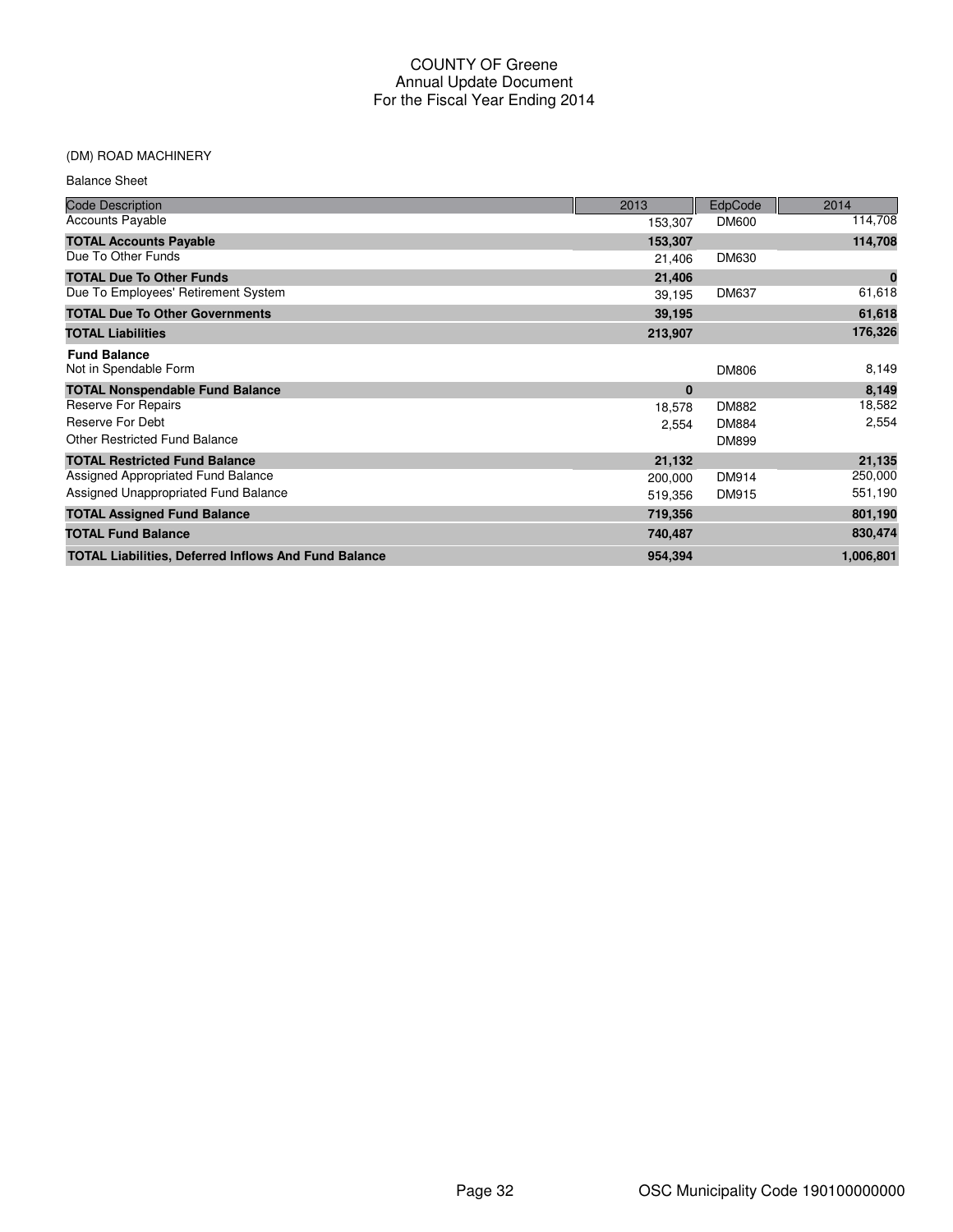# (DM) ROAD MACHINERY

| <b>Code Description</b>                                 | 2013      | EdpCode | 2014      |
|---------------------------------------------------------|-----------|---------|-----------|
| <b>Revenues</b>                                         |           |         |           |
| Interest And Earnings                                   | 178       | DM2401  | 98        |
| <b>TOTAL Use of Money And Property</b>                  | 178       |         | 98        |
| Sales of Scrap & Excess Materials                       |           | DM2650  | 41,410    |
| Sales, Other                                            | 537,959   | DM2655  | 488,804   |
| Insurance Recoveries                                    |           | DM2680  | 12,984    |
| <b>TOTAL Sale of Property And Compensation For Loss</b> | 537,959   |         | 543,198   |
| Refunds of Prior Year's Expenditures                    |           | DM2701  |           |
| Unclassified (specify)                                  | 86,619    | DM2770  | 108,069   |
| <b>TOTAL Miscellaneous Local Sources</b>                | 86,619    |         | 108,069   |
| Interfund Revenues                                      | 1,014,106 | DM2801  | 990,820   |
| <b>TOTAL Interfund Revenues</b>                         | 1,014,106 |         | 990,820   |
| <b>TOTAL Revenues</b>                                   | 1,638,863 |         | 1,642,185 |
| Interfund Transfers                                     | 459,055   | DM5031  | 886,202   |
| <b>TOTAL Interfund Transfers</b>                        | 459,055   |         | 886,202   |
| <b>TOTAL Other Sources</b>                              | 459,055   |         | 886,202   |
| <b>TOTAL Detail Revenues And Other Sources</b>          | 2,097,918 |         | 2,528,387 |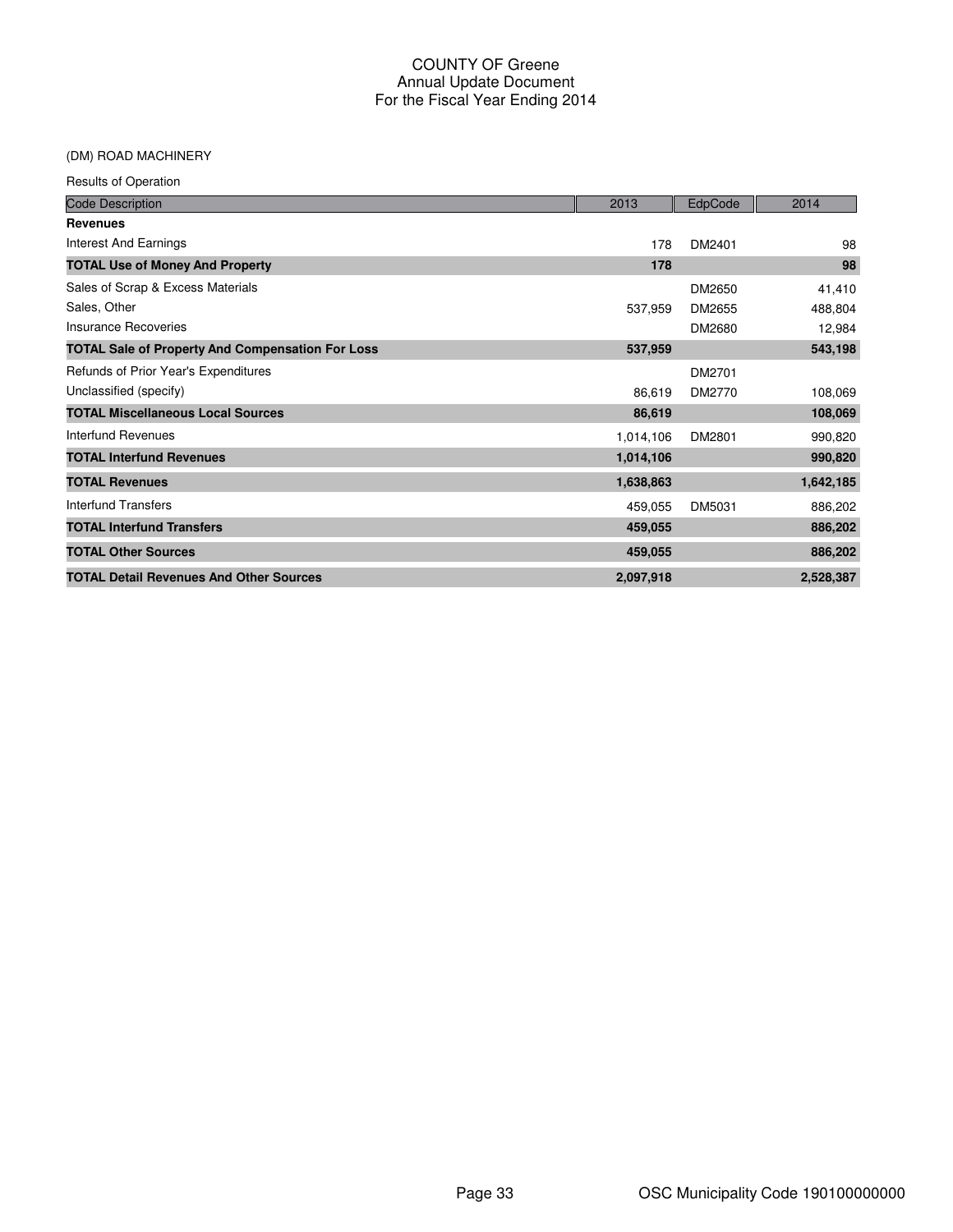#### (DM) ROAD MACHINERY

| <b>Code Description</b>                         | 2013      | EdpCode | 2014      |
|-------------------------------------------------|-----------|---------|-----------|
| <b>Expenditures</b>                             |           |         |           |
| Machinery, Pers Serv                            | 267,786   | DM51301 | 303,276   |
| Machinery, Equip & Cap Outlay                   | 108.679   | DM51302 | 192,300   |
| Machinery, Contr Expend                         | 1,428,117 | DM51304 | 1,476,282 |
| Machinery, Empl Bnfts                           | 159,068   | DM51308 | 337,878   |
| <b>TOTAL Machinery</b>                          | 1,963,650 |         | 2,309,737 |
| <b>TOTAL Transportation</b>                     | 1,963,650 |         | 2,309,737 |
| State Retirement, Empl Bnfts                    | 49,821    | DM90108 |           |
| Worker's Compensation, Empl Bnfts               | 7,350     | DM90408 |           |
| Disability Insurance, Empl Bnfts                | 281       | DM90558 |           |
| Hospital & Medical (dental) Ins, Empl Bnft      |           | DM90608 |           |
| <b>TOTAL Employee Benefits</b>                  | 57,453    |         | $\bf{0}$  |
| Debt Principal, Serial Bonds                    | 90,200    | DM97106 | 91,850    |
| <b>TOTAL Debt Principal</b>                     | 90,200    |         | 91,850    |
| Debt Interest, Serial Bonds                     | 38,855    | DM97107 | 36,813    |
| <b>TOTAL Debt Interest</b>                      | 38,855    |         | 36,813    |
| <b>TOTAL Expenditures</b>                       | 2,150,158 |         | 2,438,400 |
| <b>TOTAL Detail Expenditures And Other Uses</b> | 2,150,158 |         | 2,438,400 |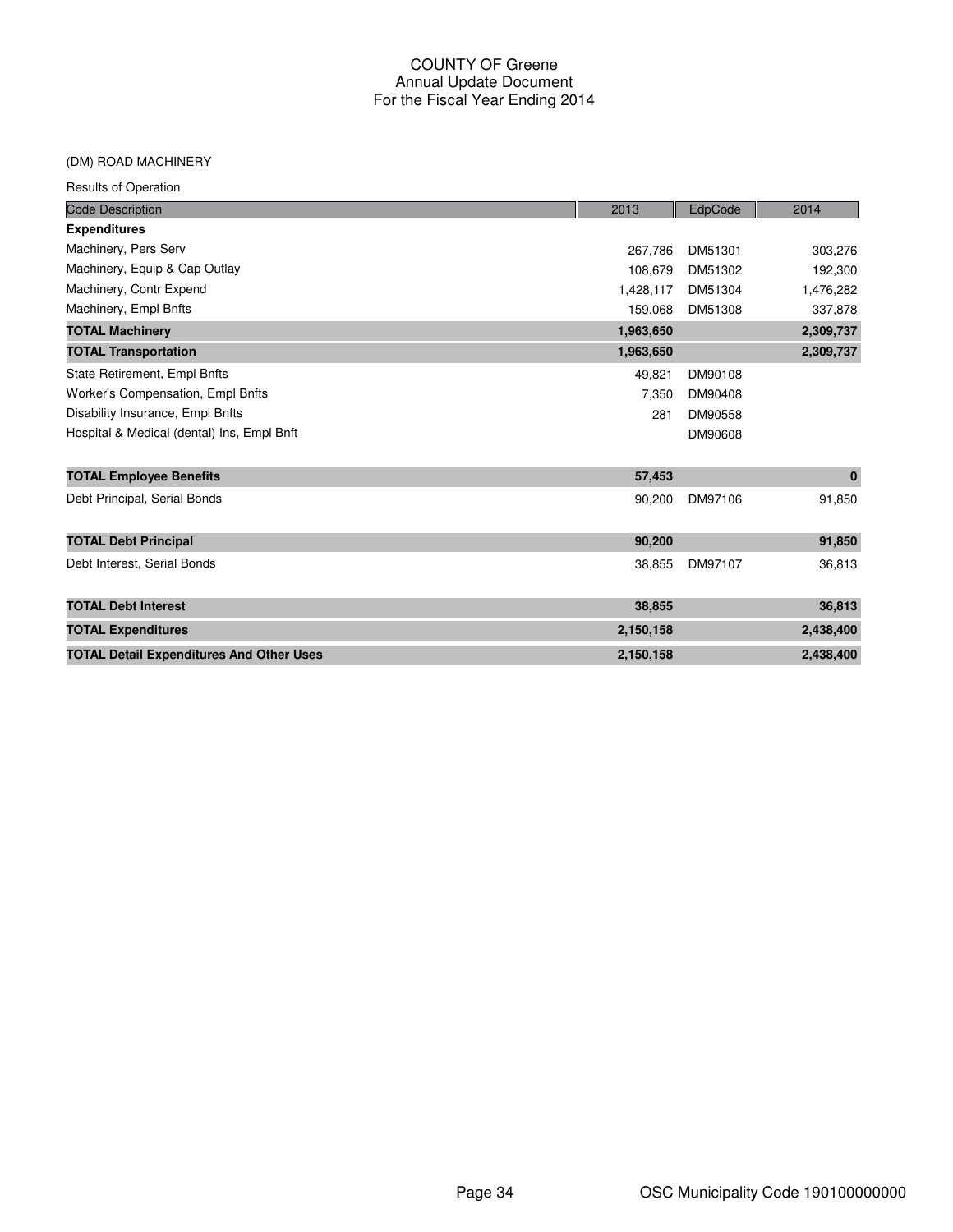#### (DM) ROAD MACHINERY

# **Analysis of Changes in Fund Balance**

| <b>Code Description</b>                    | 2013      | EdpCode       | 2014      |
|--------------------------------------------|-----------|---------------|-----------|
| Analysis of Changes in Fund Balance        |           |               |           |
| <b>Fund Balance - Beginning of Year</b>    | 792.727   | <b>DM8021</b> | 740,487   |
| <b>Restated Fund Balance - Beg of Year</b> | 792.727   | <b>DM8022</b> | 740.487   |
| ADD - REVENUES AND OTHER SOURCES           | 2,097,918 |               | 2,528,387 |
| DEDUCT - EXPENDITURES AND OTHER USES       | 2,150,158 |               | 2,438,400 |
| <b>Fund Balance - End of Year</b>          | 740.487   | <b>DM8029</b> | 830,474   |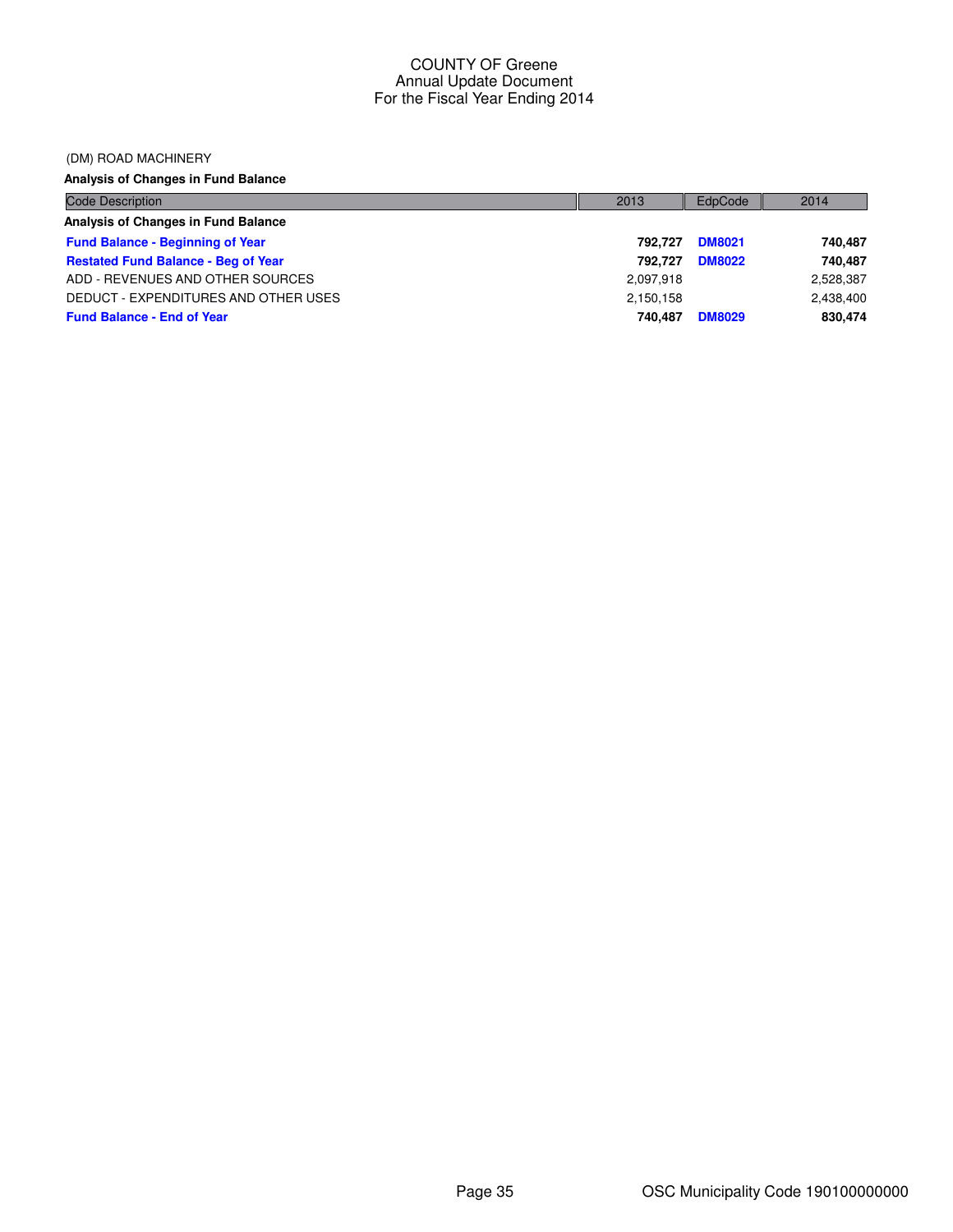# (DM) ROAD MACHINERY

| <b>Budget Summary</b>                             |           |                |           |
|---------------------------------------------------|-----------|----------------|-----------|
| <b>Code Description</b>                           | 2014      | EdpCode        | 2015      |
| <b>Estimated Revenues</b>                         |           |                |           |
| Sale of Property And ComP. For Loss               | 540.000   | DM2699N        | 540,000   |
| Miscellaneous Local Sources                       | 55,000    | <b>DM2799N</b> | 80.000    |
| Interfund Revenues                                | 989.820   | DM2801N        | 989.820   |
| <b>TOTAL Estimated Revenues</b>                   | 1,584,820 |                | 1,609,820 |
| Interfund Transfers                               | 536,202   | DM5031N        | 500.051   |
| Appropriated Fund Balance                         | 200.000   | <b>DM599N</b>  | 250,000   |
| <b>TOTAL Estimated Other Sources</b>              | 736.202   |                | 750,051   |
| <b>TOTAL Estimated Revenues And Other Sources</b> | 2,321,022 |                | 2,359,871 |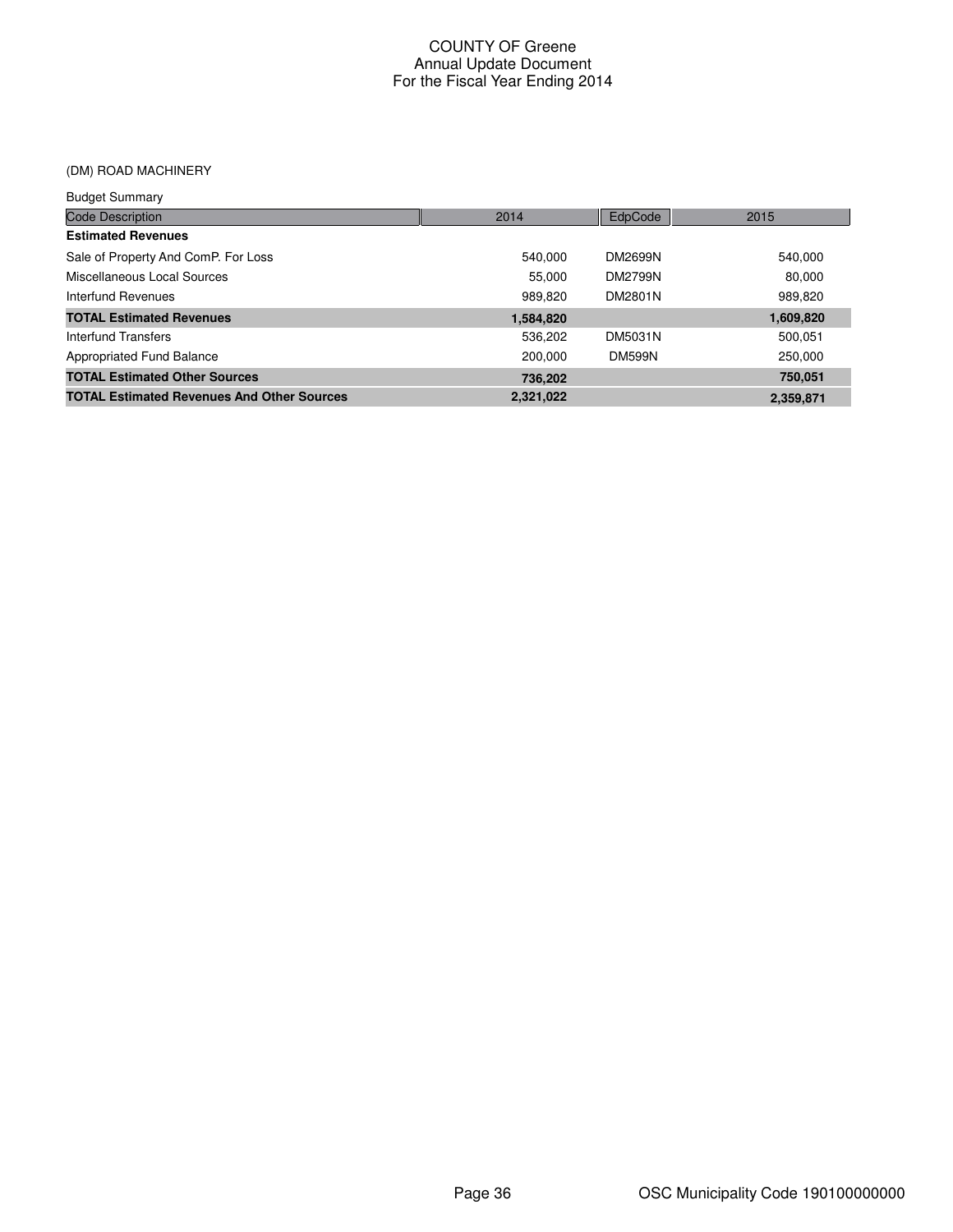# (DM) ROAD MACHINERY

| <b>Budget Summary</b>                      |           |                |           |
|--------------------------------------------|-----------|----------------|-----------|
| <b>Code Description</b>                    | 2014      | EdpCode        | 2015      |
| Appropriations                             |           |                |           |
| Transportation                             | 1,917,569 | <b>DM5999N</b> | 1,892,305 |
| <b>Employee Benefits</b>                   | 274,790   | <b>DM9199N</b> | 338,629   |
| Debt Service (principal & InT.)            | 128.663   | <b>DM9899N</b> | 128,937   |
| <b>TOTAL Appropriations</b>                | 2,321,022 |                | 2,359,871 |
| Interfund Transfers                        | 0         | <b>DM9999N</b> | 0         |
| <b>TOTAL Other Uses</b>                    | $\bf{0}$  |                | $\bf{0}$  |
| <b>TOTAL Appropriations And Other Uses</b> | 2,321,022 |                | 2,359,871 |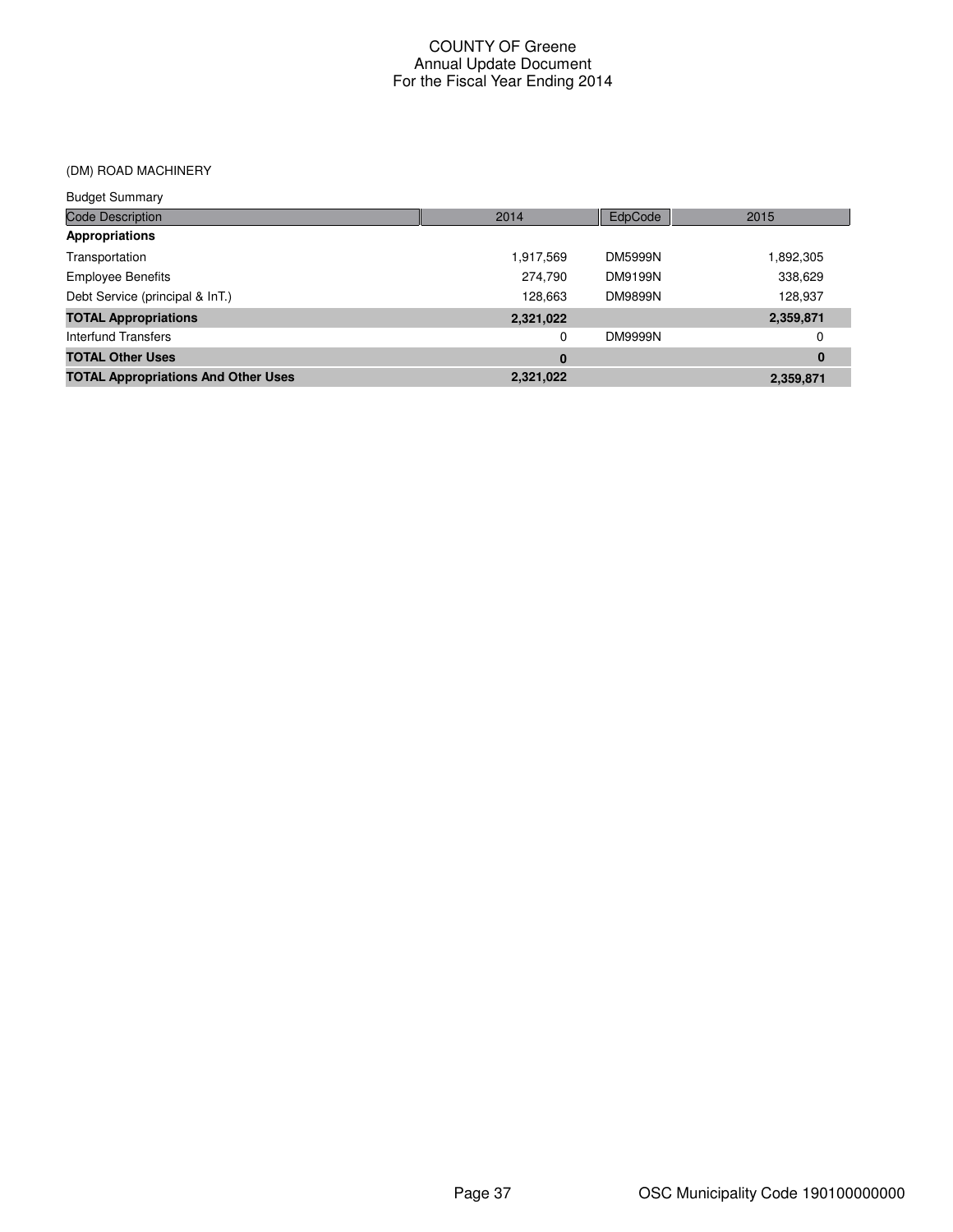# (H) CAPITAL PROJECTS

| <u>(II) UAFIIAL FRUJLUIJ</u>                           |            |                  |           |
|--------------------------------------------------------|------------|------------------|-----------|
| <b>Balance Sheet</b>                                   |            |                  |           |
| <b>Code Description</b>                                | 2013       | EdpCode          | 2014      |
| <b>Assets</b>                                          |            |                  |           |
| Cash                                                   | 2,655,245  | H <sub>200</sub> | 1,391,748 |
| Cash In Time Deposits                                  |            | H <sub>201</sub> |           |
| <b>TOTAL Cash</b>                                      | 2,655,245  |                  | 1,391,748 |
| Due From State And Federal Government                  | 12,093,405 | H410             | 5,569,114 |
| <b>TOTAL State And Federal Aid Receivables</b>         | 12,093,405 |                  | 5,569,114 |
| Due From Other Funds                                   | 422,422    | H391             |           |
| <b>TOTAL Due From Other Funds</b>                      | 422,422    |                  | $\bf{0}$  |
| <b>TOTAL Assets and Deferred Outflows of Resources</b> | 15,171,073 |                  | 6,960,863 |
|                                                        |            |                  |           |
|                                                        |            |                  |           |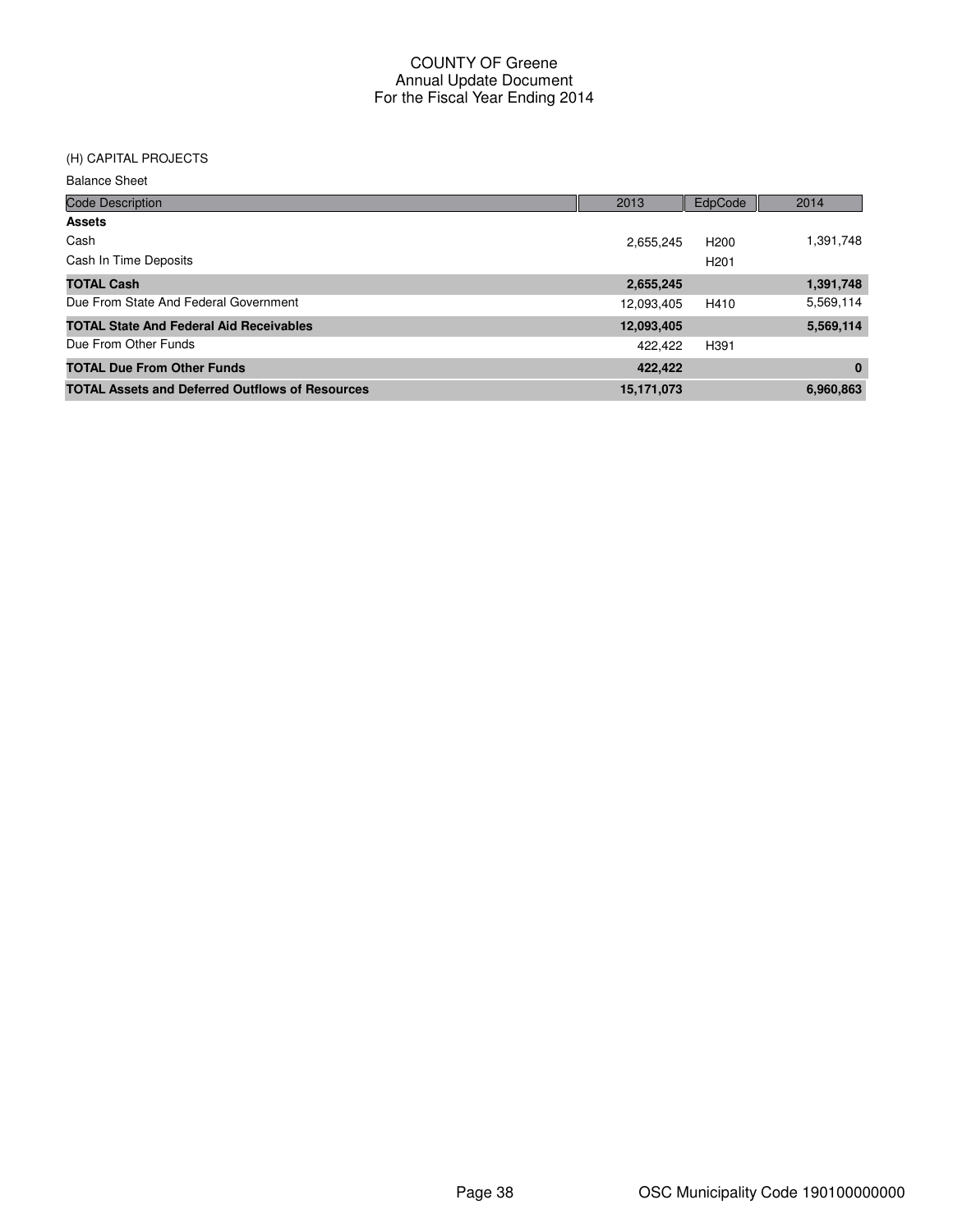# (H) CAPITAL PROJECTS

| <b>Balance Sheet</b> |  |
|----------------------|--|
|----------------------|--|

| <b>Code Description</b>                                     | 2013       | EdpCode | 2014      |
|-------------------------------------------------------------|------------|---------|-----------|
| <b>Accounts Payable</b>                                     | 1,785,076  | H600    | 221,461   |
| <b>TOTAL Accounts Payable</b>                               | 1,785,076  |         | 221,461   |
| Due To Other Funds                                          | 12,268,655 | H630    | 5,663,545 |
| <b>TOTAL Due To Other Funds</b>                             | 12,268,655 |         | 5,663,545 |
| Due To Other Governments                                    | 5,840      | H631    | 5,840     |
| <b>TOTAL Due To Other Governments</b>                       | 5,840      |         | 5,840     |
| <b>TOTAL Liabilities</b>                                    | 14,059,571 |         | 5,890,846 |
| <b>Deferred Inflows of Resources</b>                        |            |         |           |
| Deferred Inflow of Resources                                | 21,272     | H691    |           |
| <b>TOTAL Deferred Inflows of Resources</b>                  | 21,272     |         | $\bf{0}$  |
| <b>TOTAL Deferred Inflows of Resources</b>                  | 21,272     |         | $\bf{0}$  |
| <b>Fund Balance</b>                                         |            |         |           |
| Assigned Unappropriated Fund Balance                        | 1,090,229  | H915    | 1,070,016 |
| <b>TOTAL Assigned Fund Balance</b>                          | 1,090,229  |         | 1,070,016 |
| <b>TOTAL Fund Balance</b>                                   | 1,090,229  |         | 1,070,016 |
| <b>TOTAL Liabilities, Deferred Inflows And Fund Balance</b> | 15,171,073 |         | 6,960,863 |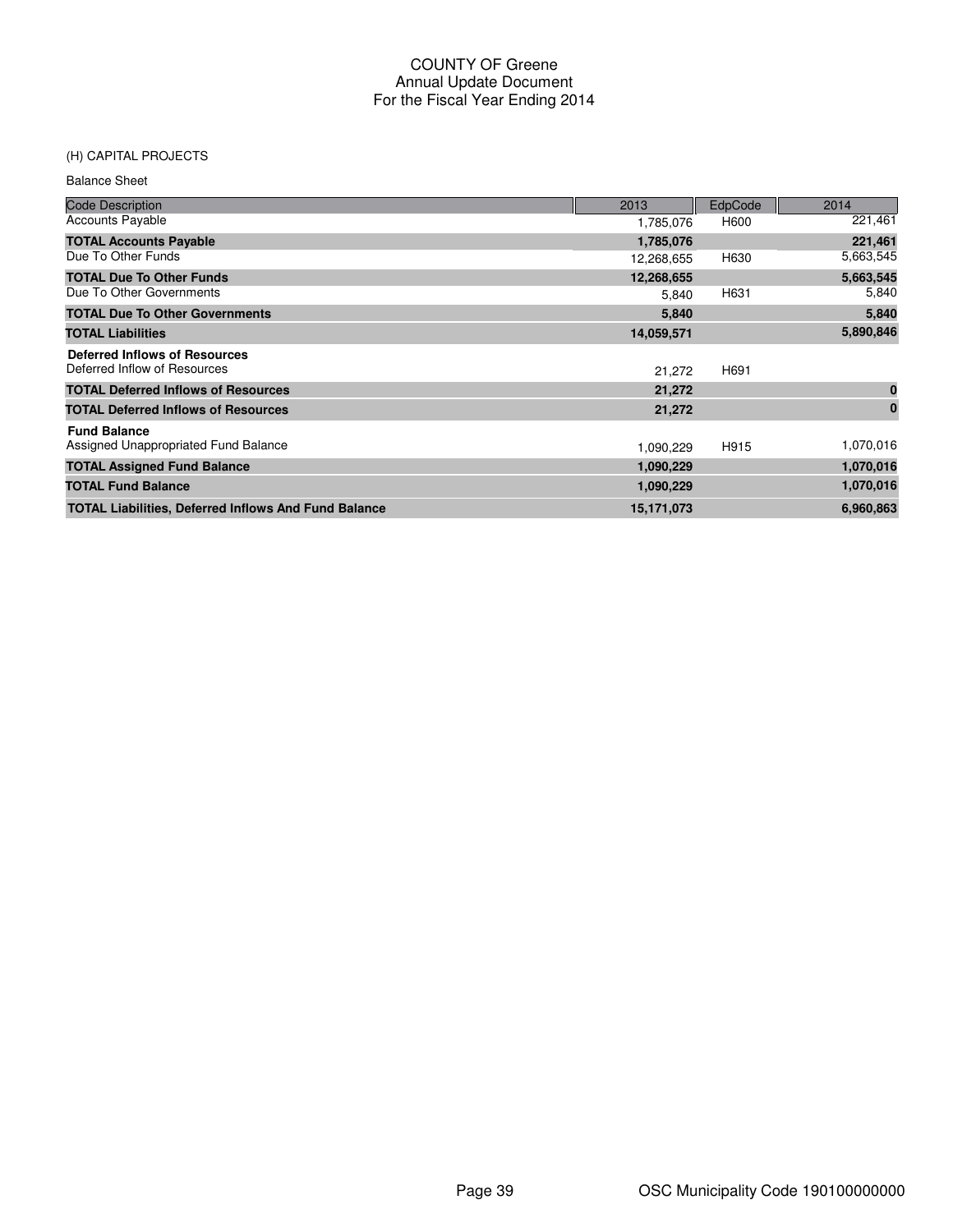# (H) CAPITAL PROJECTS

Results of Operation

| <b>Code Description</b>                        | 2013       | EdpCode           | 2014      |
|------------------------------------------------|------------|-------------------|-----------|
| <b>Revenues</b>                                |            |                   |           |
| Unclassified (specify)                         | 525,334    | H <sub>2770</sub> | 82,133    |
| <b>TOTAL Miscellaneous Local Sources</b>       | 525,334    |                   | 82,133    |
| St Aid, Community College Construction         | 107        | H3285             |           |
| St Aid, Highway Cap Projects                   | 1,669,548  | H3591             | 1,028,124 |
| St Aid, Culture & Rec-Capital Proj             |            | H3897             | 45,000    |
| State Aid Emergency Disaster                   |            | H3960             | 8,267     |
| <b>TOTAL State Aid</b>                         | 1,669,655  |                   | 1,081,391 |
| Fed Aid - Cap Projects                         | 9,586,144  | H4097             | 2,858,899 |
| Fed Aid, Emergency Disaster Assistance         |            | H4960             | 51,415    |
| <b>TOTAL Federal Aid</b>                       | 9,586,144  |                   | 2,910,314 |
| <b>TOTAL Revenues</b>                          | 11,781,134 |                   | 4,073,839 |
| <b>Interfund Transfers</b>                     | 909.956    | H5031             | 298,016   |
| <b>TOTAL Interfund Transfers</b>               | 909,956    |                   | 298,016   |
| <b>Bans Redeemed From Appropriations</b>       |            | H5731             |           |
| Installment Purchase Debt                      |            | H5785             |           |
| <b>TOTAL Proceeds of Obligations</b>           | $\bf{0}$   |                   | $\bf{0}$  |
| <b>TOTAL Other Sources</b>                     | 909,956    |                   | 298,016   |
| <b>TOTAL Detail Revenues And Other Sources</b> | 12,691,089 |                   | 4,371,855 |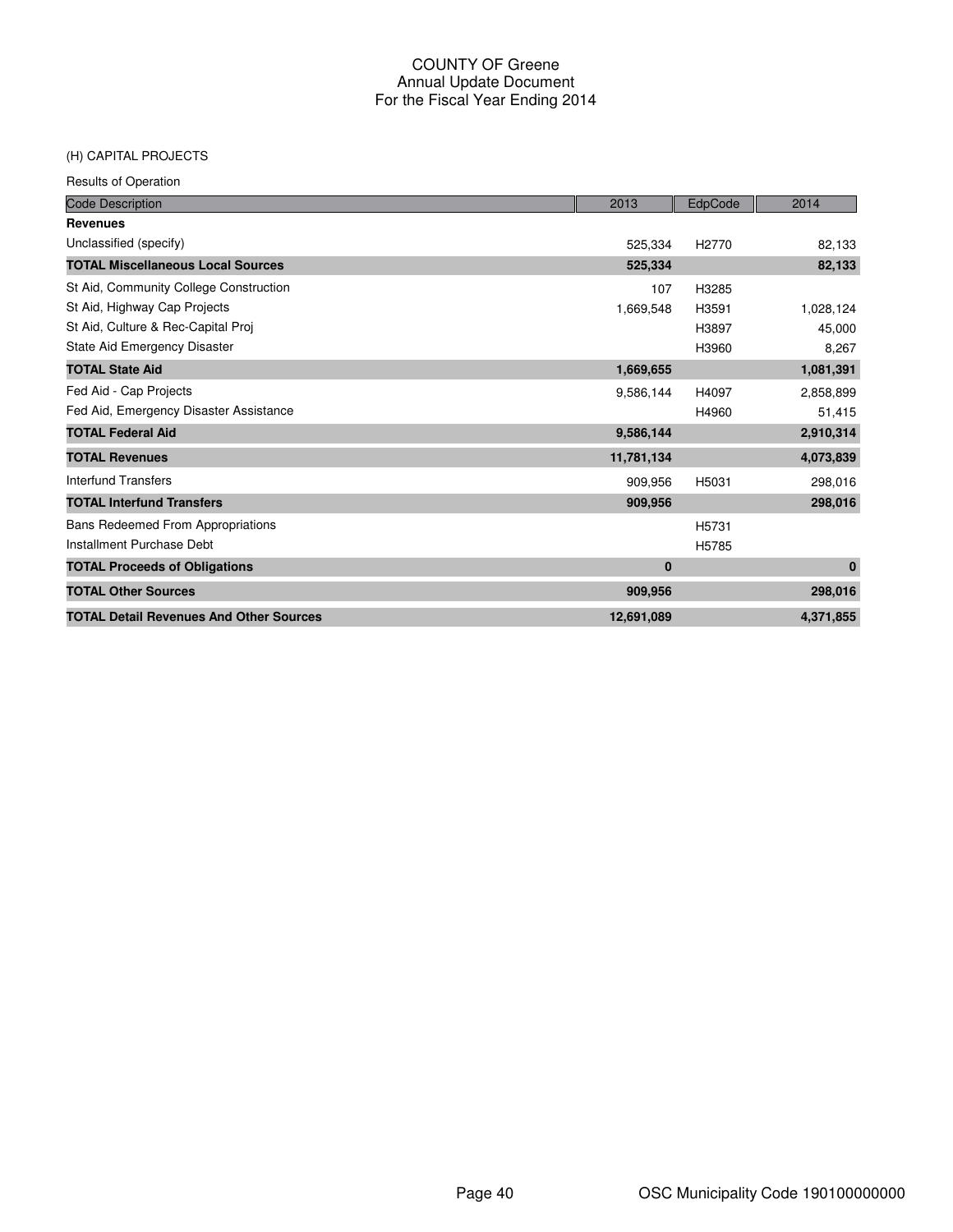#### (H) CAPITAL PROJECTS

Results of Operation

| <b>Code Description</b>                         | 2013        | EdpCode | 2014      |
|-------------------------------------------------|-------------|---------|-----------|
| <b>Expenditures</b>                             |             |         |           |
| Comm College - Capital Projects                 | 215         | H24972  |           |
| <b>TOTAL Comm College - Capital Projects</b>    | 215         |         | $\bf{0}$  |
| <b>TOTAL Education</b>                          | 215         |         | $\bf{0}$  |
| Highway, Capital Projects                       | 12,319,351  | H51972  | 3,710,312 |
| <b>TOTAL Highway</b>                            | 12,319,351  |         | 3,710,312 |
| <b>TOTAL Transportation</b>                     | 12,319,351  |         | 3,710,312 |
| Parks, Equip & Cap Outlay                       |             | H71102  | 45,350    |
| <b>TOTAL Parks</b>                              | $\mathbf 0$ |         | 45,350    |
| <b>TOTAL Culture And Recreation</b>             | $\bf{0}$    |         | 45,350    |
| Debt Principal, Bond Anticipation Notes         |             | H97306  |           |
| <b>TOTAL Debt Principal</b>                     | $\bf{0}$    |         | $\bf{0}$  |
| <b>TOTAL Expenditures</b>                       | 12,319,566  |         | 3,755,662 |
| Transfers, Other Funds                          | 541,323     | H99019  | 636,398   |
| <b>TOTAL Operating Transfers</b>                | 541,323     |         | 636,398   |
| <b>TOTAL Other Uses</b>                         | 541,323     |         | 636,398   |
| <b>TOTAL Detail Expenditures And Other Uses</b> | 12,860,889  |         | 4,392,060 |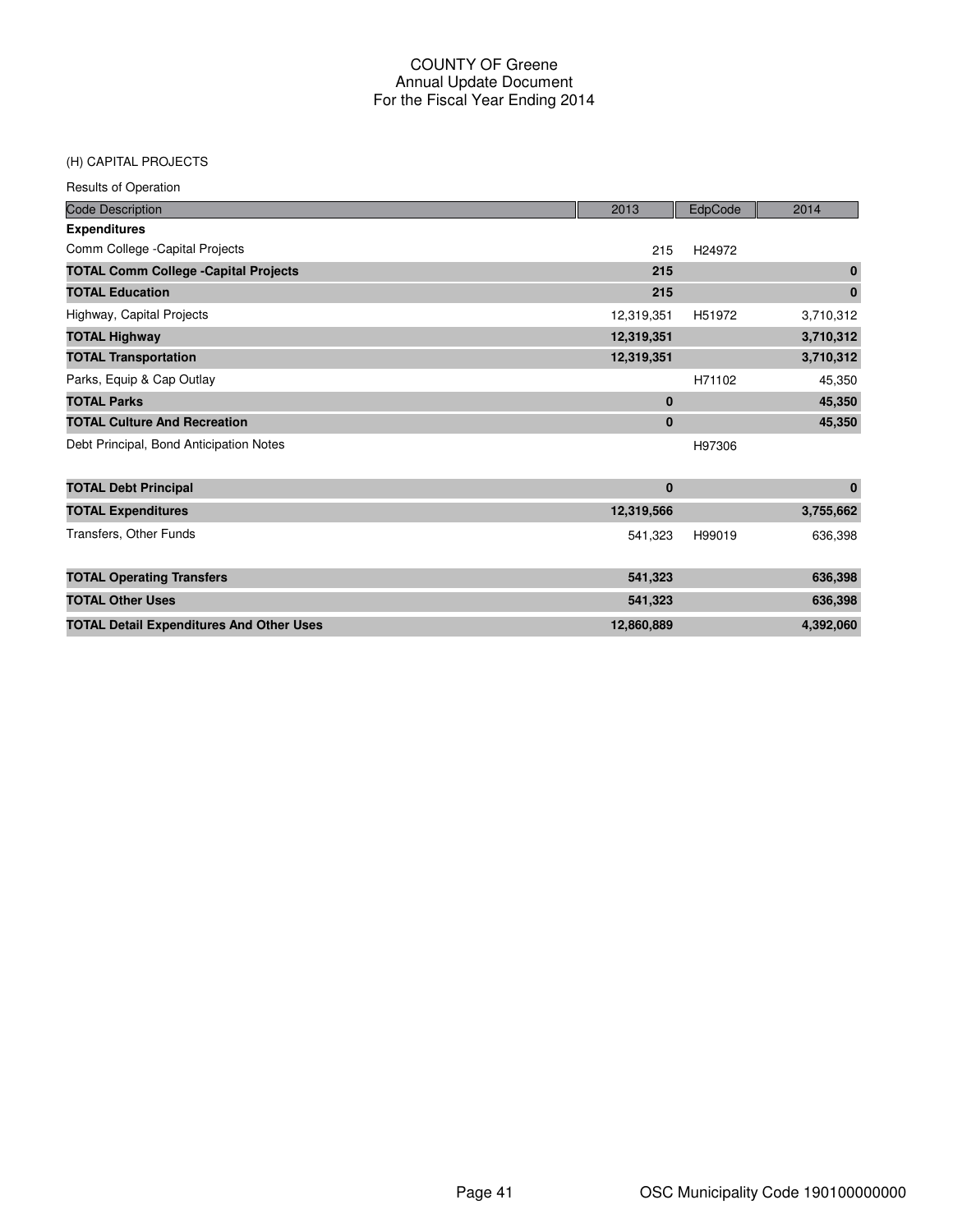### (H) CAPITAL PROJECTS

# **Analysis of Changes in Fund Balance**

| <b>Code Description</b>                    | 2013       | EdpCode | 2014      |
|--------------------------------------------|------------|---------|-----------|
| Analysis of Changes in Fund Balance        |            |         |           |
| <b>Fund Balance - Beginning of Year</b>    | 1,260,022  | H8021   | 1,090,229 |
| Prior Period Adj -Increase In Fund Balance |            | H8012   |           |
| Prior Period Adj -Decrease In Fund Balance |            | H8015   |           |
| <b>Restated Fund Balance - Beg of Year</b> | 1,260,029  | H8022   | 1,090,222 |
| ADD - REVENUES AND OTHER SOURCES           | 12,691,089 |         | 4,371,855 |
| DEDUCT - EXPENDITURES AND OTHER USES       | 12,860,889 |         | 4,392,060 |
| <b>Fund Balance - End of Year</b>          | 1,090,229  | H8029   | 1,070,016 |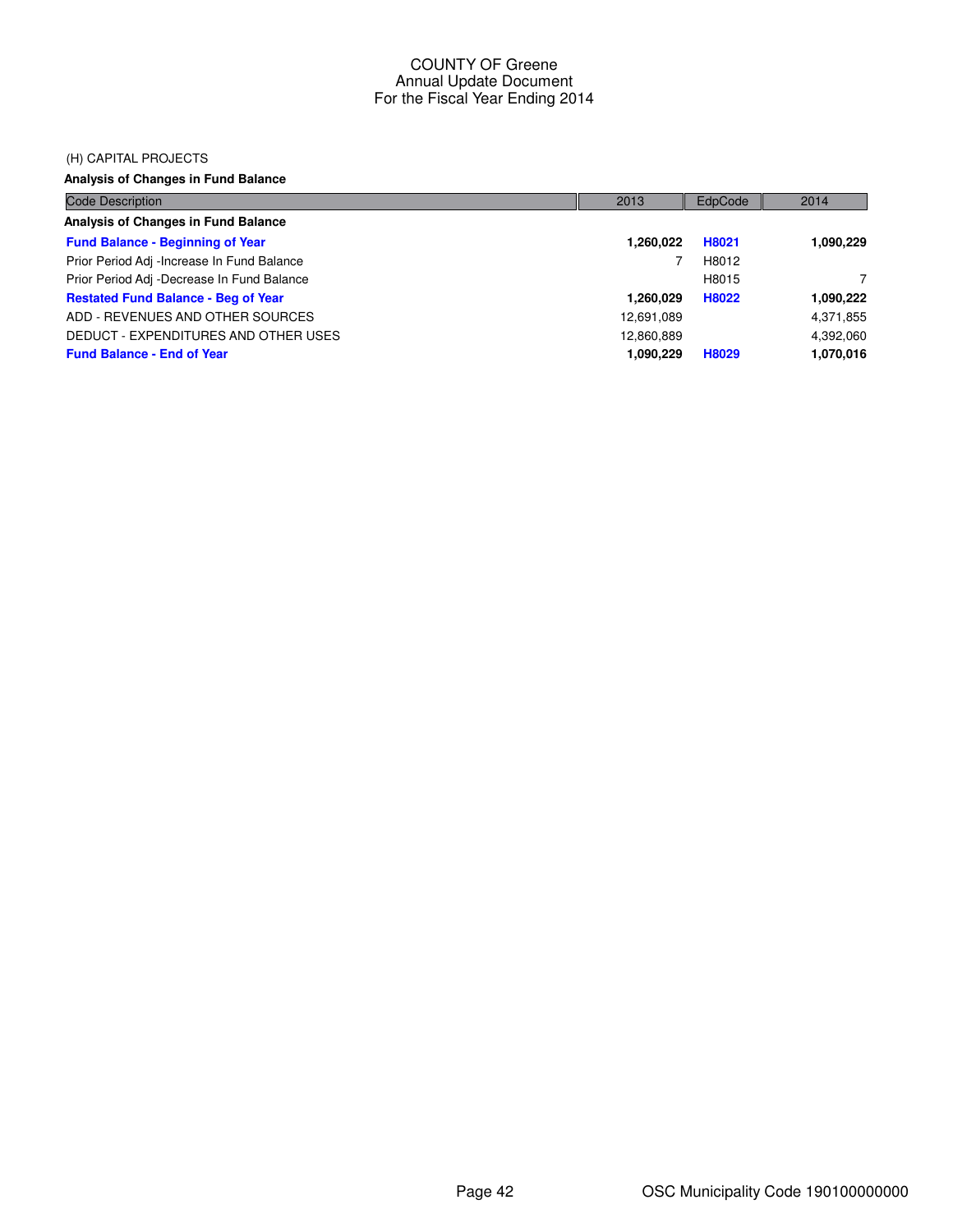# (K) GENERAL FIXED ASSETS

#### Balance Sheet

| <b>Code Description</b>                                | 2013           | EdpCode          | 2014          |
|--------------------------------------------------------|----------------|------------------|---------------|
| <b>Assets</b>                                          |                |                  |               |
| Land                                                   | 1.924.400      | K <sub>101</sub> | 1,924,400     |
| <b>Buildings</b>                                       | 48,915,469     | K <sub>102</sub> | 52,979,002    |
| Machinery And Equipment                                | 16.240.586     | K <sub>104</sub> | 16,284,590    |
| <b>Construction Work In Progress</b>                   | 24,120,064     | K <sub>105</sub> | 12,261,529    |
| Infrastructure                                         | 171,273,415    | K106             | 188,380,480   |
| Accum Deprec, Buildings                                | -18,898,790    | K <sub>112</sub> | $-16,413,965$ |
| Accum Depr, Machinery & Equip                          | $-14,545,179$  | K114             | -14,713,679   |
| Accum Deprec, Infrastructure                           | $-101.004.804$ | K116             | -106,926,986  |
| <b>TOTAL Fixed Assets (net)</b>                        | 128,025,161    |                  | 133,775,371   |
| <b>TOTAL Assets and Deferred Outflows of Resources</b> | 128,025,161    |                  | 133.775.371   |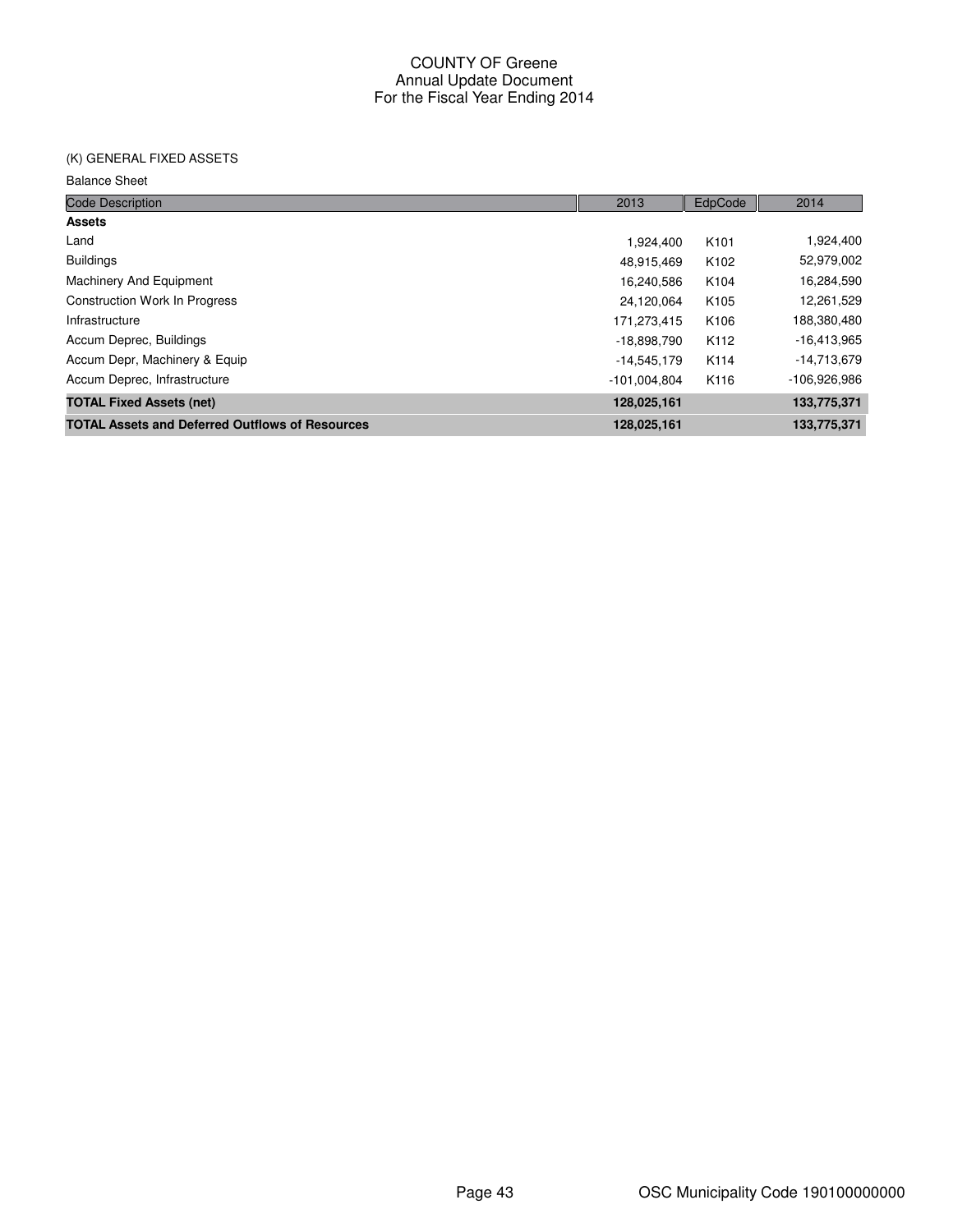# (K) GENERAL FIXED ASSETS

| <b>Balance Sheet</b>                                                                   |             |                  |             |
|----------------------------------------------------------------------------------------|-------------|------------------|-------------|
| <b>Code Description</b>                                                                | 2013        | EdpCode          | 2014        |
| Liabilities, Deferred Inflows And Fund Balance<br><b>Total Non-Current Govt Assets</b> | 128.025.161 | K <sub>159</sub> | 133,775,371 |
| <b>TOTAL Investments in Non-Current Government Assets</b>                              | 128,025,161 |                  | 133,775,371 |
| <b>TOTAL Fund Balance</b>                                                              | 128,025,161 |                  | 133,775,371 |
| <b>TOTAL</b>                                                                           | 128,025,161 |                  | 133,775,371 |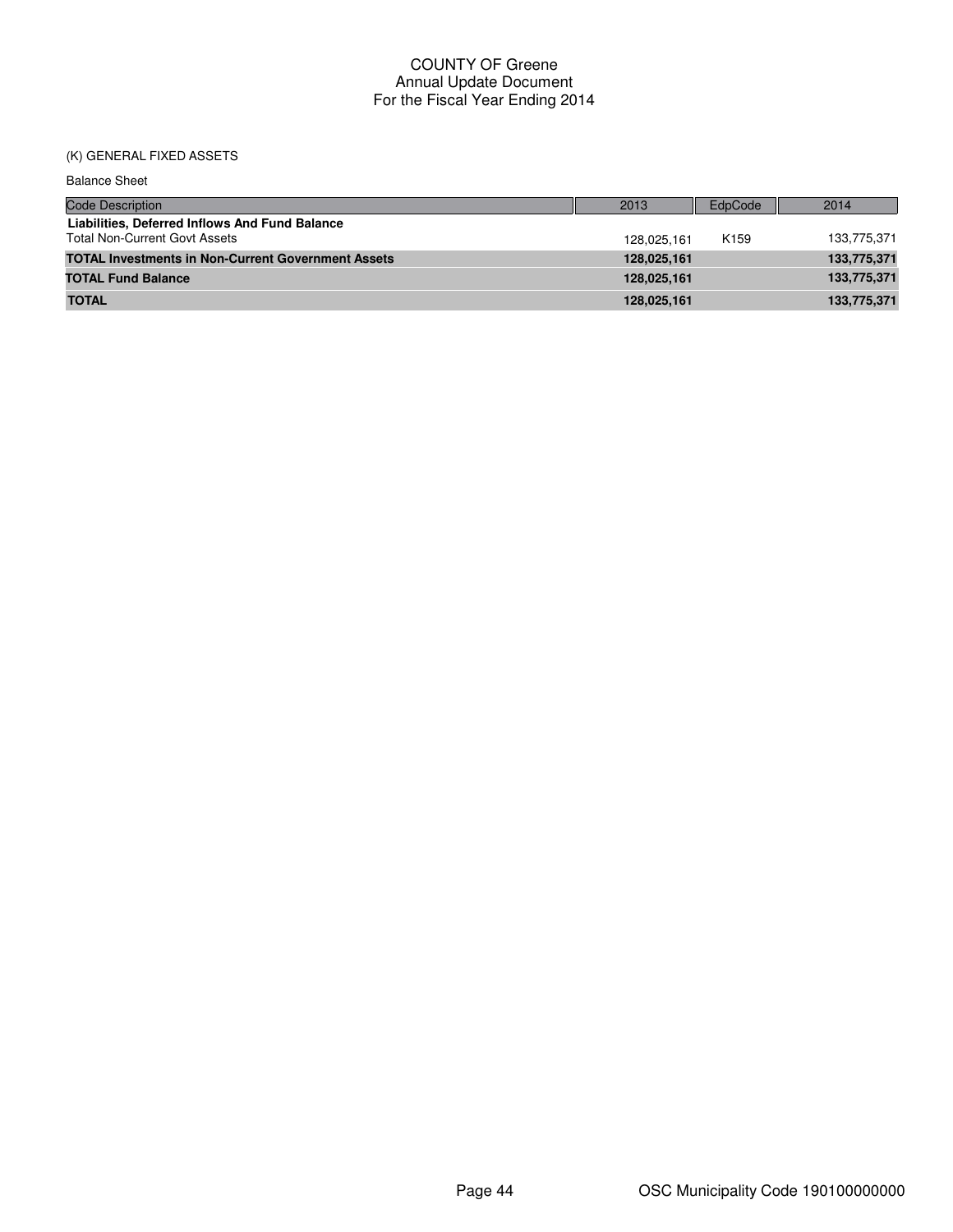# (S) WORKERS COMPENSATION

Balance Sheet

| <b>Code Description</b>                                | 2013   | EdpCode          | 2014    |
|--------------------------------------------------------|--------|------------------|---------|
| <b>Assets</b>                                          |        |                  |         |
| Cash                                                   | 432    | S <sub>200</sub> | 40,291  |
| Cash In Time Deposits                                  | 21,917 | S201             | 21,928  |
| <b>TOTAL Cash</b>                                      | 22,349 |                  | 62,218  |
| Accounts Receivable                                    | 39,858 | S380             | 113,794 |
| <b>TOTAL Other Receivables (net)</b>                   | 39,858 |                  | 113,794 |
| <b>TOTAL Assets and Deferred Outflows of Resources</b> | 62,207 |                  | 176,012 |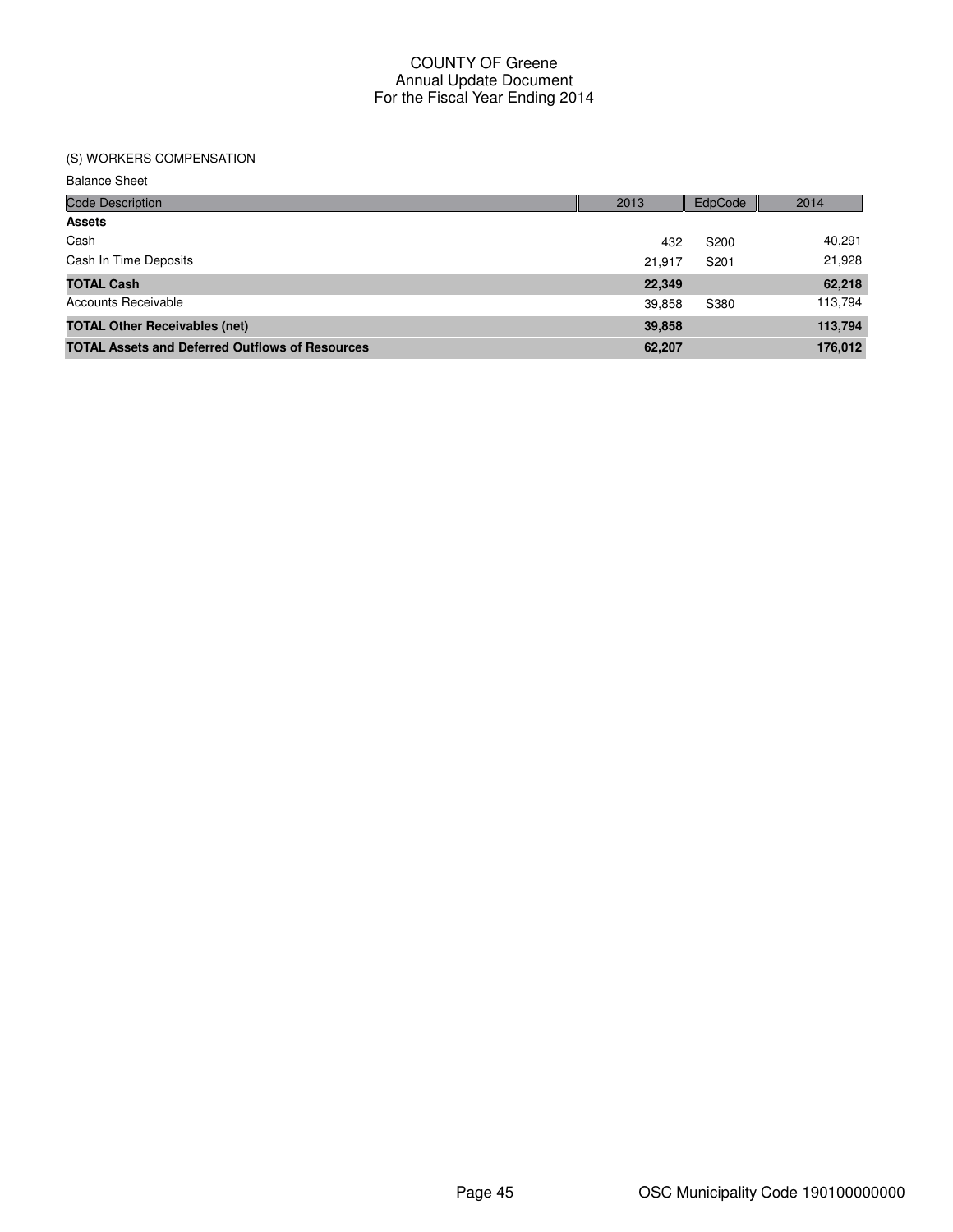# (S) WORKERS COMPENSATION

Balance Sheet

| <b>Code Description</b>                                     | 2013         | EdpCode | 2014         |
|-------------------------------------------------------------|--------------|---------|--------------|
| <b>Accounts Payable</b>                                     |              | S600    | 1,000        |
| <b>TOTAL Accounts Payable</b>                               | $\bf{0}$     |         | 1,000        |
| <b>Accrued Liabilities</b>                                  | 3,971,468    | S601    | 4,067,058    |
| <b>TOTAL Accrued Liabilities</b>                            | 3,971,468    |         | 4,067,058    |
| Due To Other Funds                                          | 1,350,000    | S630    | 1,448,308    |
| <b>TOTAL Due To Other Funds</b>                             | 1,350,000    |         | 1,448,308    |
| <b>TOTAL Liabilities</b>                                    | 5,321,468    |         | 5,516,366    |
| <b>Fund Balance</b>                                         |              |         |              |
| Unassigned Fund Balance                                     | $-5,259,261$ | S917    | $-5,340,353$ |
| <b>TOTAL Unassigned Fund Balance</b>                        | $-5,259,261$ |         | $-5,340,353$ |
| <b>TOTAL Fund Balance</b>                                   | $-5,259,261$ |         | $-5,340,353$ |
| <b>TOTAL Liabilities, Deferred Inflows And Fund Balance</b> | 62,207       |         | 176.012      |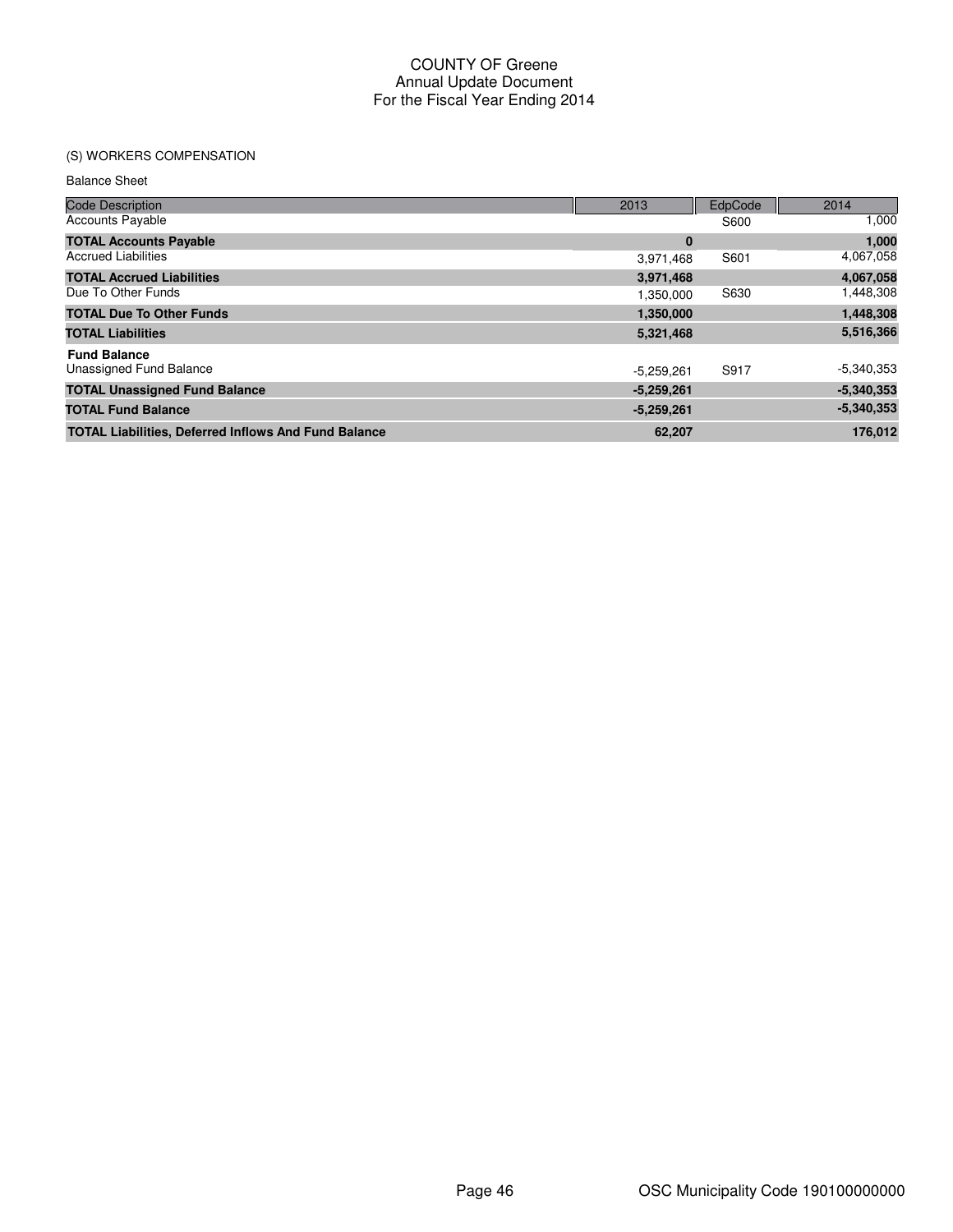# (S) WORKERS COMPENSATION

| <b>Results of Operation</b>                    |           |         |           |
|------------------------------------------------|-----------|---------|-----------|
| <b>Code Description</b>                        | 2013      | EdpCode | 2014      |
| <b>Revenues</b>                                |           |         |           |
| <b>Participants Assessments</b>                | 1,282,257 | S2222   | 1,573,937 |
| <b>TOTAL Intergovernmental Charges</b>         | 1,282,257 |         | 1,573,937 |
| Interest And Earnings                          | 1.099     | S2401   | 11        |
| <b>TOTAL Use of Money And Property</b>         | 1,099     |         | 11        |
| Refunds of Prior Year's Expenditures           |           | S2701   | 78,753    |
| <b>TOTAL Miscellaneous Local Sources</b>       | $\bf{0}$  |         | 78,753    |
| <b>TOTAL Revenues</b>                          | 1,283,356 |         | 1,652,701 |
| <b>TOTAL Detail Revenues And Other Sources</b> | 1,283,356 |         | 1,652,701 |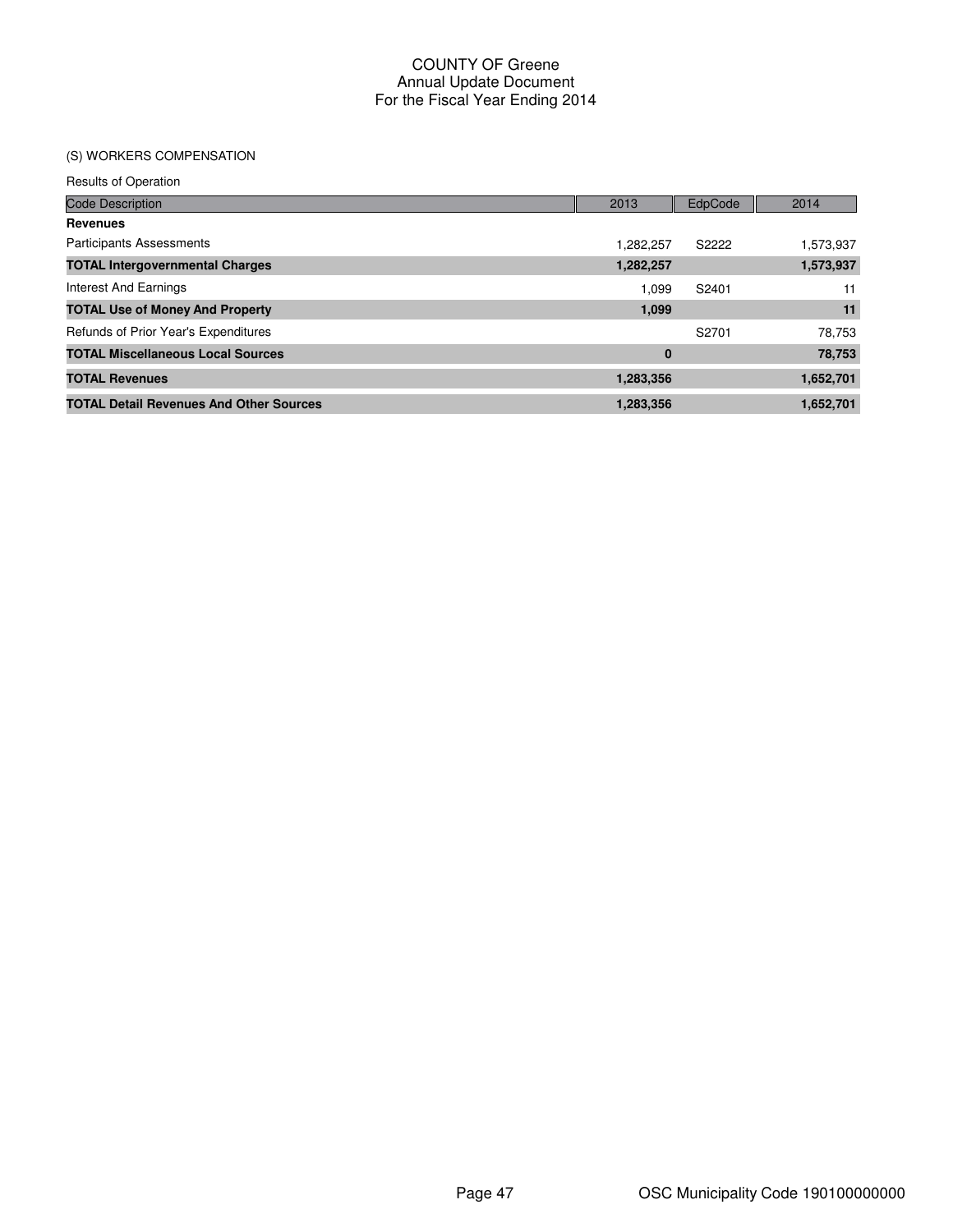# (S) WORKERS COMPENSATION

Results of Operation

| <b>Code Description</b>                         | 2013      | EdpCode  | 2014      |
|-------------------------------------------------|-----------|----------|-----------|
| <b>Expenditures</b>                             |           |          |           |
| Self Insurance Admin, Contr Expend              |           | S17104   | 33,786    |
| <b>TOTAL Self Insurance Admin</b>               |           | $\bf{0}$ | 33,786    |
| Benefits And Awards, Contr Expend               | 2,788,666 | S17204   | 1,700,007 |
| <b>TOTAL Benefits And Awards</b>                | 2,788,666 |          | 1,700,007 |
| Excess Or Catastrophe, Contr Expend             |           | S17224   |           |
| <b>TOTAL Excess Or Catastrophe</b>              |           | $\bf{0}$ | $\bf{0}$  |
| <b>TOTAL General Government Support</b>         | 2,788,666 |          | 1,733,793 |
| <b>TOTAL Expenditures</b>                       | 2,788,666 |          | 1,733,793 |
| <b>TOTAL Detail Expenditures And Other Uses</b> | 2,788,666 |          | 1,733,793 |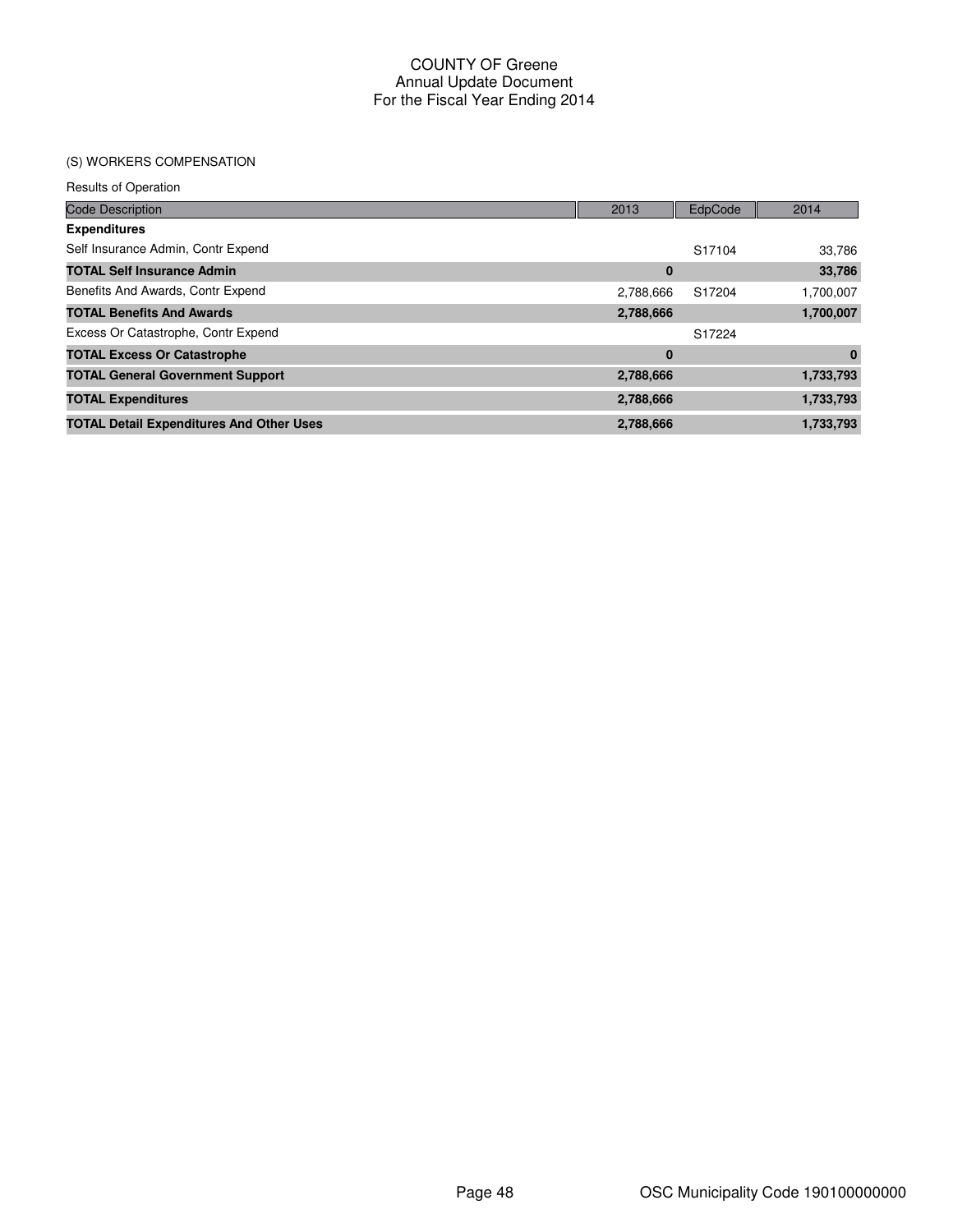#### (S) WORKERS COMPENSATION

# **Analysis of Changes in Fund Balance**

| <b>Code Description</b>                    | 2013         | EdpCode      | 2014         |
|--------------------------------------------|--------------|--------------|--------------|
| Analysis of Changes in Fund Balance        |              |              |              |
| <b>Fund Balance - Beginning of Year</b>    | $-3,753,951$ | <b>S8021</b> | $-5,259,261$ |
| Prior Period Adj -Increase In Fund Balance |              | S8012        |              |
| <b>Restated Fund Balance - Beg of Year</b> | $-3,753,951$ | <b>S8022</b> | $-5,259,261$ |
| ADD - REVENUES AND OTHER SOURCES           | 1,283,356    |              | 1,652,701    |
| DEDUCT - EXPENDITURES AND OTHER USES       | 2,788,666    |              | 1,733,793    |
| <b>Fund Balance - End of Year</b>          | $-5,259,261$ | <b>S8029</b> | $-5,340,353$ |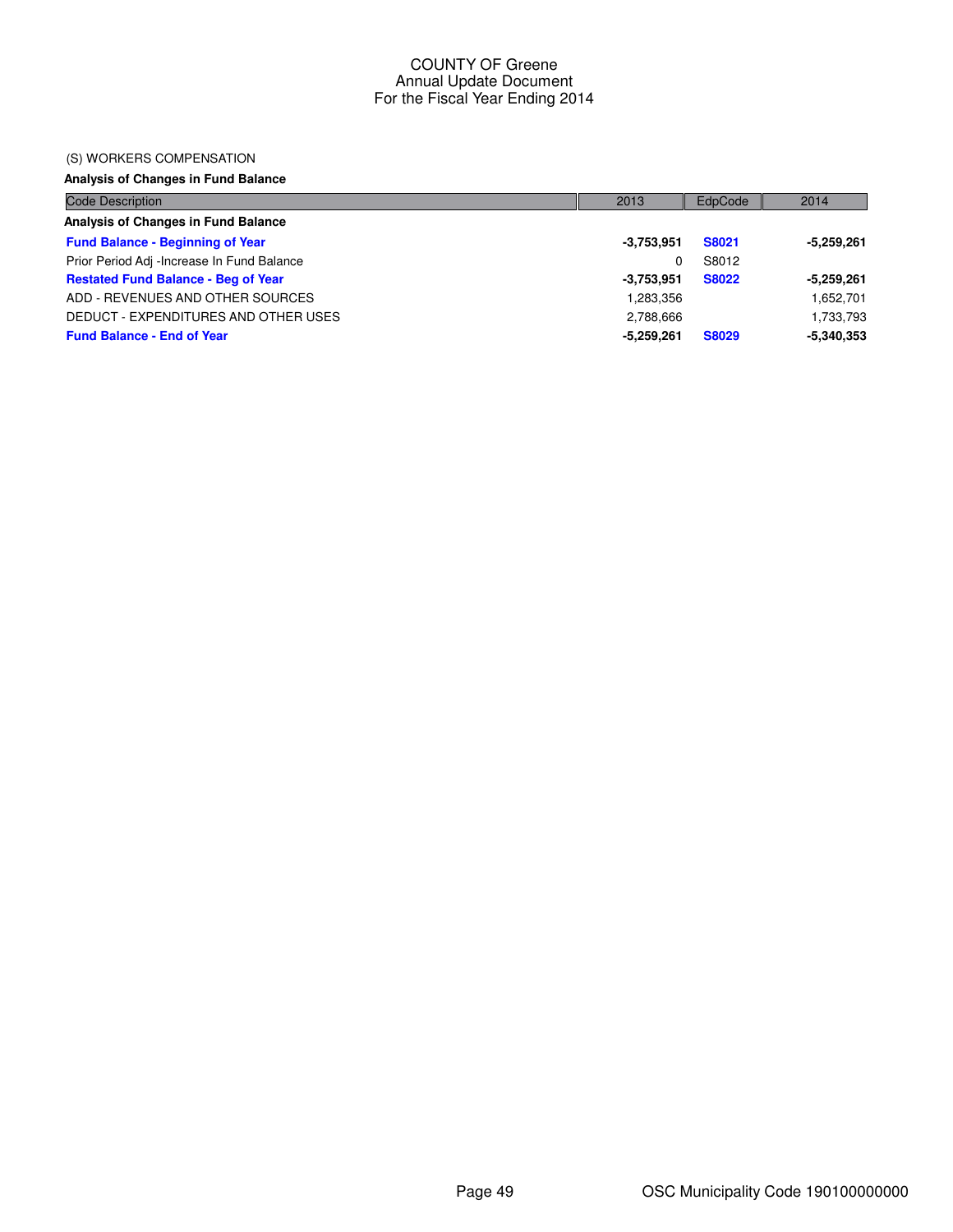#### (TA) AGENCY

Balance Sheet

| <b>Code Description</b>                                | 2013       | EdpCode | 2014      |
|--------------------------------------------------------|------------|---------|-----------|
| <b>Assets</b>                                          |            |         |           |
| Cash                                                   | 2,647,225  | TA200   | 2,485,786 |
| Cash, Court & Trust                                    | 97,085     | TA205   | 227,398   |
| <b>TOTAL Cash</b>                                      | 2,744,310  |         | 2,713,184 |
| Securities & Mortg Bank Coll                           | 19,201,206 | TA459   |           |
| <b>TOTAL Investments</b>                               | 19,201,206 |         | $\bf{0}$  |
| Due From Other Funds                                   | 801        | TA391   | 21,986    |
| <b>TOTAL Due From Other Funds</b>                      | 801        |         | 21,986    |
| <b>TOTAL Assets and Deferred Outflows of Resources</b> | 21,946,317 |         | 2,735,170 |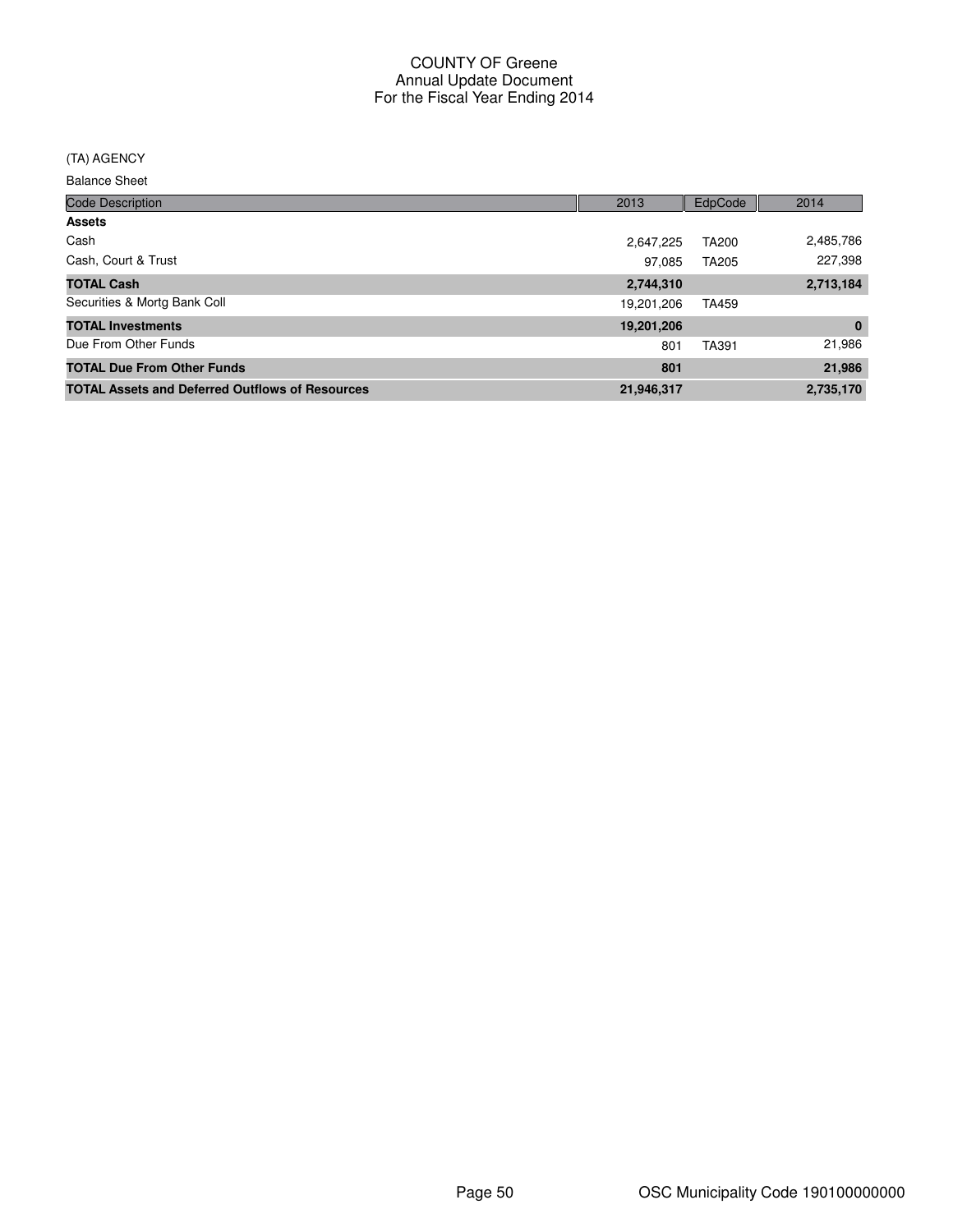# (TA) AGENCY

Balance Sheet

| <b>Code Description</b>                                     | 2013       | EdpCode          | 2014      |
|-------------------------------------------------------------|------------|------------------|-----------|
| Due To Other Funds                                          | 322,030    | TA630            | 9,178     |
| <b>TOTAL Due To Other Funds</b>                             | 322,030    |                  | 9,178     |
| <b>Consolidated Payroll</b>                                 |            | <b>TA10</b>      | $-221$    |
| Deferred Compensation                                       |            | <b>TA17</b>      |           |
| <b>State Retirement</b>                                     |            | <b>TA18</b>      |           |
| Group Insurance                                             | 240,585    | <b>TA20</b>      | 682,974   |
| Social Security Tax                                         |            | TA <sub>26</sub> |           |
| Guaranty & Bid Deposits                                     | 65,251     | <b>TA30</b>      | 31,915    |
| Deposit of Securities By Bank                               | 19,201,206 | <b>TA32</b>      |           |
| <b>Bail Deposits</b>                                        | 65,170     | <b>TA35</b>      | 101,270   |
| <b>Court Order Deposits</b>                                 | 4,936      | <b>TA36</b>      | 4,936     |
| <b>Child Support Collections</b>                            |            | <b>TA49</b>      | 3,713     |
| Payments, Ssi                                               | 581        | <b>TA51</b>      | $-311$    |
| <b>Social Services Trust</b>                                | 180,916    | <b>TA53</b>      | 265,172   |
| Dog Money                                                   | 442        | <b>TA57</b>      | 442       |
| Mortgage Tax                                                | 227,091    | <b>TA58</b>      | 131,720   |
| Court & Trust Fund                                          | 97,085     | <b>TA61</b>      | 227,398   |
| Other Funds (specify)                                       | 1,541,025  | <b>TA85</b>      | 1,276,984 |
| <b>TOTAL Agency Liabilities</b>                             | 21,624,287 |                  | 2,725,992 |
| <b>TOTAL Liabilities</b>                                    | 21,946,317 |                  | 2,735,170 |
| <b>TOTAL Liabilities, Deferred Inflows And Fund Balance</b> | 21,946,317 |                  | 2,735,170 |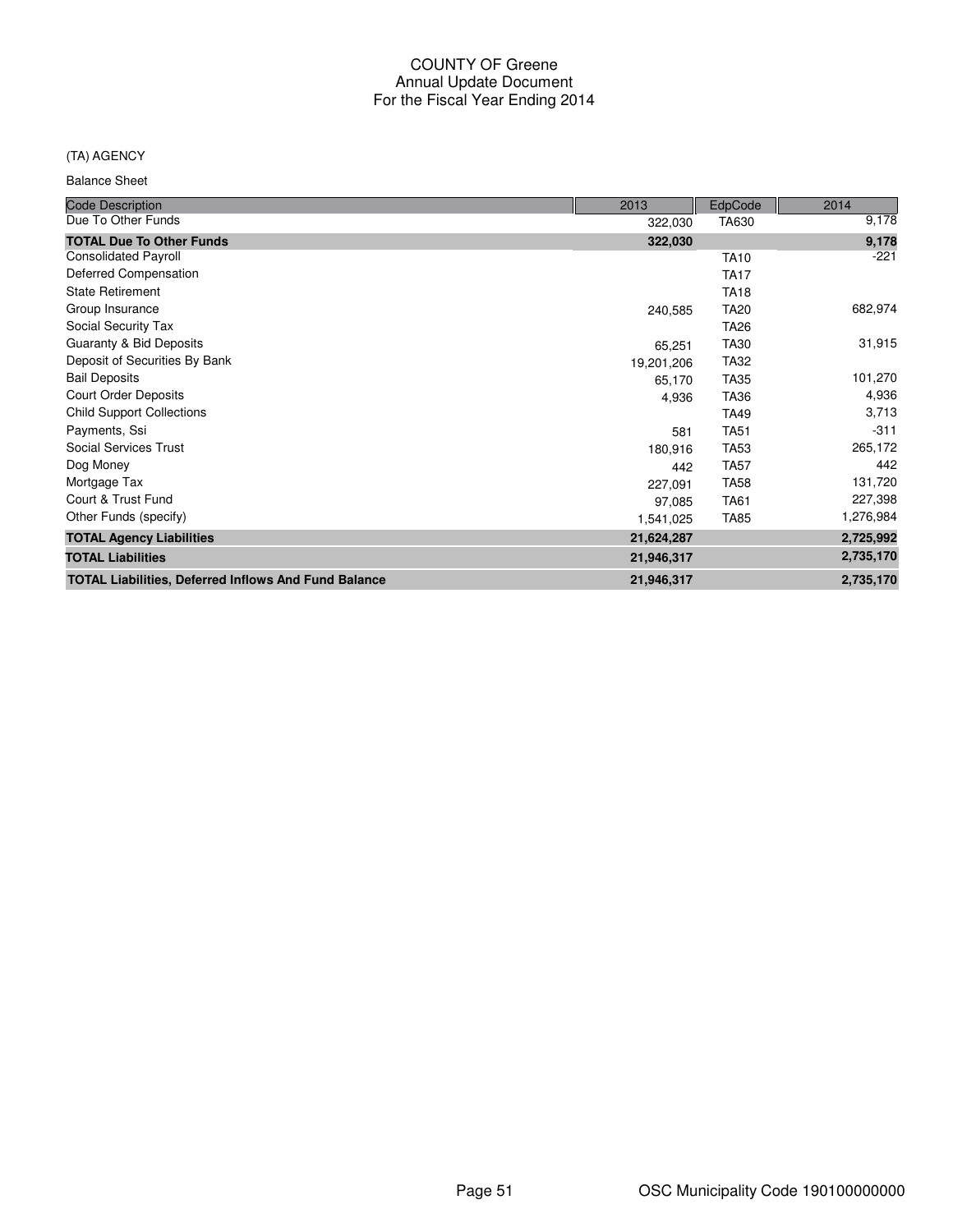| <b>Balance Sheet</b>                                   |        |              |        |
|--------------------------------------------------------|--------|--------------|--------|
| <b>Code Description</b>                                | 2013   | EdpCode      | 2014   |
| <b>Assets</b>                                          |        |              |        |
| Cash                                                   | 27,361 | <b>TE200</b> | 27,409 |
| <b>TOTAL Cash</b>                                      | 27,361 |              | 27,409 |
| <b>TOTAL Assets and Deferred Outflows of Resources</b> | 27,361 |              | 27,409 |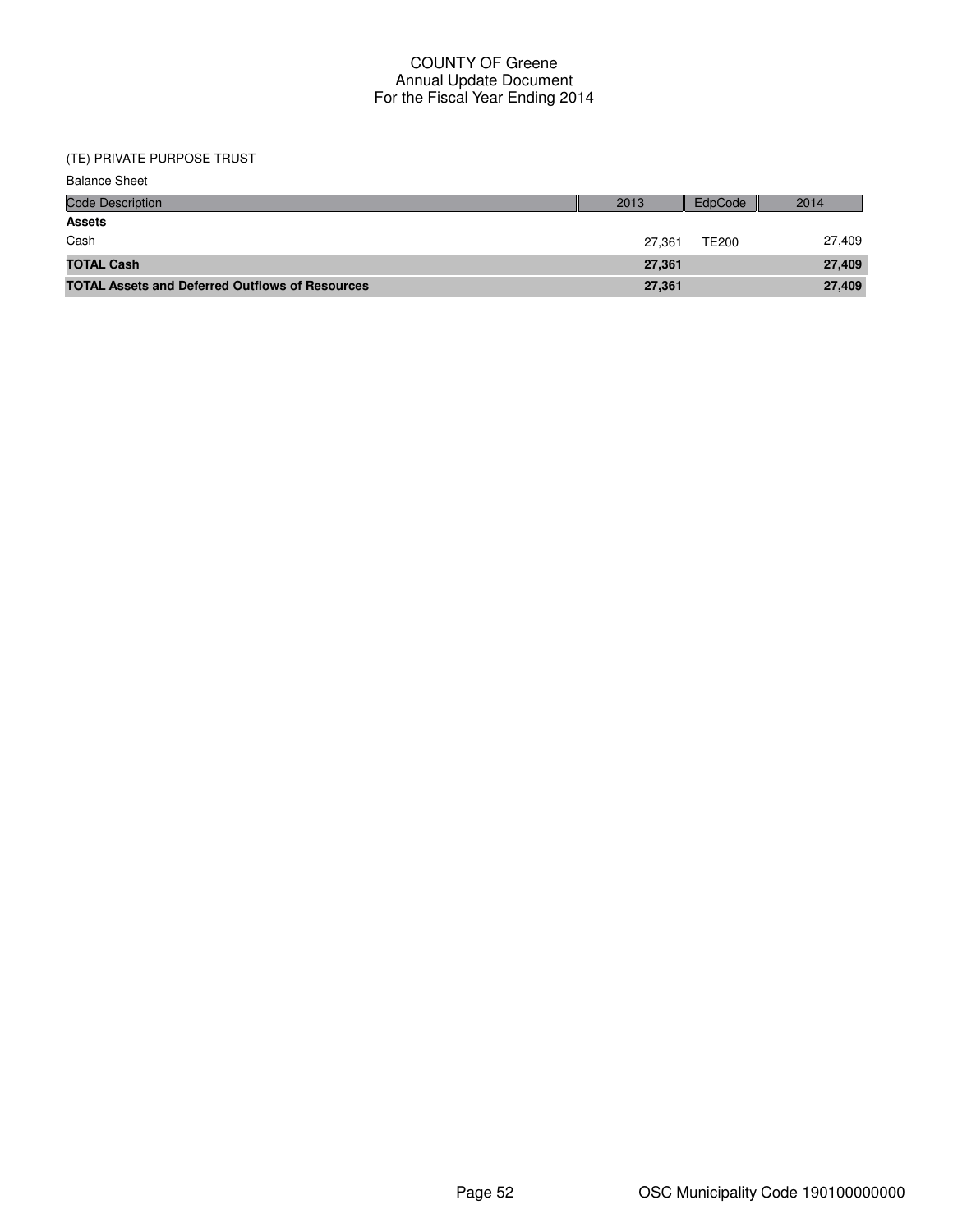| <b>Balance Sheet</b>                                            |        |         |        |
|-----------------------------------------------------------------|--------|---------|--------|
| <b>Code Description</b>                                         | 2013   | EdpCode | 2014   |
| <b>Fund Balance</b><br>Net Assets-Restricted For Other Purposes | 27.361 | TE923   | 27,409 |
| <b>TOTAL Assigned Fund Balance</b>                              | 27,361 |         | 27,409 |
| <b>TOTAL Fund Balance</b>                                       | 27,361 |         | 27,409 |
| <b>TOTAL Liabilities, Deferred Inflows And Fund Balance</b>     | 27,361 |         | 27,409 |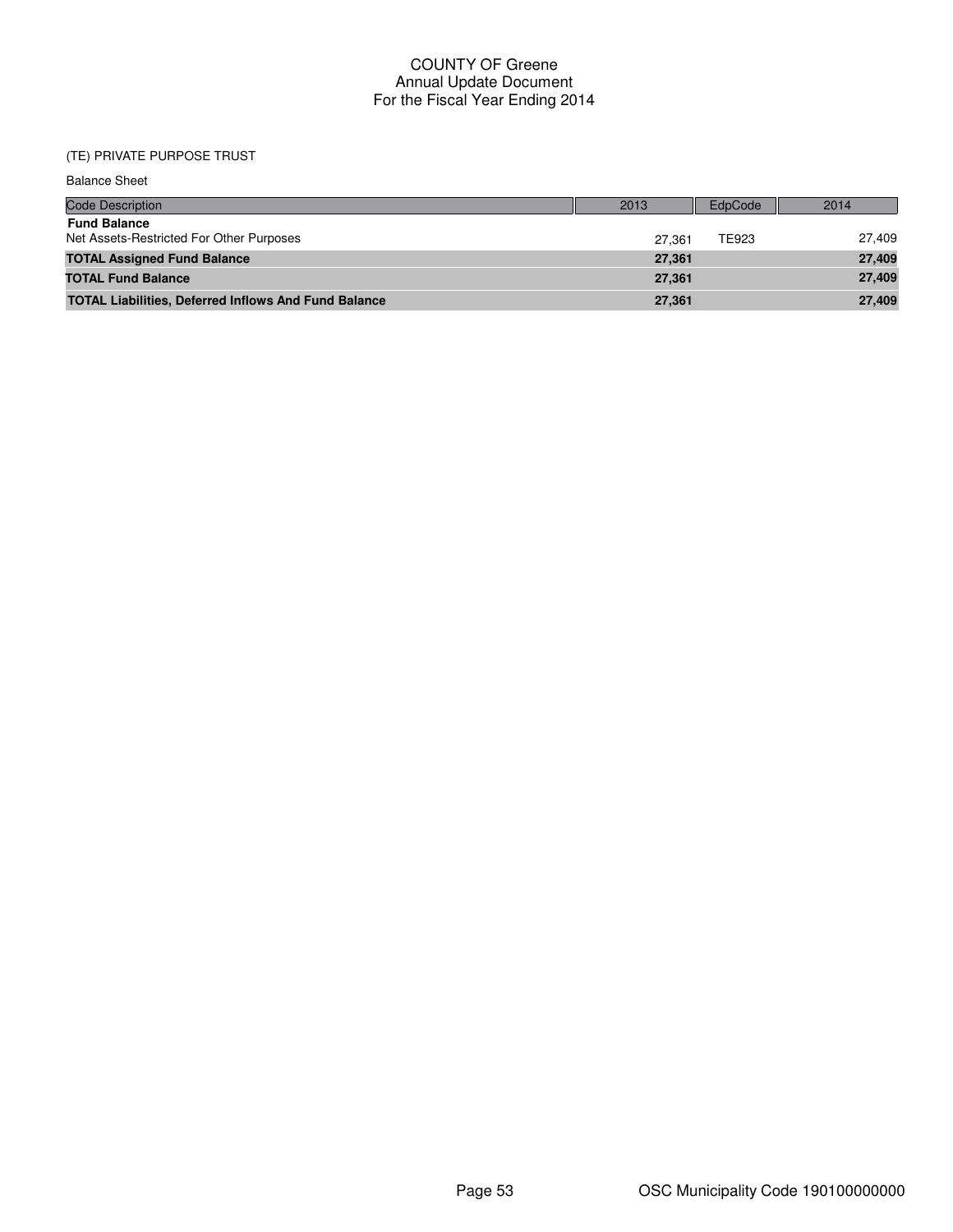| <b>Results of Operation</b>                    |       |         |        |
|------------------------------------------------|-------|---------|--------|
| Code Description                               | 2013  | EdpCode | 2014   |
| <b>Revenues</b>                                |       |         |        |
| Interest And Earnings                          |       | TE2401  |        |
| <b>TOTAL Use of Money And Property</b>         |       | 1       |        |
| <b>Gifts And Donations</b>                     | 4.807 | TE2705  | 11,666 |
| <b>TOTAL Miscellaneous Local Sources</b>       | 4,807 |         | 11,666 |
| <b>TOTAL Revenues</b>                          | 4,808 |         | 11,667 |
| <b>TOTAL Detail Revenues And Other Sources</b> | 4,808 |         | 11,667 |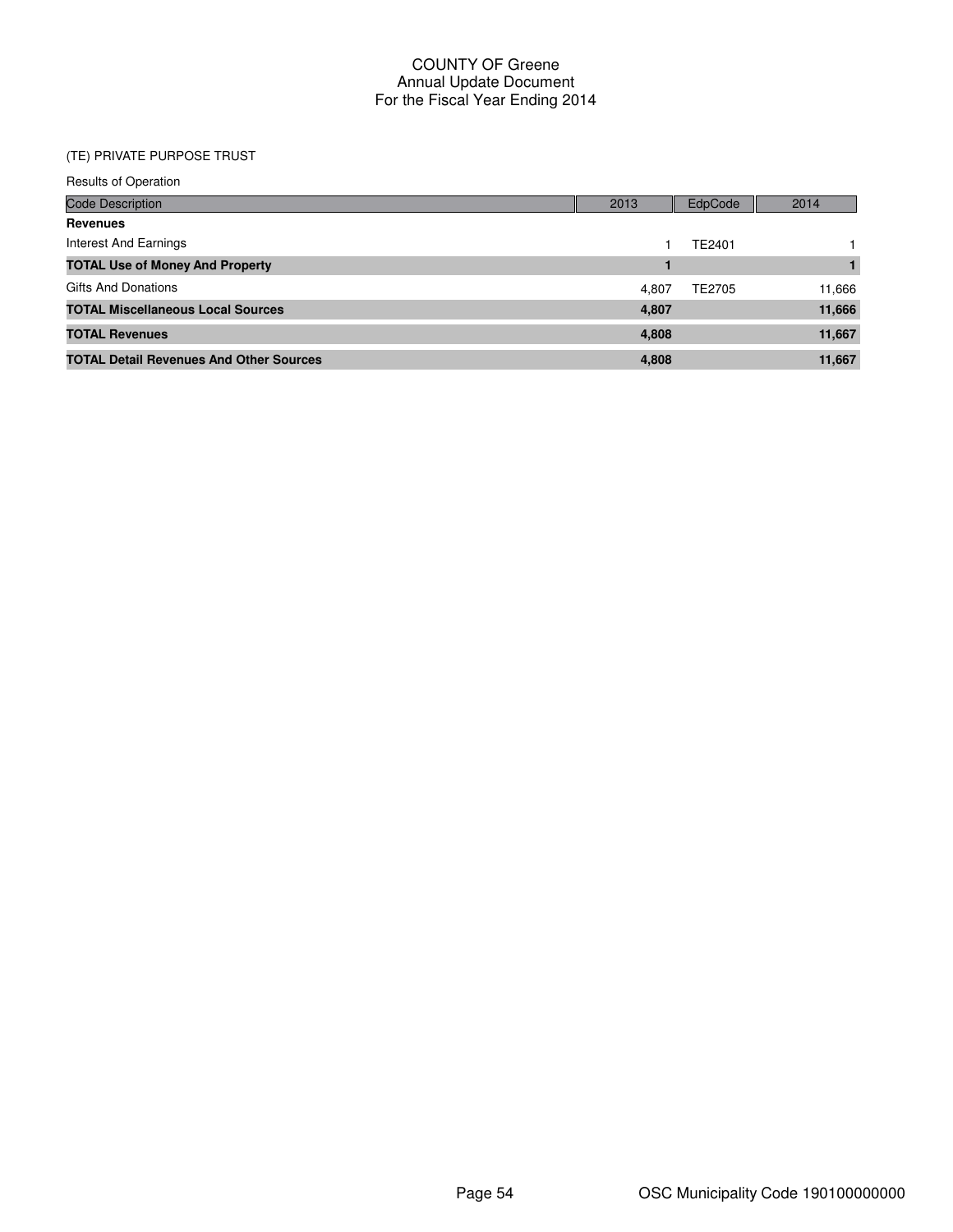| <b>Results of Operation</b>                     |          |         |        |
|-------------------------------------------------|----------|---------|--------|
| <b>Code Description</b>                         | 2013     | EdpCode | 2014   |
| <b>Expenditures</b>                             |          |         |        |
| Misc Home & Comm Serv, Cont Expend              |          | TE89894 | 11.619 |
| <b>TOTAL Misc Home &amp; Comm Serv</b>          | $\bf{0}$ |         | 11,619 |
| <b>TOTAL Home And Community Services</b>        | $\bf{0}$ |         | 11,619 |
| <b>TOTAL Expenditures</b>                       | $\bf{0}$ |         | 11,619 |
| <b>TOTAL Detail Expenditures And Other Uses</b> | 0        |         | 11,619 |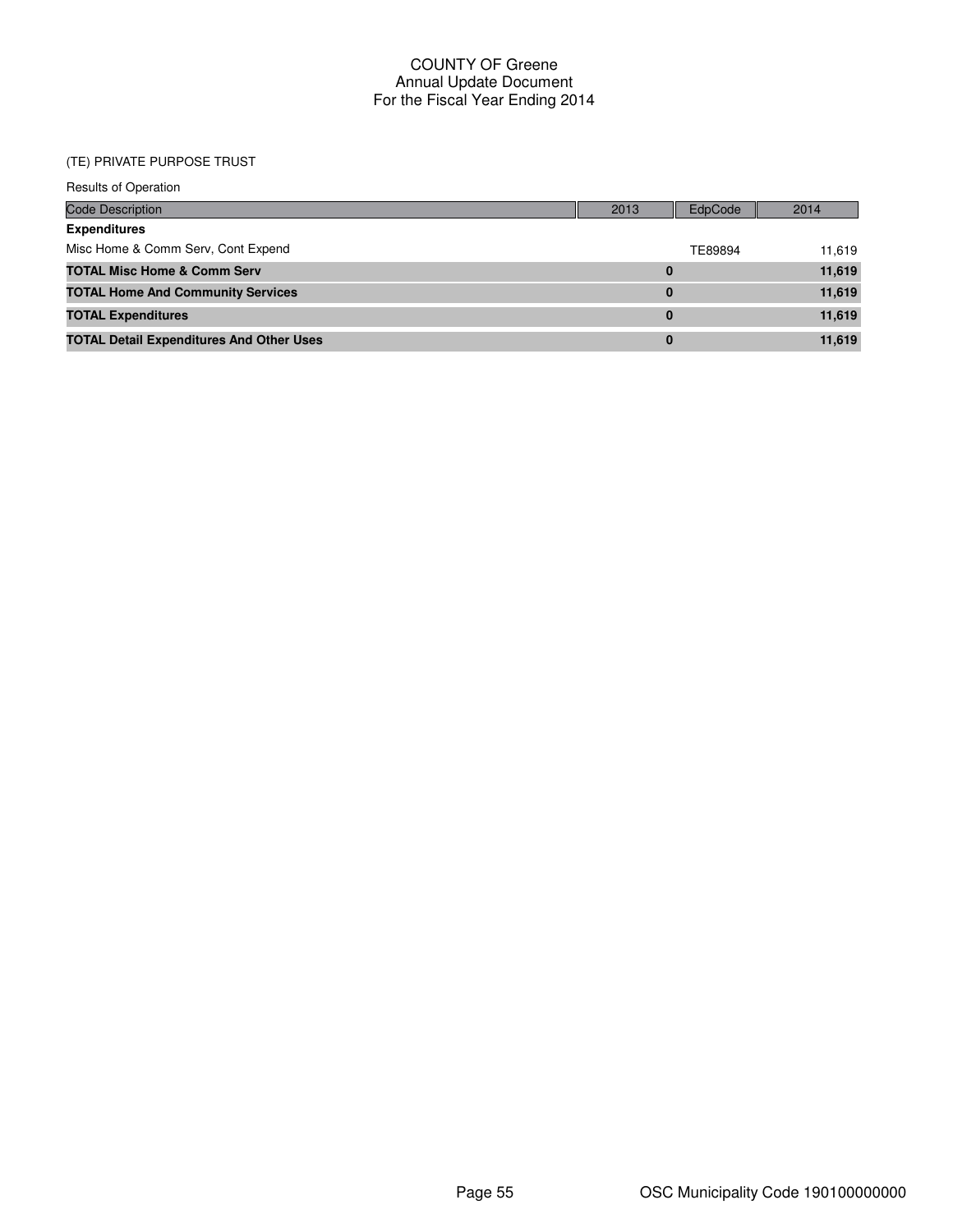### (TE) PRIVATE PURPOSE TRUST

# **Analysis of Changes in Net Position**

| <b>Code Description</b>                    | 2013   | EdpCode       | 2014   |
|--------------------------------------------|--------|---------------|--------|
| Analysis of Changes in Net Position        |        |               |        |
| <b>Fund Balance - Beginning of Year</b>    | 22.554 | <b>TE8021</b> | 27,361 |
| <b>Restated Fund Balance - Beg of Year</b> | 22.554 | <b>TE8022</b> | 27,361 |
| ADD - REVENUES AND OTHER SOURCES           | 4.808  |               | 11,667 |
| DEDUCT - EXPENDITURES AND OTHER USES       |        |               | 11,619 |
| <b>Fund Balance - End of Year</b>          | 27.361 | <b>TE8029</b> | 27,408 |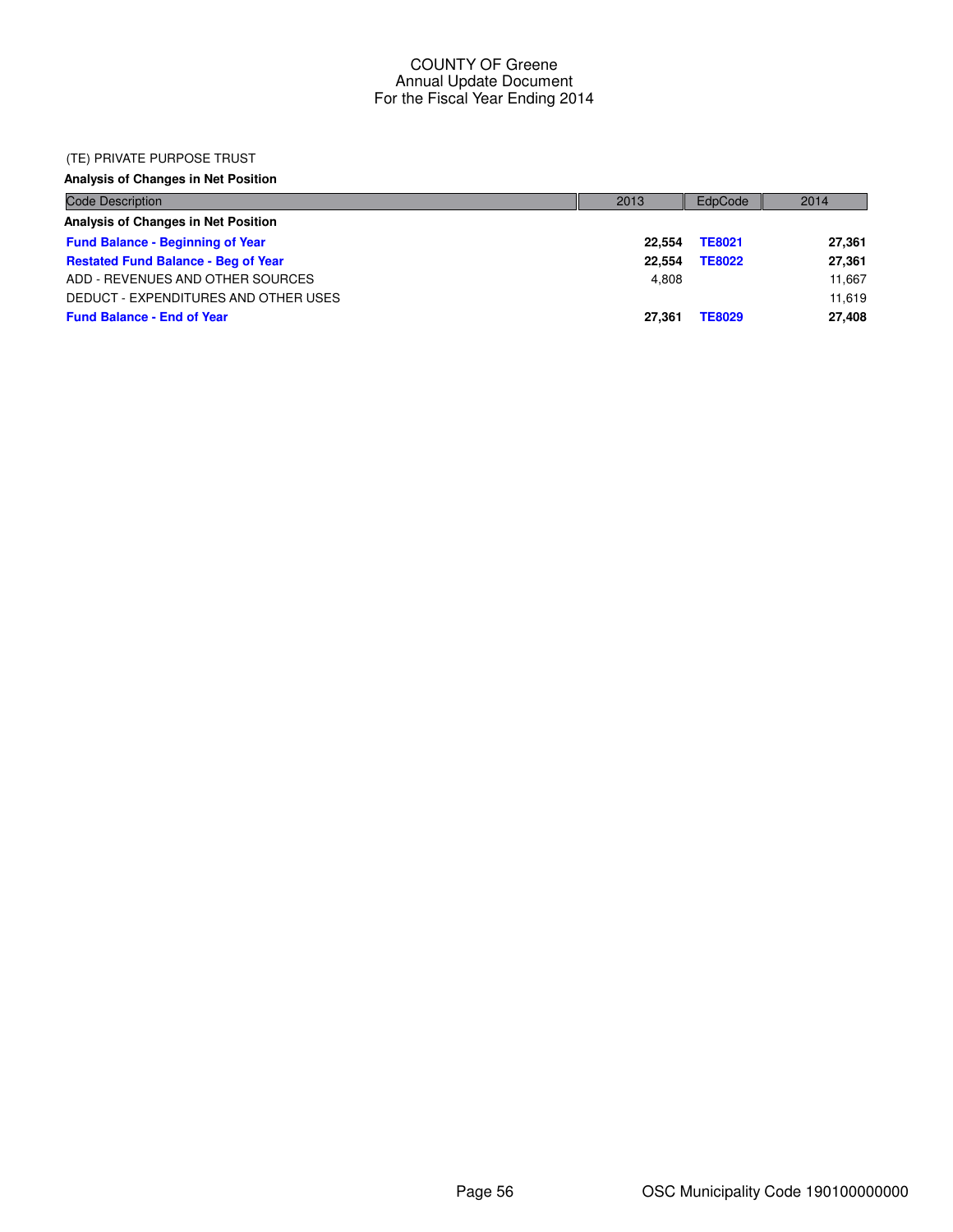Balance Sheet

Code Description 2013 EdpCode 2014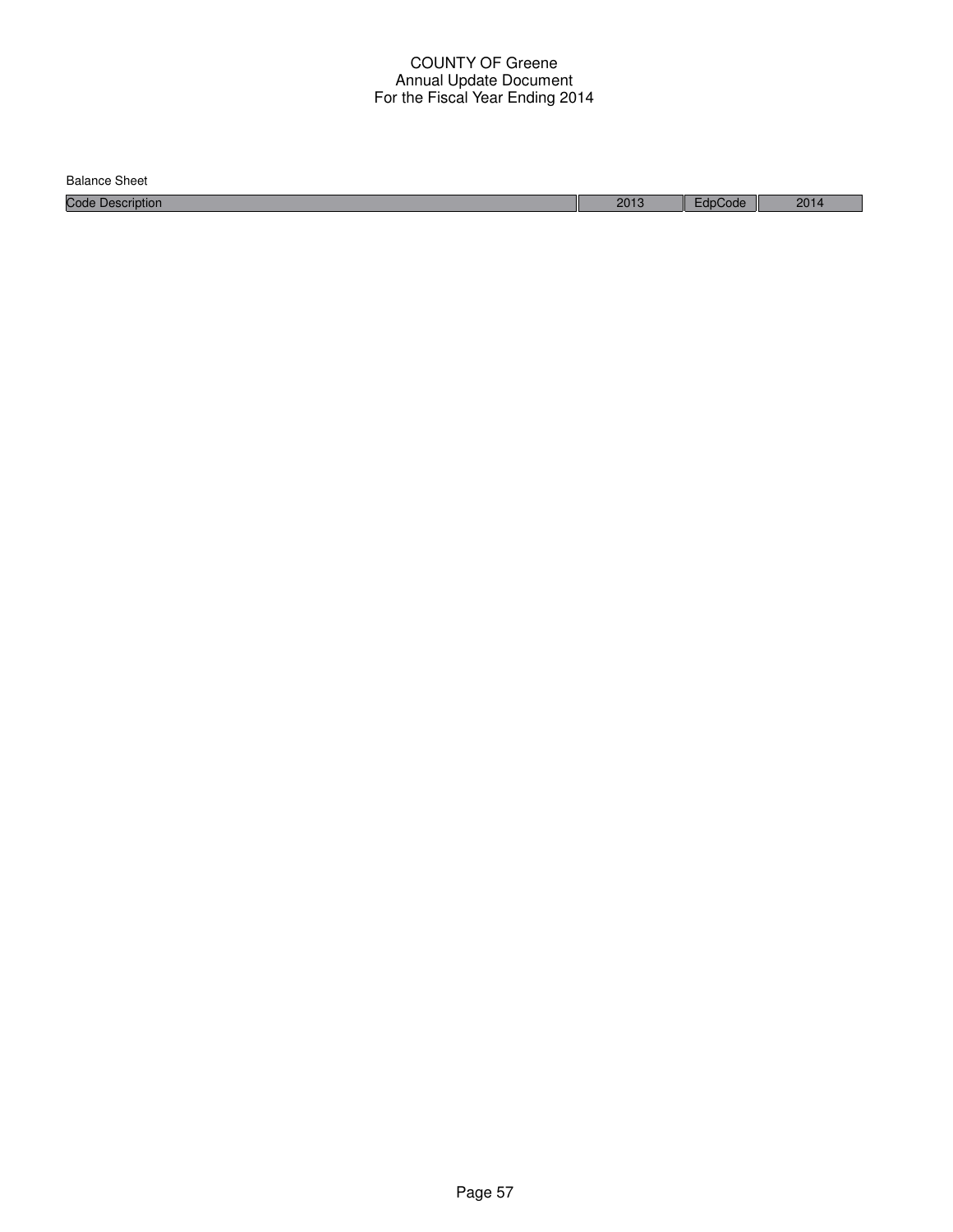| <b>Balance Sheet</b>    |      |      |      |
|-------------------------|------|------|------|
| <b>Code Description</b> | 2013 | Code | 2014 |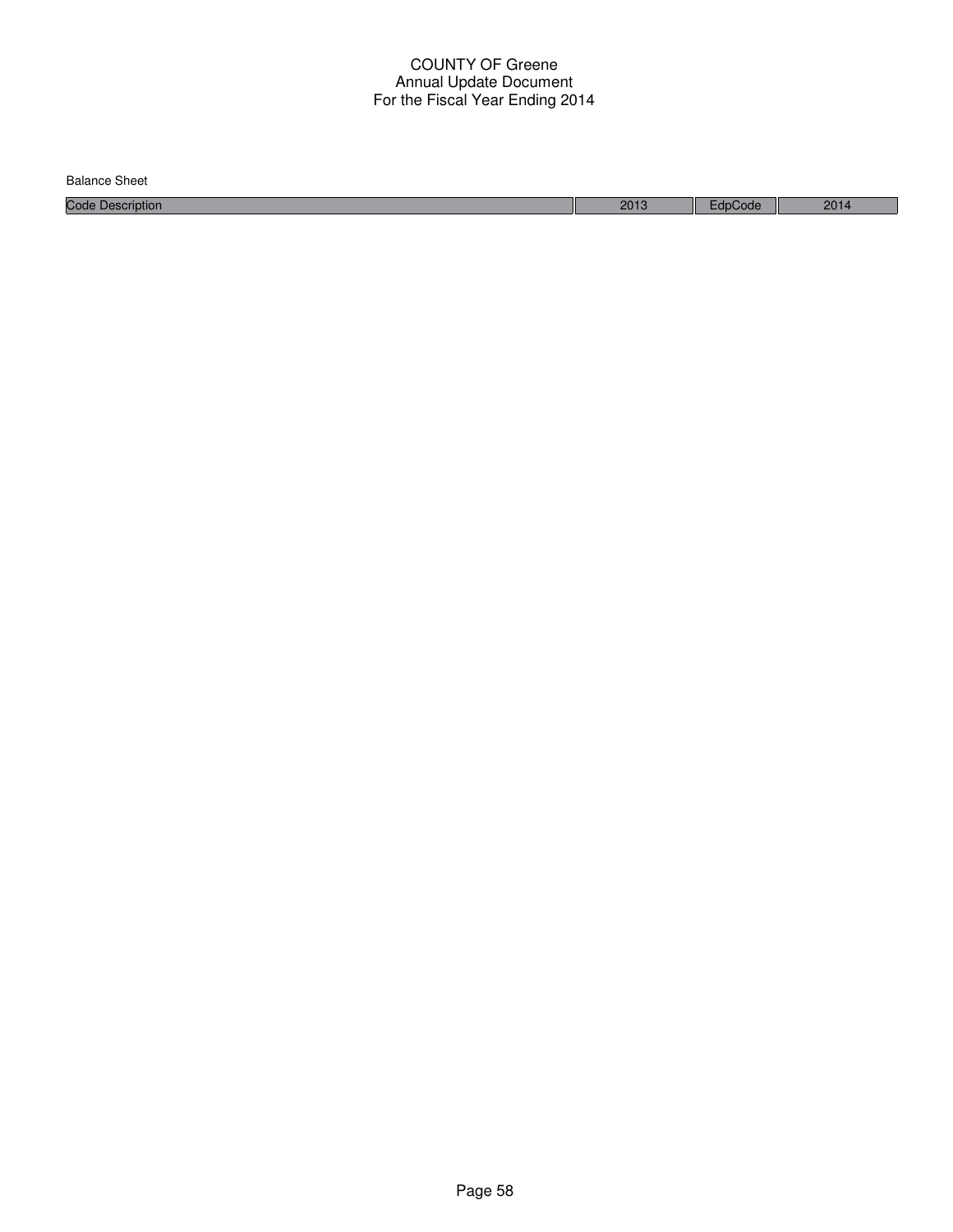| <b>Results of Operation</b> |      |         |      |
|-----------------------------|------|---------|------|
| <b>Code Description</b>     | 2013 | EdpCode | 2014 |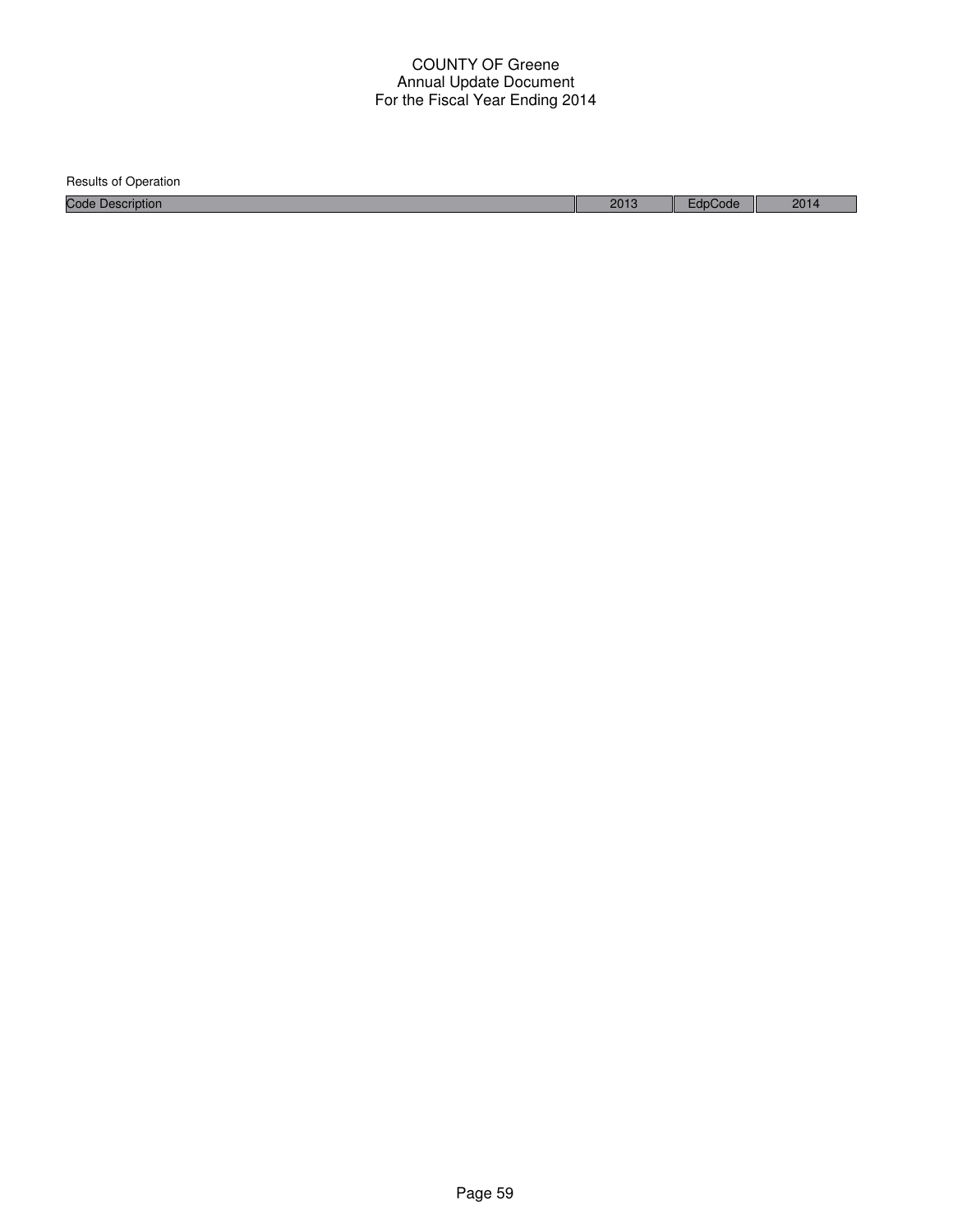| Results of Operation    |      |         |      |
|-------------------------|------|---------|------|
| <b>Code Description</b> | 2013 | EdpCode | 2014 |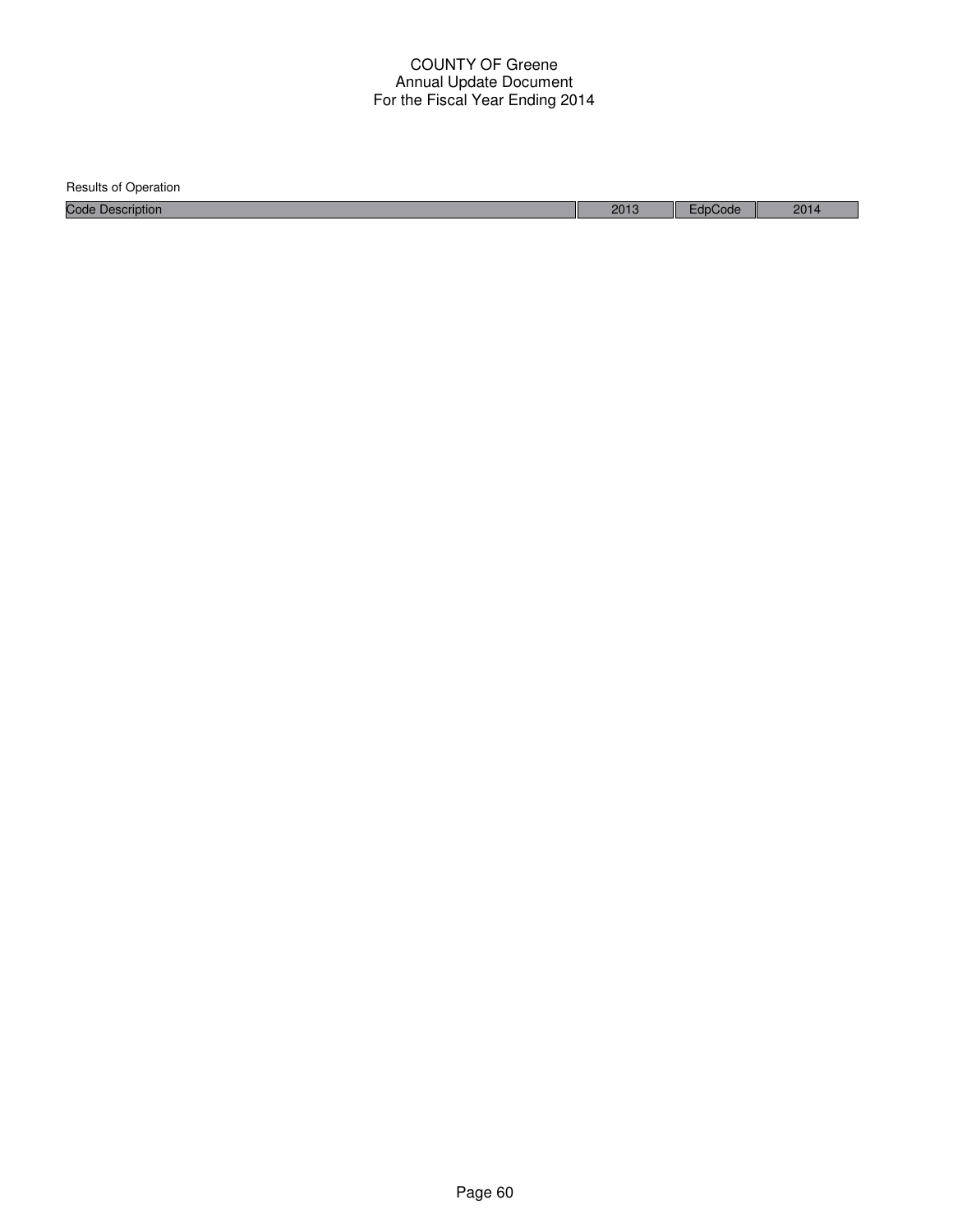### (V) DEBT SERVICE

**Analysis of Changes in Fund Balance**

| <b>Code Description</b>                    | 2013 | EdpCode      | 2014 |
|--------------------------------------------|------|--------------|------|
| Analysis of Changes in Fund Balance        |      |              |      |
| <b>Fund Balance - Beginning of Year</b>    |      | <b>V8021</b> |      |
| <b>Restated Fund Balance - Beg of Year</b> |      | <b>V8022</b> |      |
| <b>Fund Balance - End of Year</b>          |      | <b>V8029</b> |      |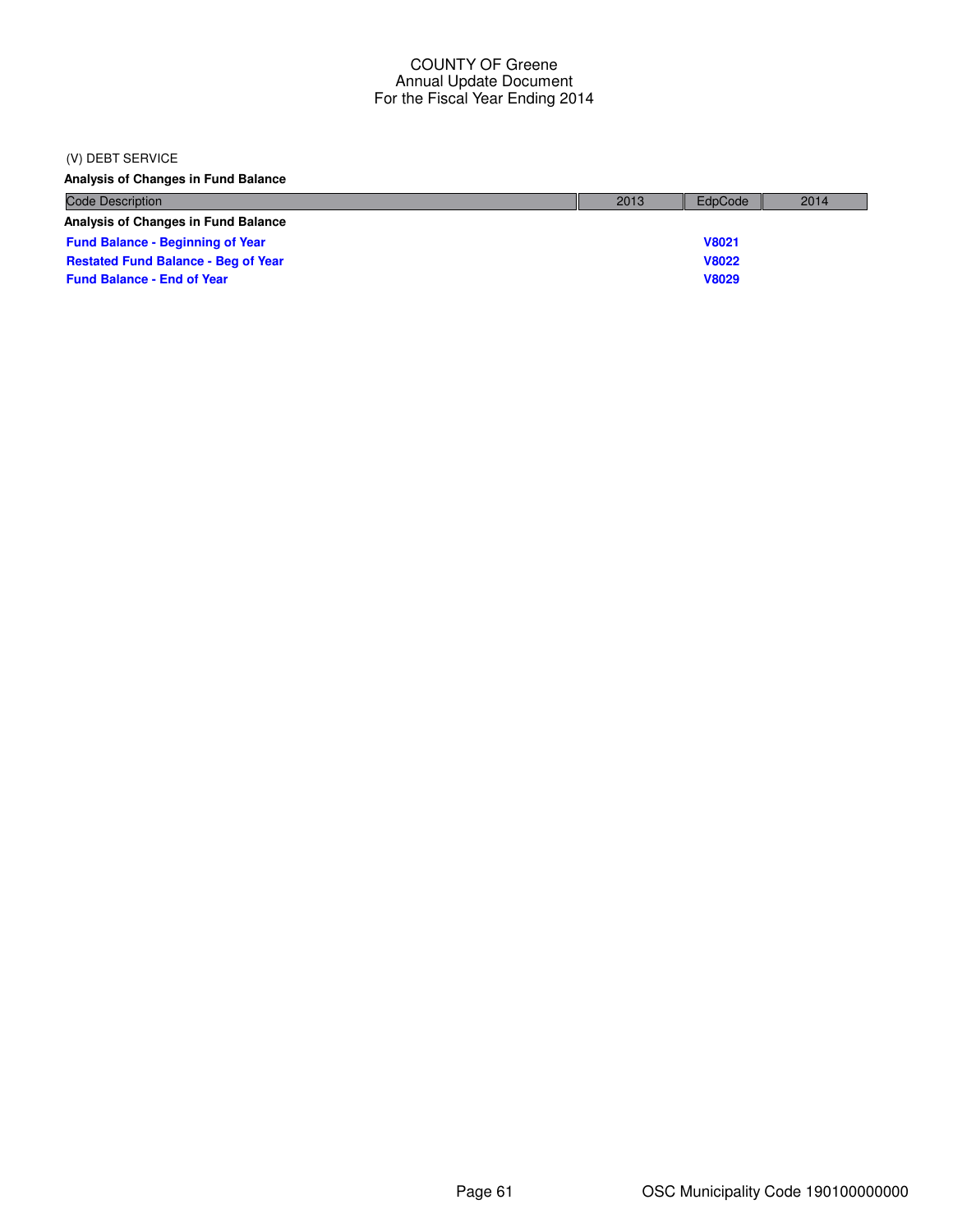## (W) GENERAL LONG-TERM DEBT

| <b>Balance Sheet</b>                                   |            |                  |            |
|--------------------------------------------------------|------------|------------------|------------|
| <b>Code Description</b>                                | 2013       | EdpCode          | 2014       |
| <b>Assets</b>                                          |            |                  |            |
| <b>Total Non-Current Govt Liabilities</b>              | 24.946.610 | W <sub>129</sub> | 23,180,941 |
| <b>TOTAL Provision To Be Made In Future Budgets</b>    | 24,946,610 |                  | 23,180,941 |
| <b>TOTAL Assets and Deferred Outflows of Resources</b> | 24,946,610 |                  | 23,180,941 |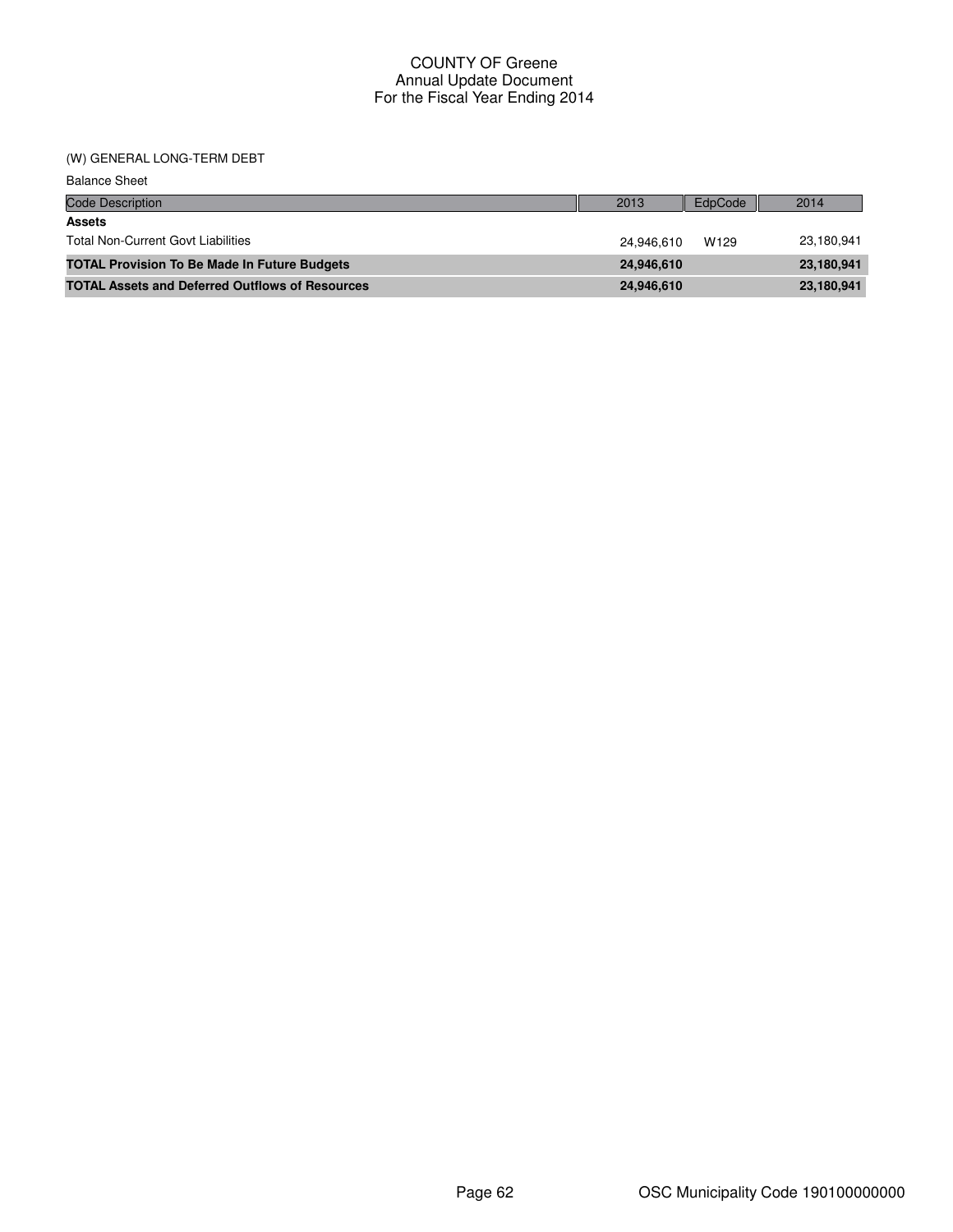# (W) GENERAL LONG-TERM DEBT

Balance Sheet

| <b>Code Description</b>                     | 2013       | EdpCode | 2014       |
|---------------------------------------------|------------|---------|------------|
| Installment Purchase Debt                   | 362,200    | W685    | 236,807    |
| Judgments And Claims Payable                | 849.024    | W686    | 757,732    |
| <b>Compensated Absences</b>                 | 3,293,978  | W687    | 3,445,780  |
| Other Long Term Debt                        | 6.408      | W689    | 622        |
| <b>TOTAL Other Liabilities</b>              | 4,511,610  |         | 4,440,941  |
| <b>Bonds Payable</b>                        | 20,435,000 | W628    | 18,740,000 |
| <b>TOTAL Bond And Long Term Liabilities</b> | 20,435,000 |         | 18,740,000 |
| <b>TOTAL Liabilities</b>                    | 24,946,610 |         | 23,180,941 |
| <b>TOTAL Liabilities</b>                    | 24,946,610 |         | 23,180,941 |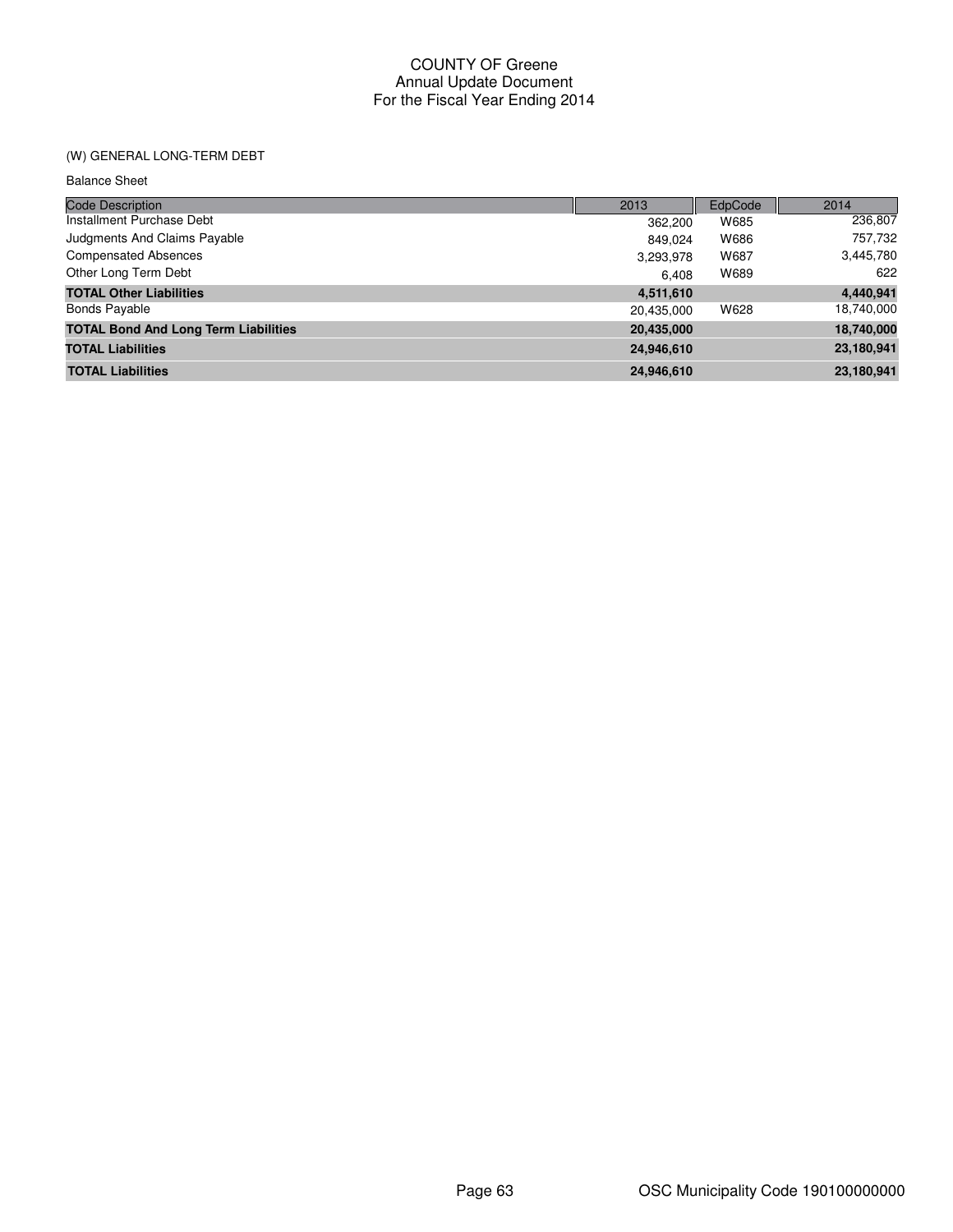# COUNTY OF GreeneStatement of IndebtednessFor the Fiscal Year Ending 2014

#### **County of: Greene**

# **Municipal Code: 190100000000**

|            | <b>Description</b>                                                                                                                                                            | Cops<br>Flag         |  |              | Date of<br>Maturity            | Int.<br>Rate                                                                                                                                                                                                                                                                                                                                                                                                                                                                                                                                                             | Var? | Amt. Orig.<br>Issued                                                                             | $O/S$ Beg.<br>of Year | Paid<br>Dur. Year | Redeemed<br><b>Bond Proc.</b> | Prior Yr.<br>Adjust. | Accreted<br>Interest | O/S End<br>of Year |
|------------|-------------------------------------------------------------------------------------------------------------------------------------------------------------------------------|----------------------|--|--------------|--------------------------------|--------------------------------------------------------------------------------------------------------------------------------------------------------------------------------------------------------------------------------------------------------------------------------------------------------------------------------------------------------------------------------------------------------------------------------------------------------------------------------------------------------------------------------------------------------------------------|------|--------------------------------------------------------------------------------------------------|-----------------------|-------------------|-------------------------------|----------------------|----------------------|--------------------|
| 2012 IPC   | <b>Computer Equip</b><br>Software                                                                                                                                             |                      |  |              |                                | 2.23%                                                                                                                                                                                                                                                                                                                                                                                                                                                                                                                                                                    |      | \$577,038                                                                                        | \$351,350             | \$114,543         | \$0                           | \$0                  |                      | \$236,807          |
| <b>IPC</b> | <b>Systems East - Tax</b><br>Program                                                                                                                                          |                      |  |              |                                | $0.00\%$                                                                                                                                                                                                                                                                                                                                                                                                                                                                                                                                                                 |      |                                                                                                  | \$10,850              | \$10,850          | \$0                           | \$0                  |                      | \$0                |
|            |                                                                                                                                                                               |                      |  |              |                                |                                                                                                                                                                                                                                                                                                                                                                                                                                                                                                                                                                          |      | \$0                                                                                              | \$362,200             | \$125,393         | \$0                           | \$0                  | \$0                  | \$236,807          |
|            |                                                                                                                                                                               |                      |  |              |                                | 1.00%                                                                                                                                                                                                                                                                                                                                                                                                                                                                                                                                                                    |      | \$10,000,000                                                                                     | \$10,000,000          | \$3,000,000       | \$0                           | \$0                  |                      | \$7,000,000        |
|            |                                                                                                                                                                               |                      |  |              |                                |                                                                                                                                                                                                                                                                                                                                                                                                                                                                                                                                                                          |      | \$0                                                                                              | \$10,000,000          | \$3,000,000       | \$0                           | \$0                  | \$0                  | \$7,000,000        |
|            | <b>Courthouse &amp; CGCC</b><br>Renovation                                                                                                                                    |                      |  |              |                                |                                                                                                                                                                                                                                                                                                                                                                                                                                                                                                                                                                          |      | \$12,626,800                                                                                     | \$10,905,000          | \$595,000         | \$0                           | \$0                  |                      | \$10,310,000       |
|            | <b>Refinance 94 97 03</b>                                                                                                                                                     |                      |  |              |                                |                                                                                                                                                                                                                                                                                                                                                                                                                                                                                                                                                                          |      | \$10,985,000                                                                                     | \$9,530,000           | \$1,100,000       | \$0                           | \$0                  |                      | \$8,430,000        |
|            |                                                                                                                                                                               |                      |  |              |                                |                                                                                                                                                                                                                                                                                                                                                                                                                                                                                                                                                                          |      | \$0                                                                                              | \$20,435,000          | \$1,695,000       | \$0                           | \$0                  | \$0                  | \$18,740,000       |
|            | Ricoh MP7001SP Dept<br>3110                                                                                                                                                   |                      |  |              |                                | 0.00%                                                                                                                                                                                                                                                                                                                                                                                                                                                                                                                                                                    |      | \$7,614                                                                                          | \$635                 | \$635             | \$0                           | \$0                  |                      | \$0                |
|            | Ricoh MP5001SP Dept<br>1410                                                                                                                                                   |                      |  |              |                                | 0.00%                                                                                                                                                                                                                                                                                                                                                                                                                                                                                                                                                                    |      | \$7,463                                                                                          | \$1,540               | \$919             | \$0                           | \$0                  |                      | \$622              |
|            | Ricoh MP3351SP Dept<br>5010                                                                                                                                                   |                      |  |              |                                | 0.00%                                                                                                                                                                                                                                                                                                                                                                                                                                                                                                                                                                    |      | \$6,162                                                                                          | \$2,488               | \$2,488           | \$0                           | \$0                  |                      | \$0                |
|            | <b>OCE</b><br><b>Financial-Plannina</b>                                                                                                                                       |                      |  |              |                                | 0.00%                                                                                                                                                                                                                                                                                                                                                                                                                                                                                                                                                                    |      | \$33,120                                                                                         | \$1,104               | \$1,104           | \$0                           | \$0                  |                      | \$0                |
|            | Ricoh Leg. Off. Copier<br><b>MP7001</b>                                                                                                                                       |                      |  |              |                                | 1.00%                                                                                                                                                                                                                                                                                                                                                                                                                                                                                                                                                                    |      | \$15,473                                                                                         | \$363                 | \$363             | \$0                           | \$0                  |                      | \$0                |
|            | <b>Ricoh MH Copier</b><br>MP4001                                                                                                                                              |                      |  |              |                                | 1.00%                                                                                                                                                                                                                                                                                                                                                                                                                                                                                                                                                                    |      | \$4,464                                                                                          | \$279                 | \$279             | \$0                           | \$0                  |                      | \$0                |
|            |                                                                                                                                                                               |                      |  |              |                                |                                                                                                                                                                                                                                                                                                                                                                                                                                                                                                                                                                          |      | \$0                                                                                              | \$6,408               | \$5,786           | \$0                           | \$0                  | \$0                  | \$622              |
|            |                                                                                                                                                                               |                      |  |              |                                |                                                                                                                                                                                                                                                                                                                                                                                                                                                                                                                                                                          |      | \$0                                                                                              | \$30,803,608          | \$4,826,179       | \$0                           | \$0                  | \$0                  | \$25,977,429       |
|            | Debt<br>Code<br>BAN<br><b>BOND N</b><br><b>BOND N</b><br>OTHR <sub>N</sub><br>OTHR <sub>N</sub><br>OTHR <sub>N</sub><br>OTHR <sub>N</sub><br>OTHR <sub>N</sub><br>2010 OTHR N | N FEMA Irene Repairs |  | Comp<br>Flag | Date of<br>Issue<br>01/01/2011 | 01/01/2012 10/01/2016<br>08/01/2009 07/31/2010<br>Total for Type/Exempt Status - Sums Issued Amts only made in AFR Year<br>03/30/2012 03/30/2015<br>Total for Type/Exempt Status - Sums Issued Amts only made in AFR Year<br>12/18/2010 12/15/2028<br>06/29/2011 03/15/2022<br>Total for Type/Exempt Status - Sums Issued Amts only made in AFR Year<br>12/31/2013<br>01/01/2011 12/31/2015<br>01/01/2011 12/31/2014<br>03/01/2009 02/01/2014<br>01/22/2010 12/31/2013<br>06/01/2010 05/31/2013<br>Total for Type/Exempt Status - Sums Issued Amts only made in AFR Year |      | 2.00% Y<br>2.00% Y<br>AFR Year Total for All Debt Types - Sums Issued Amts only made in AFR Year |                       |                   |                               |                      |                      |                    |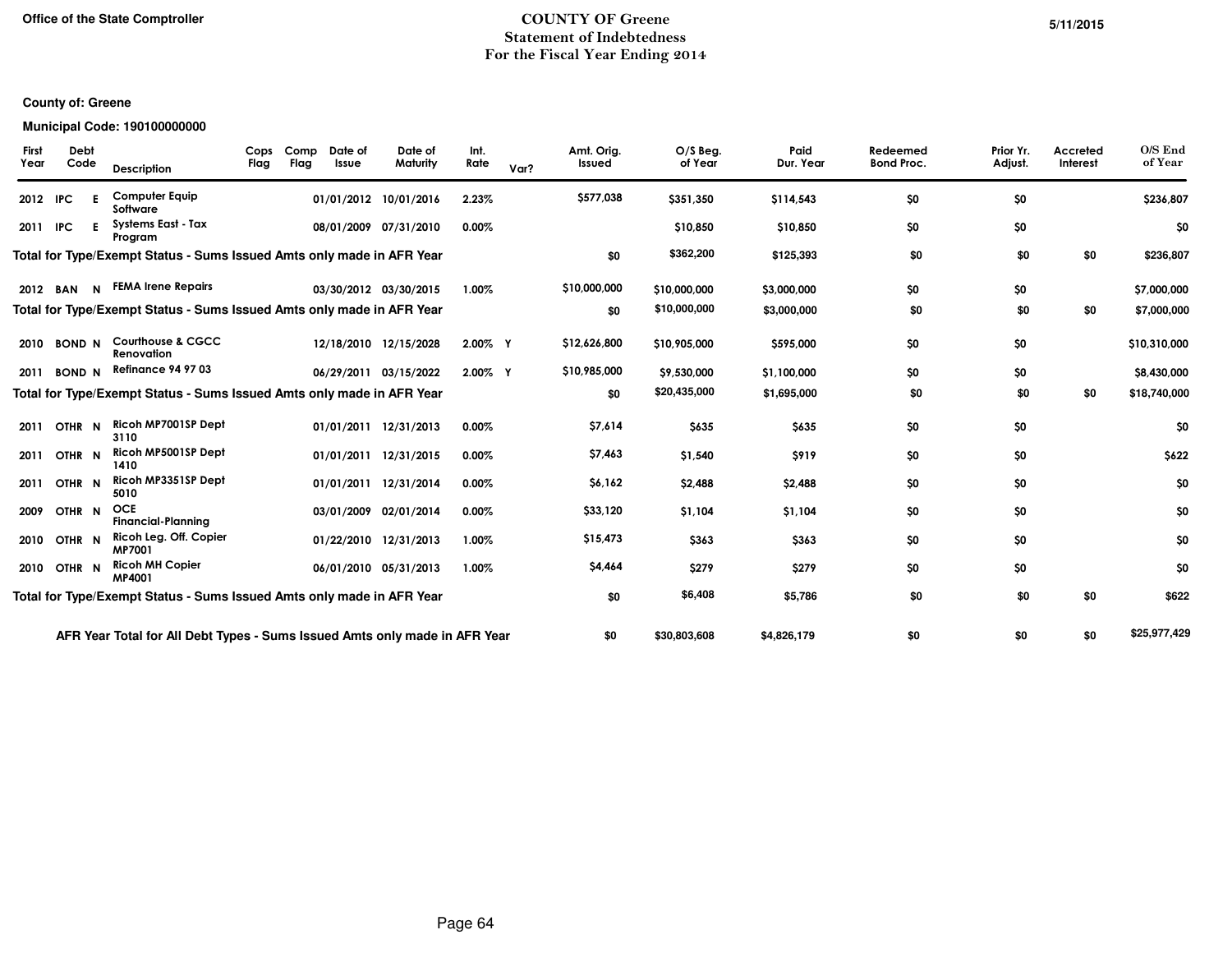# COUNTY OF Greene Schedule of Time Deposits and Investments For the Fiscal Year Ending 2014

|                                                                                   | <b>EDP Code</b> | Amount          |
|-----------------------------------------------------------------------------------|-----------------|-----------------|
| CASH:                                                                             |                 |                 |
| On Hand                                                                           | 9Z2001          | \$10,125.00     |
| <b>Demand Deposits</b>                                                            | 9Z2011          | \$12,378,241.79 |
| <b>Time Deposits</b>                                                              | 9Z2021          | \$1,962,760.73  |
| Total                                                                             |                 | \$14,351,127.52 |
| COLLATERAL:                                                                       |                 |                 |
| - FDIC Insurance                                                                  | 9Z2014          | \$750,000.00    |
| Collateralized with securities held in<br>possession of municipality or its agent | 9Z2014A         | \$20,283,422.34 |
| Total                                                                             |                 | \$21,033,422.34 |
| <b>INVESTMENTS:</b>                                                               |                 |                 |
| - Securities (450)                                                                |                 |                 |
| Book Value (cost)                                                                 | 9Z4501          |                 |
| Market Value at Balance Sheet Date                                                | 9Z4502          |                 |
| Collateralized with securities held in<br>possession of municipality or its agent | 9Z4504A         |                 |
| - Repurchase Agreements (451)                                                     |                 |                 |
| Book Value (cost)                                                                 | 9Z4511          |                 |
| Market Value at Balance Sheet Date                                                | 9Z4512          |                 |
| Collateralized with securities held in<br>possession of municipality or its agent | 9Z4514A         |                 |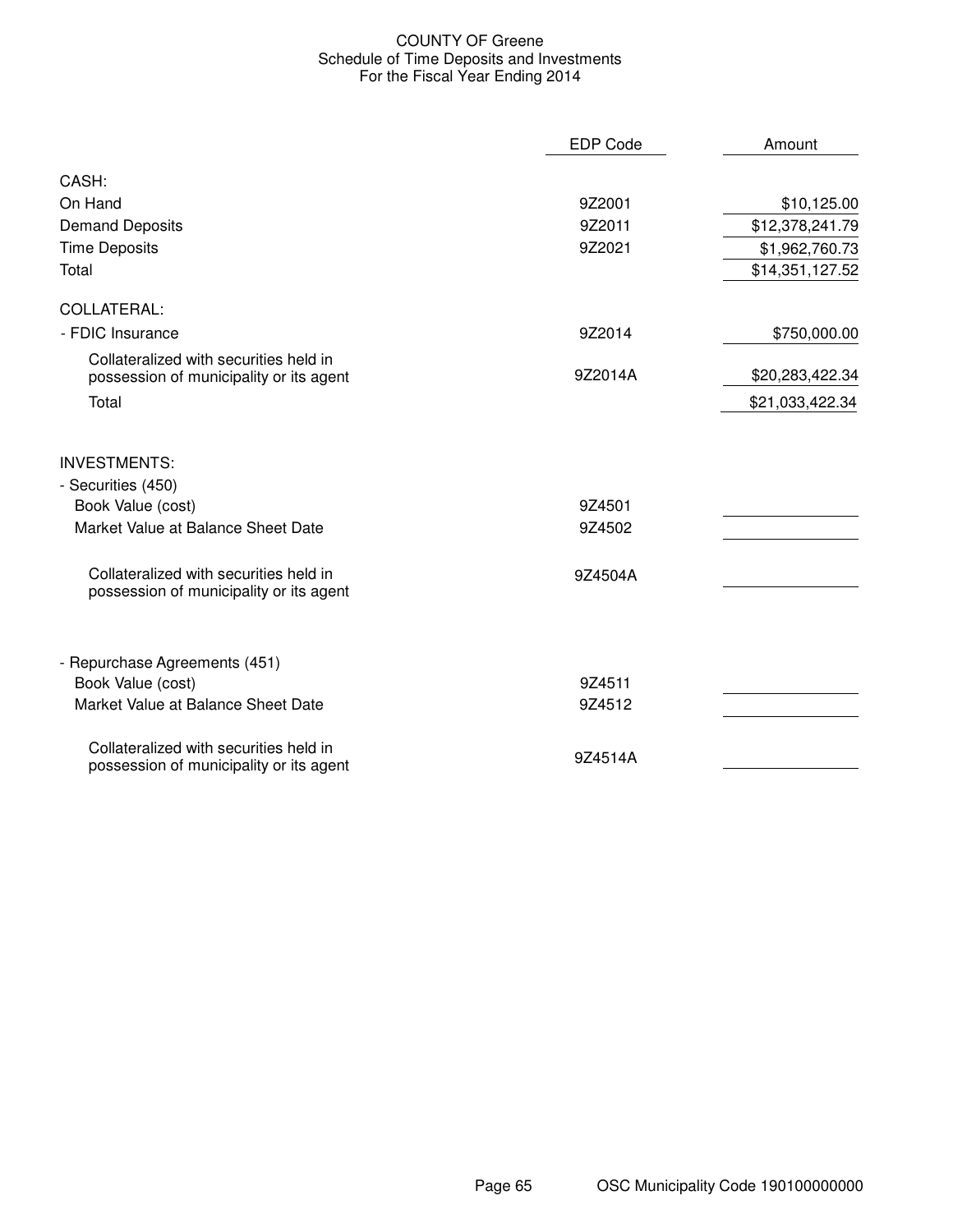# Include All Checking, Savings and C.D. Accounts

| <b>Bank</b><br>Account<br>Number | <b>Bank</b><br>Balance | Add:<br>Deposit<br>In Transit | Less:<br>Outstanding<br>Checks | Adjusted<br>Bank<br>Balance |
|----------------------------------|------------------------|-------------------------------|--------------------------------|-----------------------------|
| *****-0646                       | \$4,963,384            | \$124,795                     | \$0                            | \$5,088,179                 |
| *****-0570                       | \$275,976              | \$0                           | \$0                            | \$275,976                   |
| *****-7557                       | \$33,433               | \$0                           | \$0                            | \$33,433                    |
| *****-0596                       | \$141,721              | \$0                           | \$157,938                      | (\$16,218)                  |
| *****-4610                       | \$50,000               | \$0                           | \$0                            | \$50,000                    |
| *****-0851                       | \$863                  | \$0                           | \$0                            | \$863                       |
| *****-0950                       | \$47,262               | \$0                           | \$0                            | \$47,262                    |
| *****-1936                       | \$65                   | \$0                           | \$0                            | \$65                        |
| *****-0968                       | \$4,887                | \$0                           | \$0                            | \$4,887                     |
| *****-0844                       | \$270,327              | \$0                           | \$0                            | \$270,327                   |
| *****-3245                       | \$39,295               | \$0                           | \$0                            | \$39,295                    |
| *****-4603                       | \$17,625               | \$0                           | \$0                            | \$17,625                    |
| *****-0695                       | \$3,450                | \$0                           | \$0                            | \$3,450                     |
| *****-9123                       | \$6,218,795            | \$0                           | \$0                            | \$6,218,795                 |
| *****-1305                       | \$42,681               | \$0                           | \$0                            | \$42,681                    |
| *****-4967                       | \$10,573               | \$0                           | \$0                            | \$10,573                    |
| *****-3463                       | \$240,338              | \$0                           | \$0                            | \$240,338                   |
| *****-1910                       | \$425                  | \$0                           | \$0                            | \$425                       |
| *****-1008                       | \$949                  | \$0                           | \$0                            | \$949                       |
| *****-0982                       | \$10,897               | \$0                           | \$0                            | \$10,897                    |
| *****-9674                       | \$781                  | \$0                           | \$0                            | \$781                       |
| *****-4085                       | \$1,310                | \$0                           | \$0                            | \$1,310                     |
| *****-8666                       | \$2,053                | \$0                           | \$0                            | \$2,053                     |
| *****-3471                       | \$737                  | \$0                           | \$0                            | \$737                       |
| *****-1379                       | \$30,352               | \$0                           | \$0                            | \$30,352                    |
| *****-0836                       | \$2,947                | \$0                           | \$0                            | \$2,947                     |
| *****-1928                       | \$261                  | \$0                           | \$0                            | \$261                       |
| *****-8046                       | \$1,954,954            | \$0                           | \$0                            | \$1,954,954                 |
| *****-0861                       | \$7,807                | \$0                           | \$0                            | \$7,807                     |
| *****-5264                       | \$10,000               | \$0                           | \$0                            | \$10,000                    |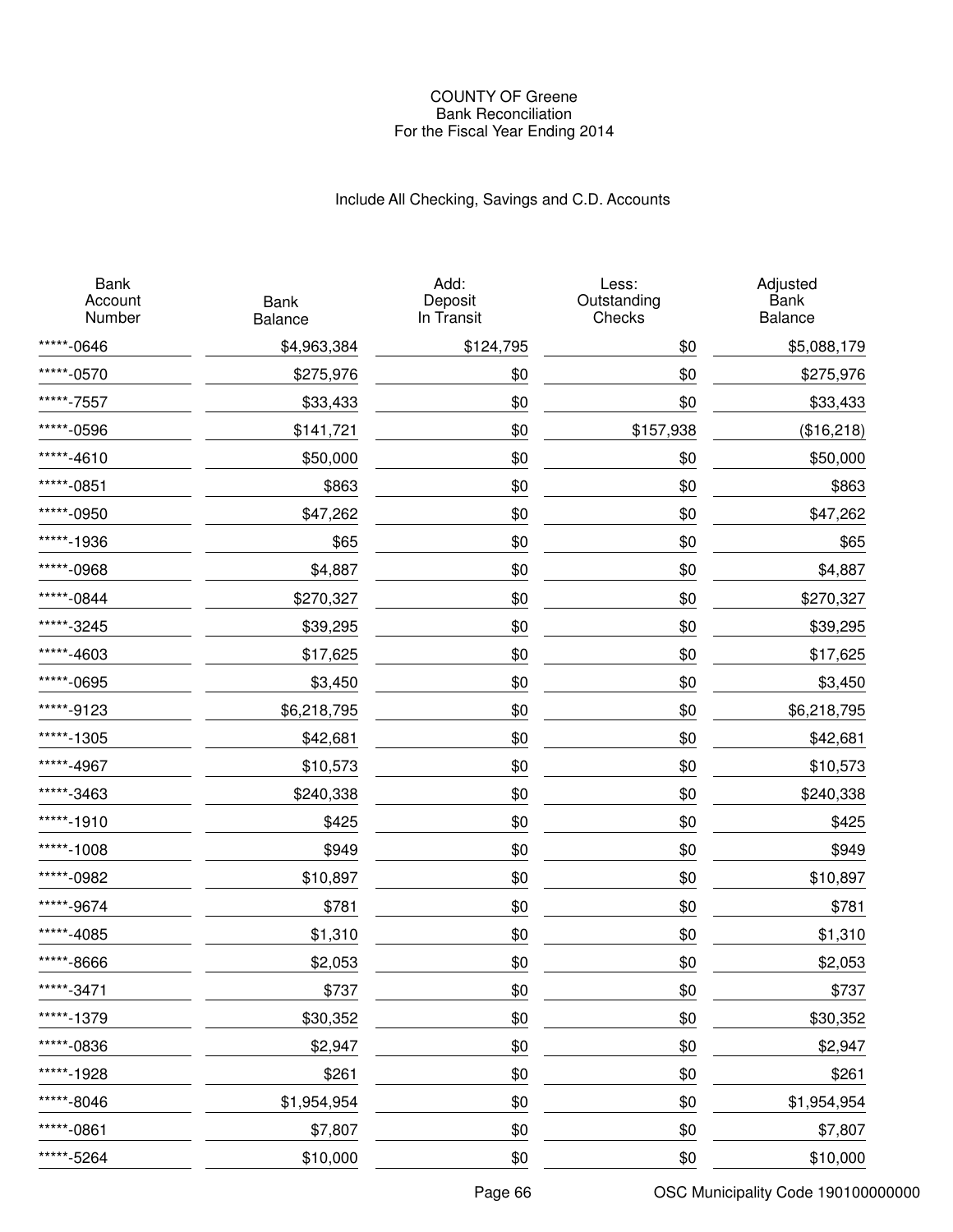# Include All Checking, Savings and C.D. Accounts

| <b>Bank</b><br>Account<br>Number | <b>Bank</b><br>Balance | Add:<br>Deposit<br>In Transit | Less:<br>Outstanding<br>Checks | Adjusted<br>Bank<br>Balance |
|----------------------------------|------------------------|-------------------------------|--------------------------------|-----------------------------|
| *****-0801                       | \$1,169,283            | \$0                           | \$361,496                      | \$807,788                   |
| *****-2599                       | \$604                  | \$0                           | \$0                            | \$604                       |
| *****-6103                       | \$225,450              | \$0                           | \$0                            | \$225,450                   |
| *****-0943                       | \$1,041,663            | \$0                           | \$781                          | \$1,040,883                 |
| *****-0869                       | \$14,770               | \$0                           | \$0                            | \$14,770                    |
| *****-0793                       | \$17,787               | \$0                           | \$0                            | \$17,787                    |
| *****-0810                       | \$149,992              | \$0                           | \$0                            | \$149,992                   |
| *****-0828                       | \$84,099               | \$0                           | \$0                            | \$84,099                    |
| *****-6137                       | \$18,582               | \$0                           | \$0                            | \$18,582                    |
| *****-0642                       | \$1,391,748            | \$0                           | \$0                            | \$1,391,748                 |
| *****-2445                       | \$40,291               | \$0                           | \$0                            | \$40,291                    |
| *****-2346                       | \$21,928               | \$0                           | \$0                            | \$21,928                    |
| *****-0562                       | \$378,126              | \$0                           | \$76,728                       | \$301,398                   |
| *****-0588                       | \$17,031               | \$0                           | \$17,031                       | \$0                         |
| *****-0785                       | \$2,904                | \$0                           | \$0                            | \$2,904                     |
| *****-2677                       | \$2,032                | \$0                           | \$0                            | \$2,032                     |
| *****-5105                       | \$659,476              | \$0                           | \$0                            | \$659,476                   |
| *****-1206                       | \$288,518              | \$0                           | \$21,834                       | \$266,684                   |
| *****-2552                       | \$4,722                | \$0                           | \$0                            | \$4,722                     |
| *****-7346                       | \$16,707               | \$0                           | \$0                            | \$16,707                    |
| *****-7354                       | \$280                  | \$0                           | \$0                            | \$280                       |
| *****-7362                       | \$6,927                | \$0                           | \$0                            | \$6,927                     |
| *****-7370                       | \$6,927                | \$0                           | \$0                            | \$6,927                     |
| *****-7437                       | \$890                  | \$0                           | \$0                            | \$890                       |
| *****-7445                       | \$378                  | \$0                           | \$0                            | \$378                       |
| *****-7453                       | \$1,332                | \$0                           | \$0                            | \$1,332                     |
| *****-7479                       | \$30                   | \$0                           | \$0                            | \$30                        |
| *****-7487                       | \$817                  | \$0                           | \$0                            | \$817                       |
| *****-7495                       | \$514                  | \$0                           | \$0                            | \$514                       |
| *****-7502                       | \$6,552                | \$0                           | \$0                            | \$6,552                     |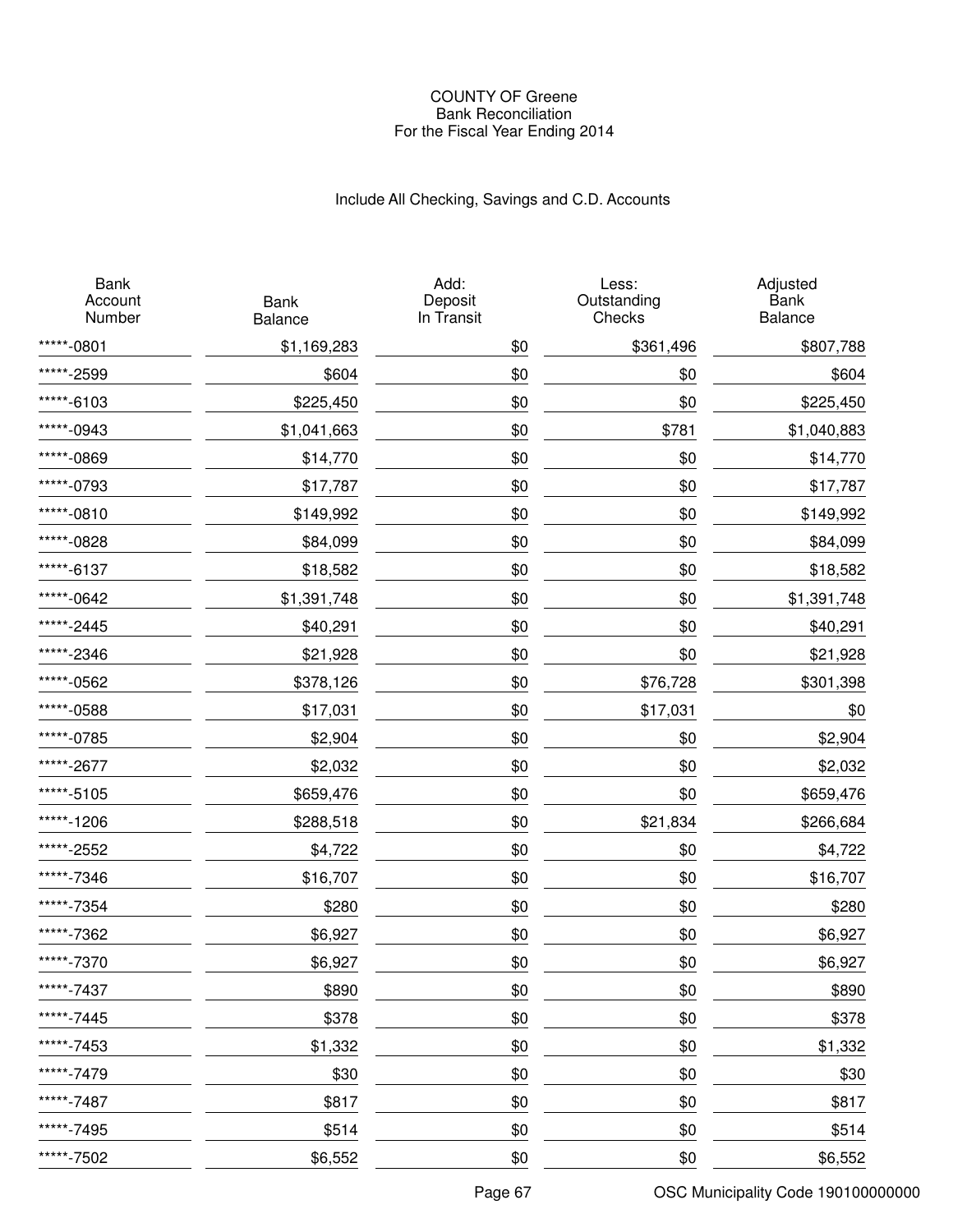# Include All Checking, Savings and C.D. Accounts

| <b>Bank</b><br>Account<br>Number | <b>Bank</b><br>Balance | Add:<br>Deposit<br>In Transit | Less:<br>Outstanding<br>Checks | Adjusted<br>Bank<br>Balance |
|----------------------------------|------------------------|-------------------------------|--------------------------------|-----------------------------|
| *****-7510                       | \$255                  | \$0                           | \$0                            | \$255                       |
| *****-7536                       | \$86                   | \$0                           | \$0                            | \$86                        |
| *****-7544                       | \$188                  | \$0                           | \$0                            | \$188                       |
| *****-7552                       | \$640                  | \$0                           | \$0                            | \$640                       |
| *****-7560                       | \$14,834               | \$0                           | \$0                            | \$14,834                    |
| *****-7578                       | \$3,154                | \$0                           | \$0                            | \$3,154                     |
| *****-7586                       | \$6,183                | \$0                           | \$0                            | \$6,183                     |
| *****-7601                       | \$12,108               | \$0                           | \$0                            | \$12,108                    |
| *****-5167                       | \$3,167                | \$0                           | \$0                            | \$3,167                     |
| *****-1440                       | \$37                   | \$0                           | \$0                            | \$37                        |
| *****-9055                       | \$27,870               | \$0                           | \$0                            | \$27,870                    |
| *****-9698                       | \$112,119              | \$0                           | \$0                            | \$112,119                   |
| *****-2837                       | \$300                  | \$0                           | \$0                            | \$300                       |
| *****-3134                       | \$5,103                | \$0                           | \$0                            | \$5,103                     |
| *****-5290                       | \$883                  | \$0                           | \$0                            | \$883                       |
| *****-0115                       | \$25,107               | \$0                           | \$1,393                        | \$23,714                    |
| *****-0218                       | \$100                  | \$0                           | \$0                            | \$100                       |
| *****-0200                       | \$100                  | \$0                           | \$0                            | \$100                       |
| *****-0192                       | \$100                  | \$0                           | \$0                            | \$100                       |
| *****-0226                       | \$500                  | \$0                           | \$0                            | \$500                       |
| *****-4712                       | \$2,012                | \$0                           | \$0                            | \$2,012                     |
| *****-6835                       | \$8,273                | \$0                           | \$0                            | \$8,273                     |
| *****-6925                       | \$75,978               | \$0                           | \$0                            | \$75,978                    |
| *****-5524                       | \$650                  | \$0                           | \$0                            | \$650                       |
| *****-6941                       | \$76,351               | \$0                           | \$0                            | \$76,351                    |
| *****-9376                       | \$193,580              | \$0                           | \$0                            | \$193,580                   |
| *****-9334                       | \$19,656               | \$0                           | \$0                            | \$19,656                    |
| *****-9342                       | \$8,816                | \$0                           | \$0                            | \$8,816                     |
| *****-7446                       | \$116                  | \$0                           | \$0                            | \$116                       |
| *****-7557                       | \$451,328              | \$0                           | \$0                            | \$451,328                   |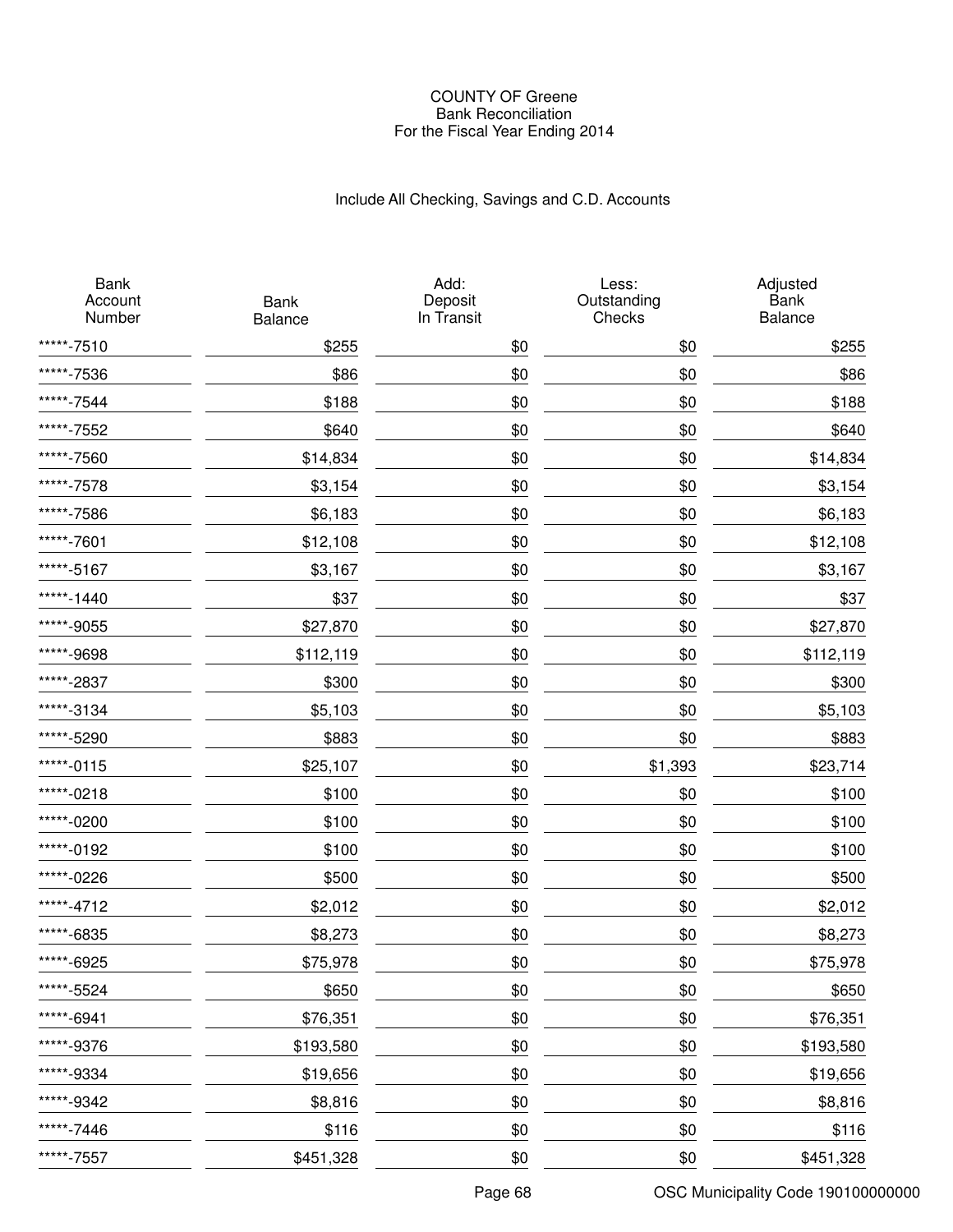# Include All Checking, Savings and C.D. Accounts

| <b>Bank</b><br>Account<br>Number | Bank<br>Balance                     | Add:<br>Deposit<br>In Transit | Less:<br>Outstanding<br>Checks |          | Adjusted<br><b>Bank</b><br>Balance |
|----------------------------------|-------------------------------------|-------------------------------|--------------------------------|----------|------------------------------------|
| *****-0901                       | \$2,064                             | \$0                           |                                | \$0      | \$2,064                            |
| *****-0919                       | \$2,255                             | \$0                           |                                | \$0      | \$2,255                            |
| *****-0927                       | \$85,202                            | \$0                           |                                | \$0      | \$85,202                           |
| *****-1123                       | \$69                                | \$0                           |                                | \$0      | \$69                               |
| *****-1149                       | \$3,146                             | \$0                           |                                | \$0      | \$3,146                            |
| *****-1164                       | \$4,143                             | \$0                           |                                | \$0      | \$4,143                            |
| *****-1172                       | \$457                               | \$0                           |                                | \$0      | \$457                              |
| *****-1198                       | \$4,653                             | \$0                           |                                | \$0      | \$4,653                            |
| *****-5782                       | \$24,228                            | \$0                           |                                | \$0      | \$24,228                           |
| *****-6128                       | \$226,907                           | \$0                           |                                | \$0      | \$226,907                          |
| *****-9350                       | \$60,700                            | \$0                           |                                | \$0      | \$60,700                           |
|                                  | <b>Total Adjusted Bank Balance</b>  |                               |                                |          | \$20,905,517                       |
|                                  | <b>Petty Cash</b>                   |                               |                                |          | \$10,125.00                        |
|                                  | <b>Adjustments</b>                  |                               |                                |          | \$.00                              |
|                                  | <b>Total Cash</b>                   |                               | 9ZCASH                         | $^\star$ | \$20,915,642                       |
|                                  | <b>Total Cash Balance All Funds</b> |                               | 9ZCASHB                        | $^\star$ | \$20,915,642                       |

\* Must be equal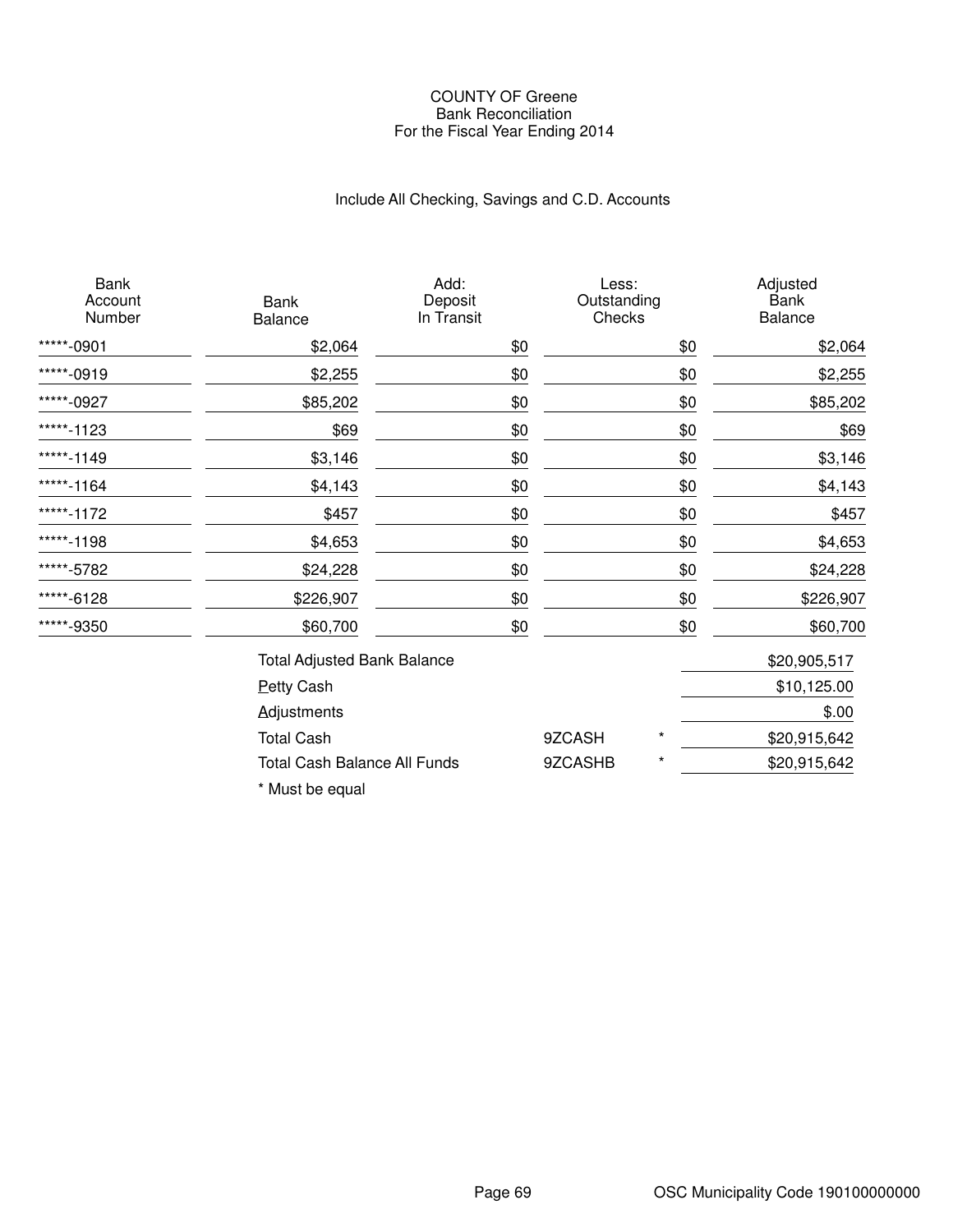# COUNTY OF Greene Local Government Questionnaire For the Fiscal Year Ending 2014

|    |                                                                                                             | Response |
|----|-------------------------------------------------------------------------------------------------------------|----------|
|    | 1) Does your municipality have a written procurement policy?                                                | Yes      |
|    | 2) Have the financial statements for your municipality been independently audited?                          | No       |
|    | If not, are you planning on having an audit conducted?                                                      | Yes      |
| 3) | Does your local government participate in an insurance pool with other local<br>governments?                | No       |
| 4) | Does your local government participate in an investment pool with other local<br>governments?               | No       |
|    | 5) Does your municipality have a Length of Service Award Program (LOSAP)<br>for volunteer firefighters?     | No       |
|    | 6) Does your municipality have a Capital Plan?                                                              | Yes      |
|    | 7) Has your municipality prepared and documented a risk assessment plan?                                    | Yes      |
|    | If yes, has your municipality used the results to design the system of internal<br>controls?                | Yes      |
|    | 8) Have you had a change in chief executive or chief fiscal officer during the last<br>year?                | No       |
| 9) | Has your Local Government adopted an investment policy as required by<br>General Municipal Law, Section 39? | Yes      |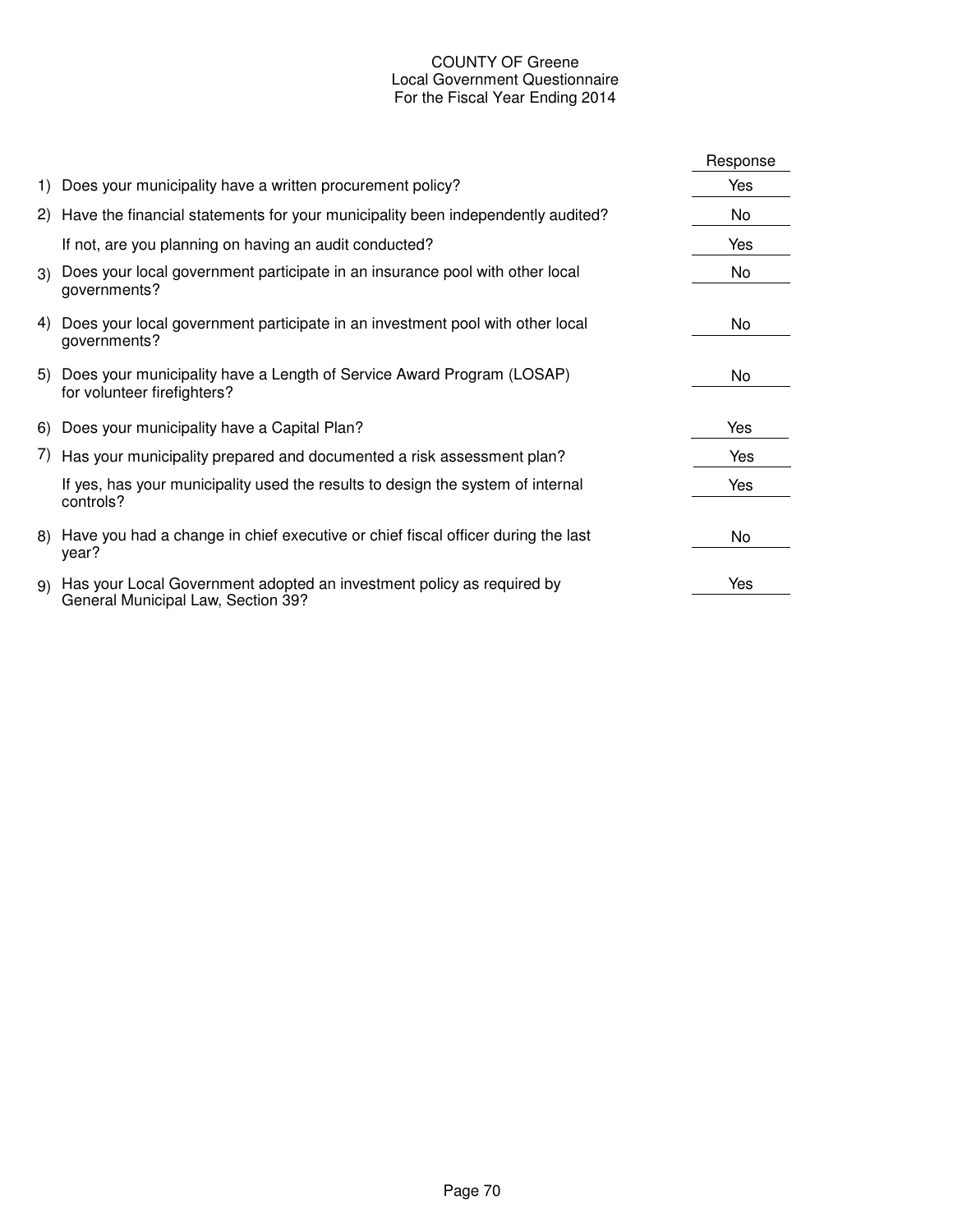## COUNTY OF Greene Employee and Retiree Benefits For the Fiscal Year Ending 2014

|                        | <b>Total Full Time Employees:</b>                                           | 442                                                |                                              |                                              |               |
|------------------------|-----------------------------------------------------------------------------|----------------------------------------------------|----------------------------------------------|----------------------------------------------|---------------|
|                        | <b>Total Part Time Employees:</b>                                           | 58                                                 |                                              |                                              |               |
| <b>Account</b><br>Code | <b>Description</b>                                                          | <b>Total</b><br><b>Expenditures</b><br>(All Funds) | # of Full<br><b>Time</b><br><b>Employees</b> | # of Part<br><b>Time</b><br><b>Employees</b> | # of Retirees |
| 90108                  | <b>State Retirement System</b>                                              | \$4,201,641.80                                     | 442                                          | 58                                           |               |
| 90158                  | Police and Fire Retirement                                                  |                                                    |                                              |                                              |               |
| 90258                  | <b>Local Pension Fund</b>                                                   |                                                    |                                              |                                              |               |
| 90308                  | Social Security                                                             | \$1,718,557.86                                     | 442                                          | 58                                           |               |
| 90408                  | Worker's Compensation<br>Insurance                                          | \$778,836.00                                       | 442                                          | 58                                           |               |
| 90458                  | Life Insurance                                                              |                                                    |                                              |                                              |               |
| 90508                  | <b>Unemployment Insurance</b>                                               | \$33,597.47                                        | 442                                          | 58                                           |               |
| 90558                  | <b>Disability Insurance</b>                                                 | \$28,456.80                                        | 442                                          | 58                                           |               |
| 90608                  | <b>Hospital and Medical</b><br>(Dental) Insurance                           | \$10,262,695.74                                    | 442                                          | 58                                           | 336           |
| 90708                  | <b>Union Welfare Benefits</b>                                               |                                                    |                                              |                                              |               |
|                        | 90858 Supplemental Benefit Payment to<br><b>Disabled Fire Fighters</b>      |                                                    |                                              |                                              |               |
| 91890                  | <b>Other Employee Benefits</b>                                              |                                                    |                                              |                                              |               |
|                        | Total                                                                       | \$17,023,785.67                                    |                                              |                                              |               |
|                        | <b>Computed Total From Financial</b><br>Section (comparative purposes only) | \$17,030,234.69                                    |                                              |                                              |               |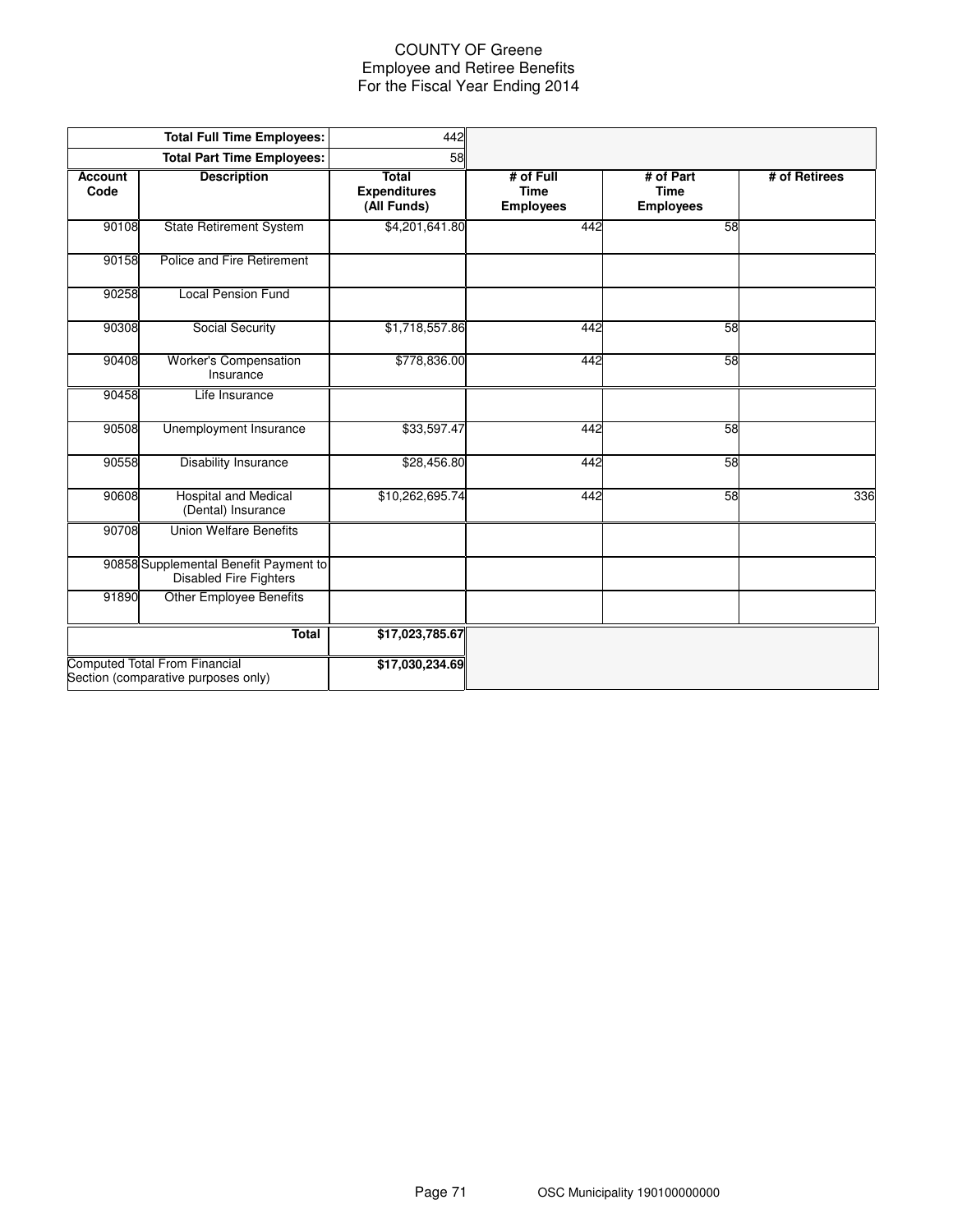### COUNTY OF Greene Energy Costs and Consumption For the Fiscal Year Ending 2014

| <b>Energy Type</b> | <b>Total</b><br><b>Expenditures</b> | <b>Total Volume</b> | <b>Units Of</b><br><b>Measure</b> | <b>Alternative</b><br><b>Units Of</b><br><b>Measure</b> |
|--------------------|-------------------------------------|---------------------|-----------------------------------|---------------------------------------------------------|
| Gasoline           | \$405,645                           | 145,916             | gallons                           |                                                         |
| Diesel Fuel        | \$357,294                           | 116,005             | gallons                           |                                                         |
| Fuel Oil           | \$92,551                            | 30,049              | gallons                           |                                                         |
| Natural Gas        | \$116,113                           | 637                 | cubic feet                        | 28633.97propane                                         |
| Electricity        | \$343,368                           | 2,146,049           | kilowatt-hours                    |                                                         |
| Coal               | \$                                  |                     | tons                              |                                                         |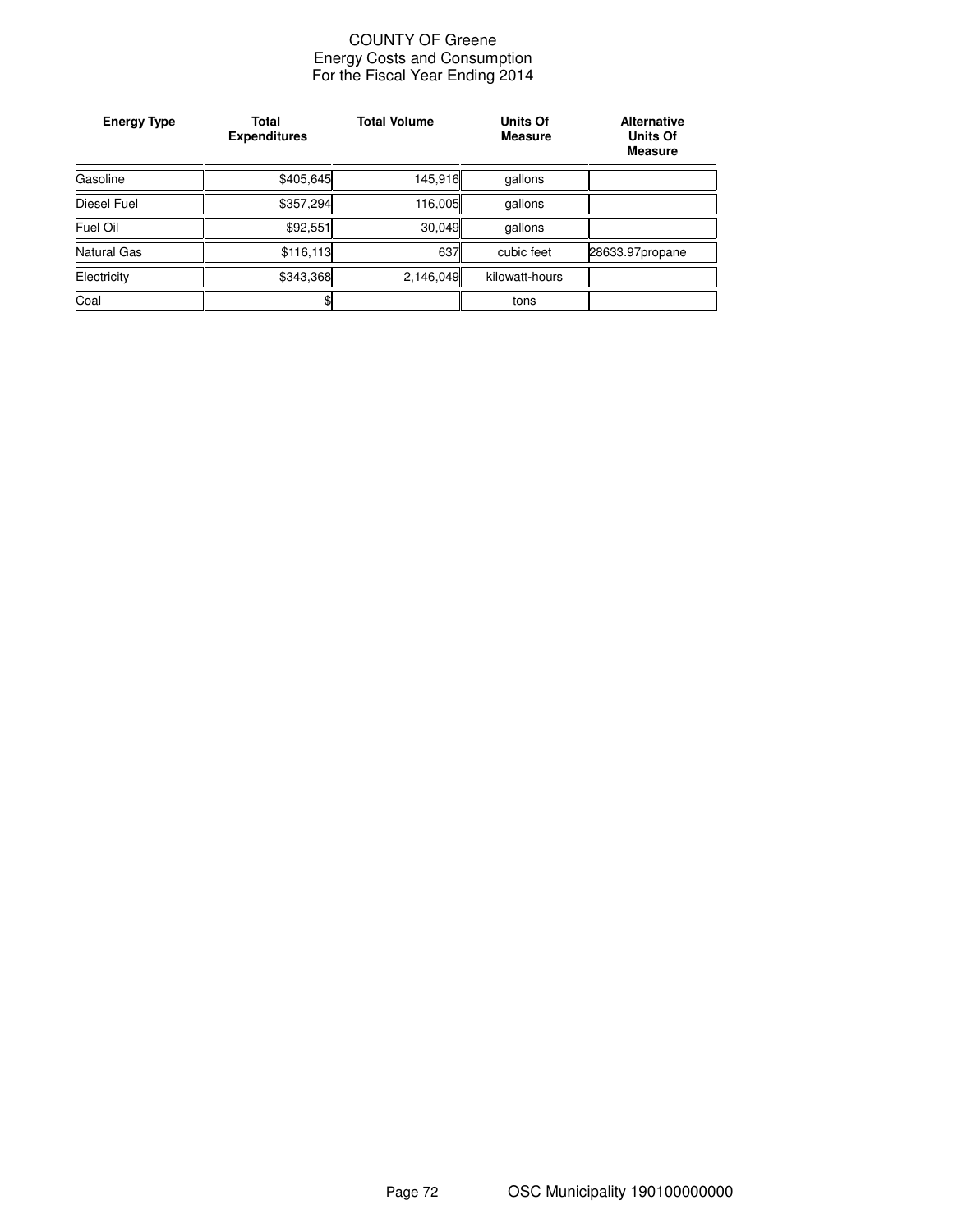## COUNTY OF Greene Schedule of Other Post Employment Benefits (OPEB) For the Fiscal Year Ending 2014

## **Annual OPEB Cost and Net OPEB Obligation**

| 1. Type of Other Post Employment Benefits Plan                                                                    | Single-Employer Defined Benefits |
|-------------------------------------------------------------------------------------------------------------------|----------------------------------|
| 2. Annual Required Contribution(ARC)                                                                              | \$8,651,700.00                   |
| 3. Interest on Net OPEB Obligation                                                                                | \$1,076,900.00                   |
| 4. Adjustment to Annual Required Contribution                                                                     | (\$1,049,300.00)                 |
| 5. Annual OPEB Expense                                                                                            | \$8,679,300.00                   |
| 6. Less: Actual Contribution Made                                                                                 | \$3,777,800.00                   |
| 7. Increase in Net OPEB Obligation                                                                                | \$4,901,500.00                   |
| 8. Net OPEB Obligation - beginning of year                                                                        | \$26,921,863.00                  |
| 9. Net OPEB Obligation - end of year                                                                              | \$31,823,363.00                  |
| 10. Total Other Post Employment Benefits as reported in Accounts 683 in<br>Financial Section, Current Fiscal Year |                                  |
| 11. Percentage of Annual OPEB Cost Contributed (Actual Contribution<br>Made/Annual OPEB Cost)                     | 43.53%                           |
| <b>Funded Status and Funding Process</b>                                                                          |                                  |
| 12. Actuarial Accrued Liability (AAL)                                                                             | \$113,623,300.00                 |
| 13. Less: Actuarial Value of Plan Assets                                                                          | \$0.00                           |
| 14. Unfunded Actuarial Accrued Liability (UAAL)                                                                   | \$113,623,300.00                 |
| 15. Funded Ratio(Actuarial Value of Plan Assets/AAL)                                                              | 0.0000                           |
| 16. Annual Covered Payroll (of active employees covered by the plan)                                              | \$23,201,873.67                  |
| 17. UAAL as Percentage of Annual Covered Payroll                                                                  | 489.72%                          |
| <b>Other OPEB Information</b>                                                                                     |                                  |
| 18. Date of most recent actuarial valuation                                                                       | 12/31/2013                       |
| 19. Actuarial method used                                                                                         | <b>Projected Unit Credit</b>     |
| 20. Assumed rate of return on investments discount rate                                                           | 1.00%                            |
| 21. Amortization period of UAAL(in years)                                                                         | 30.00                            |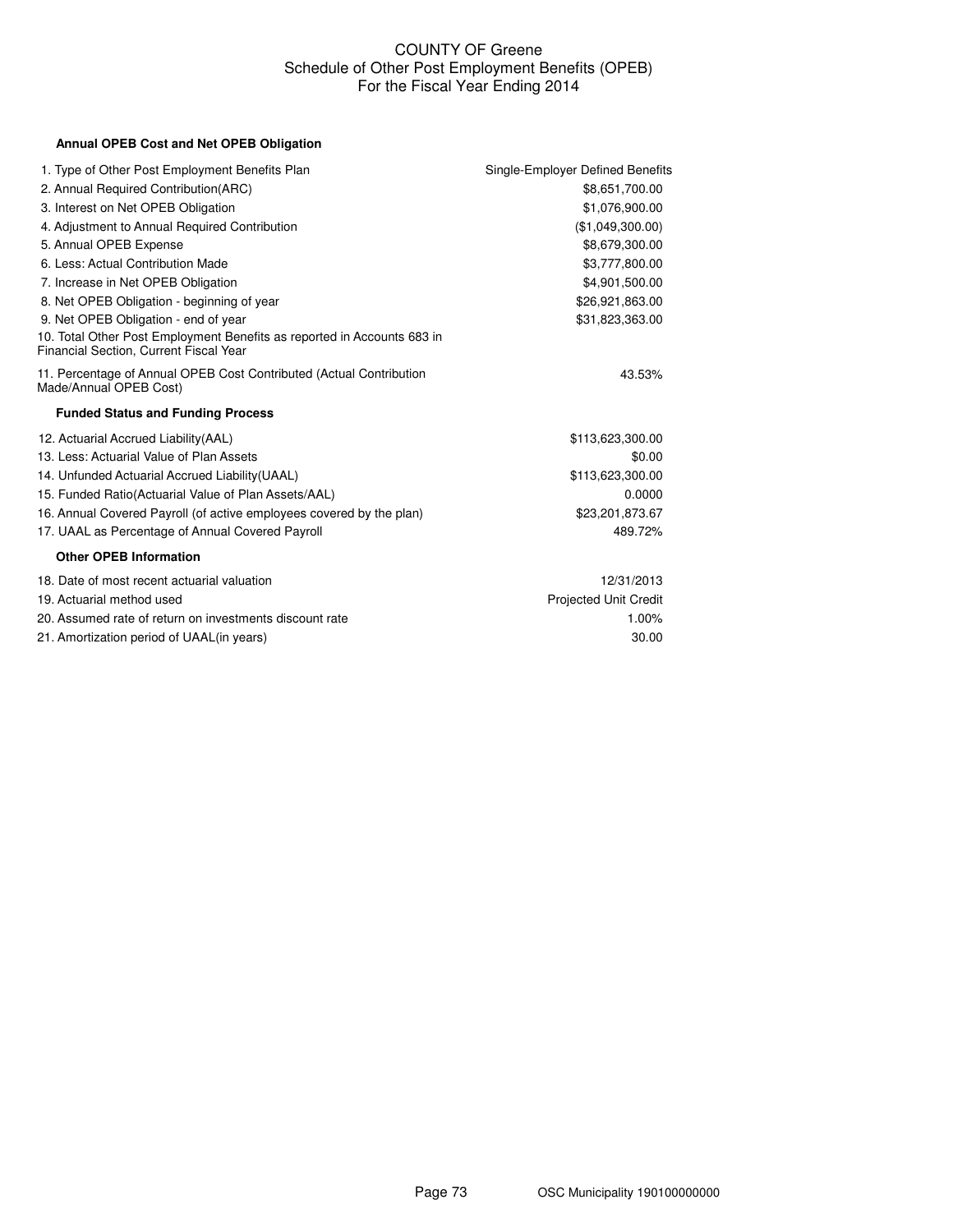## CERTIFICATION OF CHIEF FISCAL OFFICER

and filed by means of electronic data transmission. I, Peter J.Markou **The Chief Fiscal Officer of Allem** 1 am the Chief Fiscal Officer of By entering the personal indentification number assigned by the Office of the State Comptroller to me as the County of Greene **that in the information** provided in the annual the Chief Fiscal Officer of the County of Greene **the Chief Chief Chief Chief Chief Chief** as annual financial report, I am evidencing my express intent to authenticate my certification of the my signature for use in conjunction with the filing of the County of Greene's , is TRUE and correct to the best of my knowledge and belief. financial report of the County of Greene , for the fiscal year ended 12/31/2014 County of Greene's annual financial report for the fiscal year ended 12/31/2014

Thomas E Tracey **Peter J. Markou** Peter J. Markou Name of Report Preparer if different than Chief Fiscal Officer

Telephone Number Title

Name

(518) 719-3530 Director of Admin Services

411 Main Street Official Address

05/11/2015 (518) 719-3530 Date of Certification **Date of Certification** Certification **Official Telephone Number**